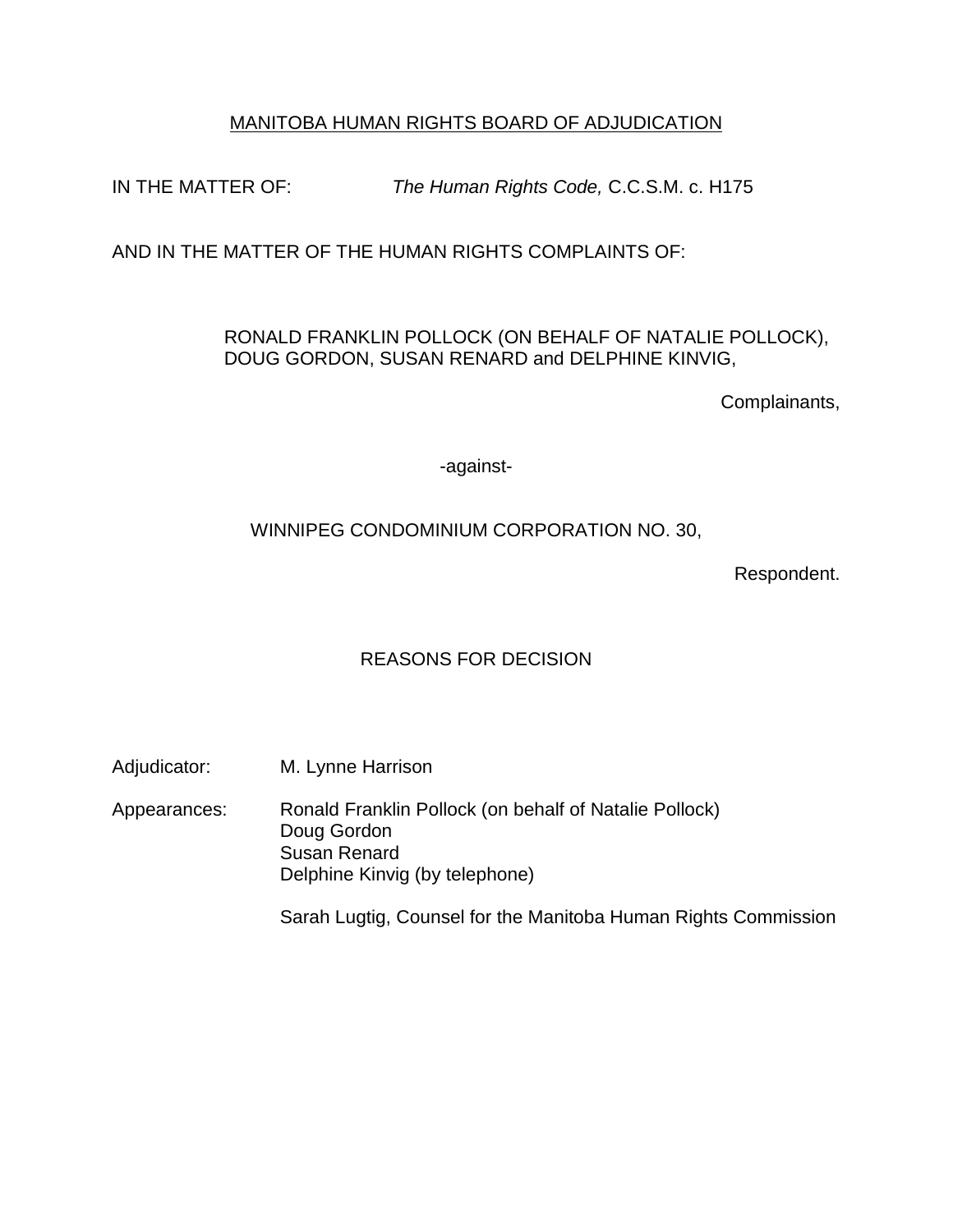IN THE MATTER OF: *The Human Rights Code,* C.C.S.M. c. H175

AND IN THE MATTER OF THE HUMAN RIGHTS COMPLAINTS OF:

### RONALD FRANKLIN POLLOCK (ON BEHALF OF NATALIE POLLOCK), DOUG GORDON, SUSAN RENARD and DELPHINE KINVIG,

Complainants,

-against-

### WINNIPEG CONDOMINIUM CORPORATION NO. 30,

Respondent.

## REASONS FOR DECISION

#### **Introduction**

These proceedings arise out of Complaints filed by the four Complainants, respectively, between December 5, 2006 and August 9, 2007. The Complainants each allege that the Respondent discriminated against them (or in the case of Mr. Pollock, against his sister) in the provision of services relating to the replacement of Windows in their condominium complex, and failed to reasonably accommodate their special needs based on their respective disabilities, contrary to section 13 of *The Human Rights Code,*  C.C.S.M. c. H175 (the *"Code").* 

On April 28, 2010, in accordance with subsections 32(1) and (2) of the *Code,* I was designated by the Minister of Justice "as a Board of Adjudication, to hear and decide the above Complaints."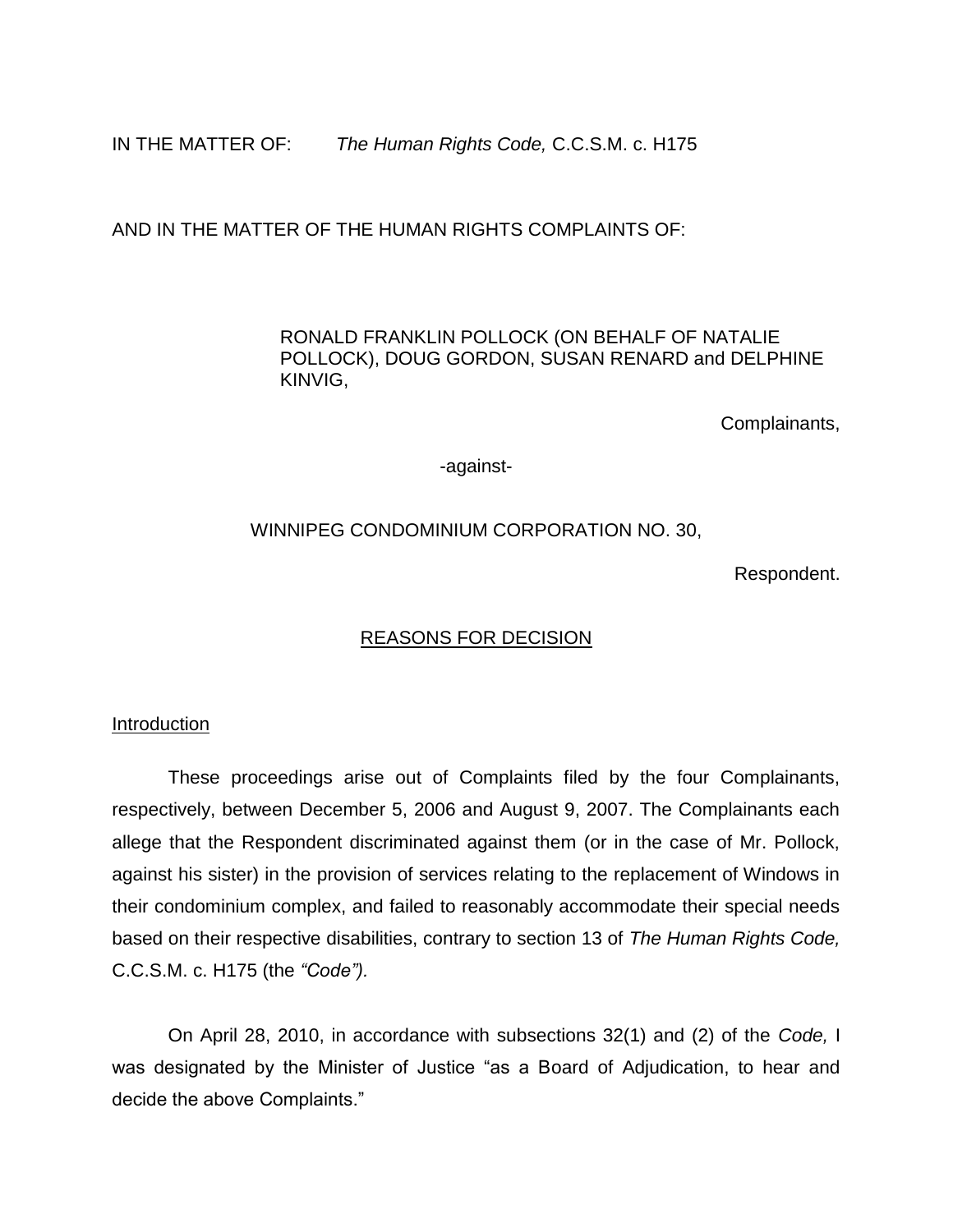The Complainants have raised a number of preliminary issues. The primary issues relate to jurisdiction and, in particular, whether the Manitoba Human Rights Commission (the "Commission") can terminate all proceedings, including the adjudication, after the Complaints have been referred to adjudication, or alternatively, whether the Commission can withdraw from the proceedings. Other issues include a request by some of the Complainants to amend their Complaints to include allegations of reprisal, requests for funding to retain counsel and to pay witness fees and expenses in the event that the Commission withdraws, and various other requests to accommodate the special needs of the Complainants and their witnesses with respect to the adjudication hearing.

At the request of the Complainants, and with the agreement of the Commission and the Respondent, the full day of May 28, 2010 was set aside to deal with preliminary issues on a separate basis.

The hearing with respect to the Complainants' preliminary issues was held in Winnipeg on that date. These are the Reasons for Decision with respect to those preliminary issues.

#### Facts

Twenty-four Exhibits were filed at the hearing. These included a Statement of Agreed Facts (Ex. 13) which was expressly stated to be entered "for the purposes of the complainants' joint motion dated May 10, 2010 only and not for any other proceeding or purposes, without further consent from all parties."

After some discussion at the beginning of the hearing and between the parties, the parties also agreed to admit a letter from the Commission to the Board of Adjudication and a series of correspondence which had been exchanged between the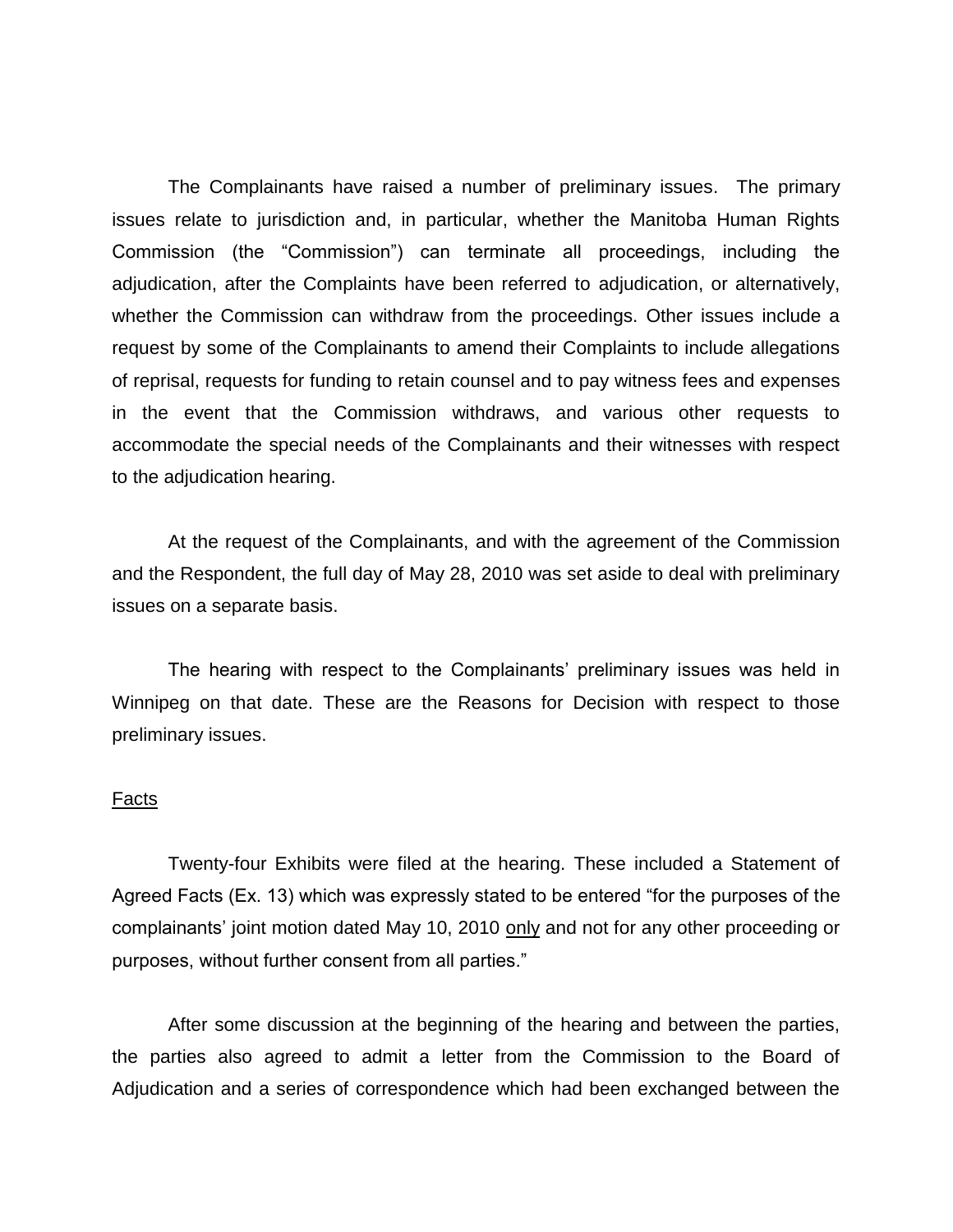Commission and the parties in the two days immediately preceding the hearing. (Exs. 16-19). On behalf of the Commission, Ms Lugtig emphasized, however, that the correspondence was being admitted for information purposes only, and that the Commission was in no way agreeing that the Board of Adjudication has jurisdiction to review the decisions of the Commission, the Commission"s Board of Commissioners or its staff.

No *viva voce* evidence was called.

The relevant facts with respect to the preliminary issues may be summarized as follows.

On December 5, 2006, the Complainant Ronald Franklin Pollock filed a human rights complaint on behalf of Natalie Pollock (the "Pollock Complaint"), alleging that the Respondent breached section 13 of the *Code* by failing to reasonably accommodate Ms Pollock"s special needs based on her disabilities.

The Respondent, through counsel, filed its Reply on April 17, 2007, disputing the Pollock Complaint and requesting that it be dismissed. The text of the Pollock Complaint and the Respondent"s Reply to that Complaint were filed as Exhibit 2.

Further complaints against the Respondent were filed by Susan Renard, and Doug Gordon on May 2, 2007 (the "Renard Complaint" and "Gordon Complaint", respectively) and by Delphine Kinvig on July 17, 2007 (the "Kinvig Complaint"). Each of these Complainants also alleged that the Respondent had discriminated against them and failed to reasonably accommodate their special needs based on their respective disabilities, contrary to section 13 of the *Code.* The Respondent filed Replies to the Renard and Gordon Complaints on July 30, 2007, and to the Kinvig Complaint on August 17, 2007. The texts of the Renard, Gordon and Kinvig Complaints, accompanied by the Replies to each of those Complaints were filed as Exhibits 3, 4 and 5, respectively. Appendices to the Replies to the four Complaints were filed as Exhibit 6.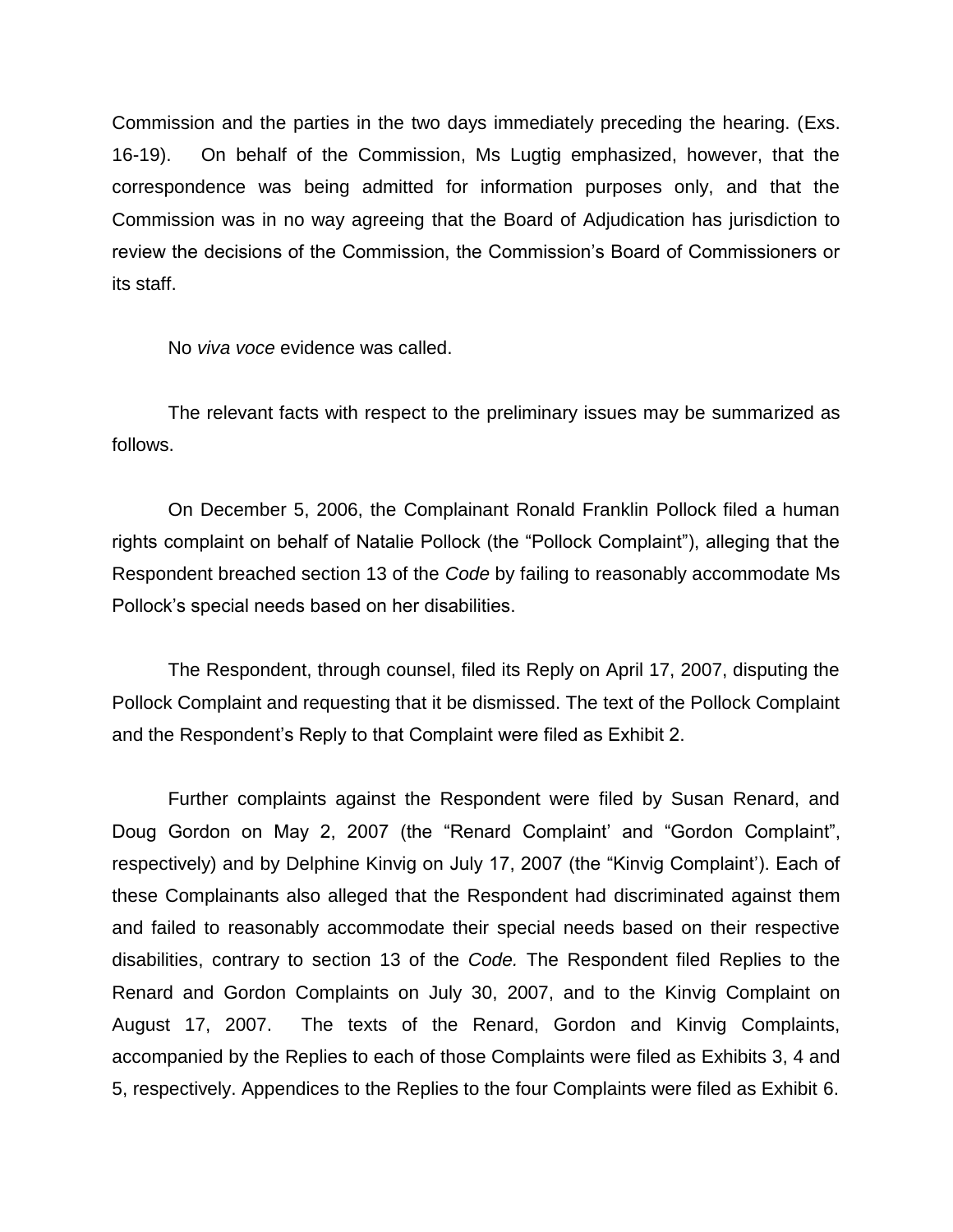On October 27, 2008, following investigation of the Complaints, the Chairperson of the Board of Commissioners wrote to the parties to the Pollock, Gordon and Renard Complaints, to advise that the Board had considered their Complaints on October 22, 2008 and passed motions causing mediation to be undertaken pursuant to subsection 29(2) of the *Code.* 

Similarly, on February 25, 2009, following investigation of the Kinvig Complaint, the Vice-Chairperson of the Board of Commissioners wrote to Ms Kinvig, to advise that the Board had considered her Complaint on February 18, 2009 and passed a motion causing mediation to be undertaken pursuant to subsection 29(2) of the *Code.*

On October 14, 2009, the Board of Commissioners considered settlement proposals from the Respondent for the Gordon, Pollock and Renard Complaints. Such proposals had been made on July 3, 2009 and the reasonableness of the offers had been discussed in subsequent submissions from the parties. The Board concluded that the offers were not reasonable and determined that the matters be referred to an adjudicator pursuant to clause 29(3)(a) of the *Code,* to hear and decide the Complaints.

On October 16, 2009, the Chairperson of the Board of Commissioners wrote to each of the Complainants and the Respondent, advising them of the Board"s decision. In those letters, the Chairperson also stated as follows:

If the respondent makes a further settlement proposal in any discussions that occur, the matter can again be brought back to the Board of Commissioners to determine if the offer of settlement is reasonable. Should this occur, both parties will be given a fresh opportunity to address the Board in writing on the issue of whether the offer is reasonable and may provide additional relevant information at that time. The Board will then make a fresh determination based on the information before it, Please note that if the respondent proposes an offer of settlement in the adjudication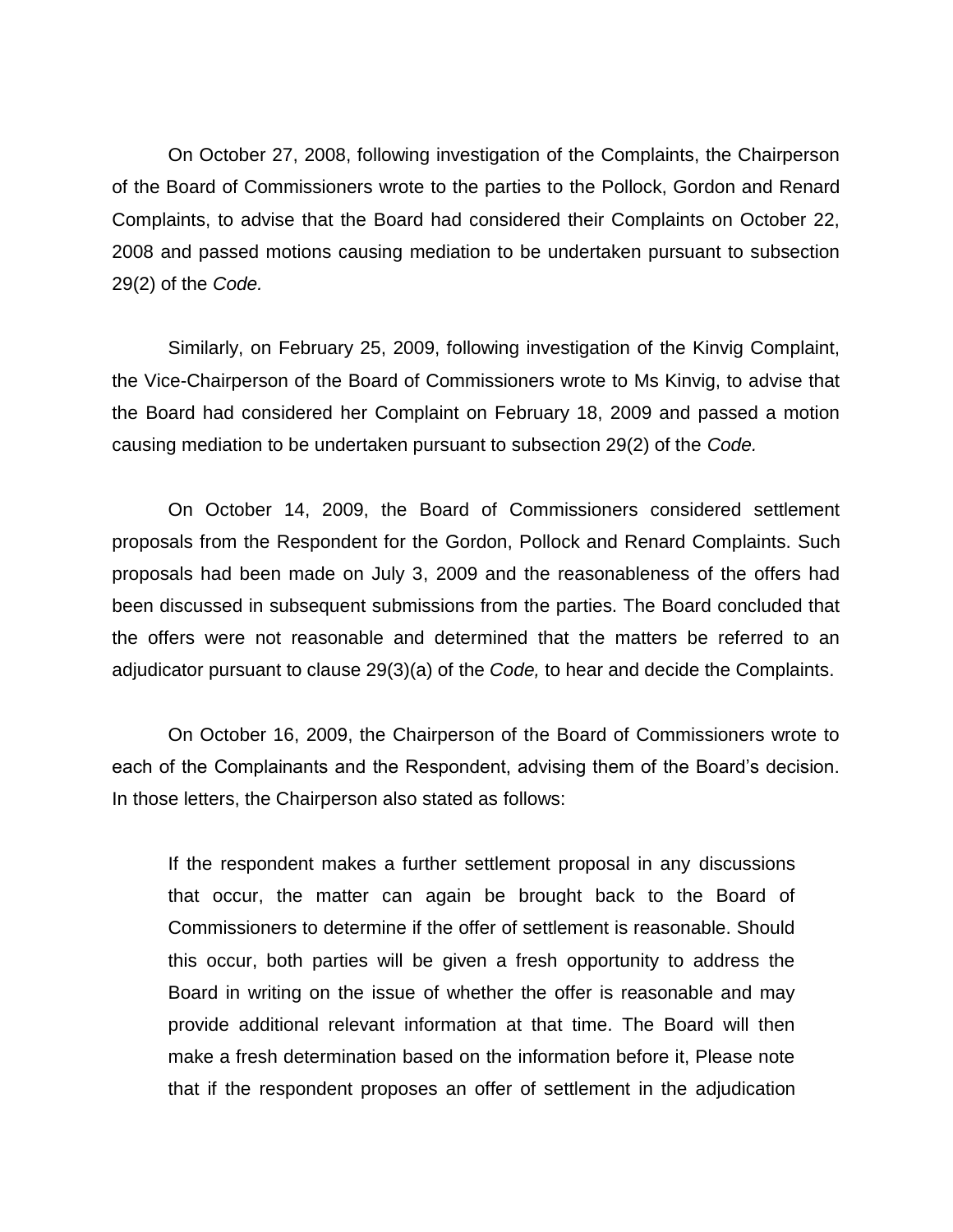process that the Commission considers reasonable but you reject the Commission must terminate its proceedings in respect of the complaint pursuant to subsection 29(2) of *The Code.*

On or about October 26, 2009, Ms Lugtig, legal counsel to the Commission, advised Ms Kinvig (who by then resided in British Columbia) by telephone that the Commission would likely be able to cover her travel costs if she was required to attend the hearing as a party to her Complaint, but that Ms Lugtig would require approval for this. Ms Lugtig also told Ms Kinvig that her travel costs would be covered if she was called by the Commission as a witness for the other Complaints. Ms Kinvig asked whether the Complaints could be heard together. Ms Lugtig explained that she would need the agreement of the Respondent and the other Complainants to join the Complaints. Ms Lugtig contacted the Respondent and on November 23, 2009 was advised that the Respondent agreed to one adjudicator.

On December 21, 2009, Ms Lugtig met with all four Complainants to discuss a number of issues. During that meeting, Ms Lugtig indicated, among other things, that the Commission would only cover the witness fees and travel costs of witnesses that the Commission called to put in its case, and that the Complainants would be responsible for paying the fees and expenses of any additional witnesses that they wished to call. Ms Lugtig also advised that the Board of Commissioners had consistently found that it had to terminate proceedings if it found that a respondent"s offer was reasonable, even after the matter had been referred to an adjudicator. Ms Lugtig further advised that she had not yet applied to the Justice Department for adjudicators. The Complainants indicated that they were not willing to have one adjudicator appointed to hear all four Complaints.

On January 6, 2010, Ms Lugtig told Ms Kinvig that if the Commission needed to call her as a witness, Ms Lugtig thought that it would have to pay her travel costs.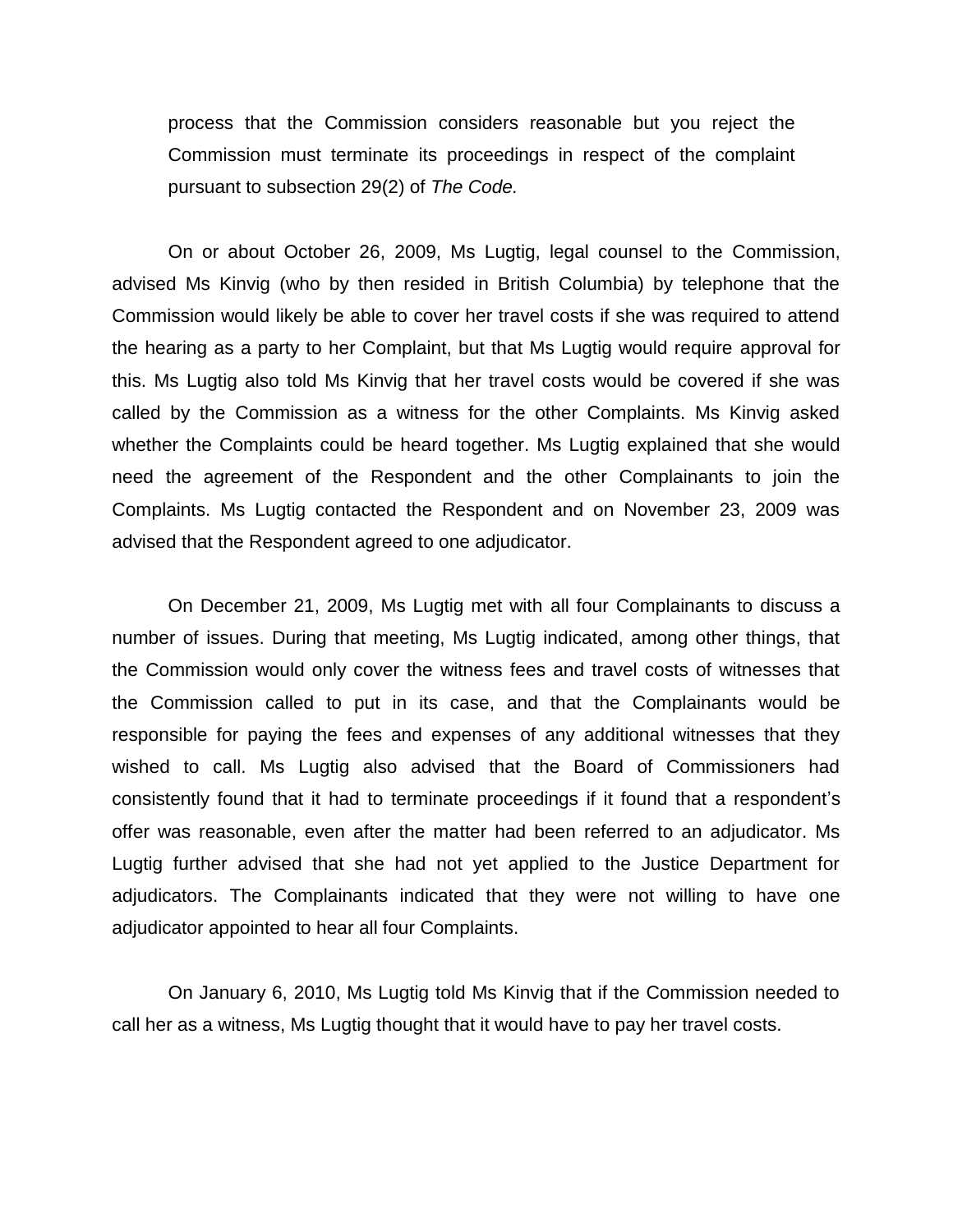On January 29, 2010, Ms Renard wrote to counsel for the Respondent, advising her that she authorized Mr. Gordon to act as her representative for the adjudication of her Complaint. (Ex. 24)

On March 1, 2010, the Minister of Justice appointed four different adjudicators to hear the four Complaints.

On March 16, 2010, counsel for the Respondent forwarded written settlement offers for each Complaint to the Commission, and asked that they be forwarded to the respective Complainants. The Respondent further asked that the Board of Commissioners determine whether the offers were reasonable at its next meeting should any or all of the Complainants not accept the offer(s) and that the Commission advise the Complainants of this request.

The offer with respect to the Gordon Complaint contained the following clauses:

3. the above-referenced complaint will be withdrawn.

4. the Condominium Corporation and its Board members in their personal capacities, will agree not to pursue the complainant for his impersonation of the President of the Condominium Corporation with respect to the window project.

5. the parties will exchange mutual Releases with respect to all current and pending claims and potential claims or complaints, in a form acceptable to counsel for the Condominium Corporation.

The offer with respect to the Pollock Complaint contained clauses which were identical to clauses 3 and 5 above, as well as the following: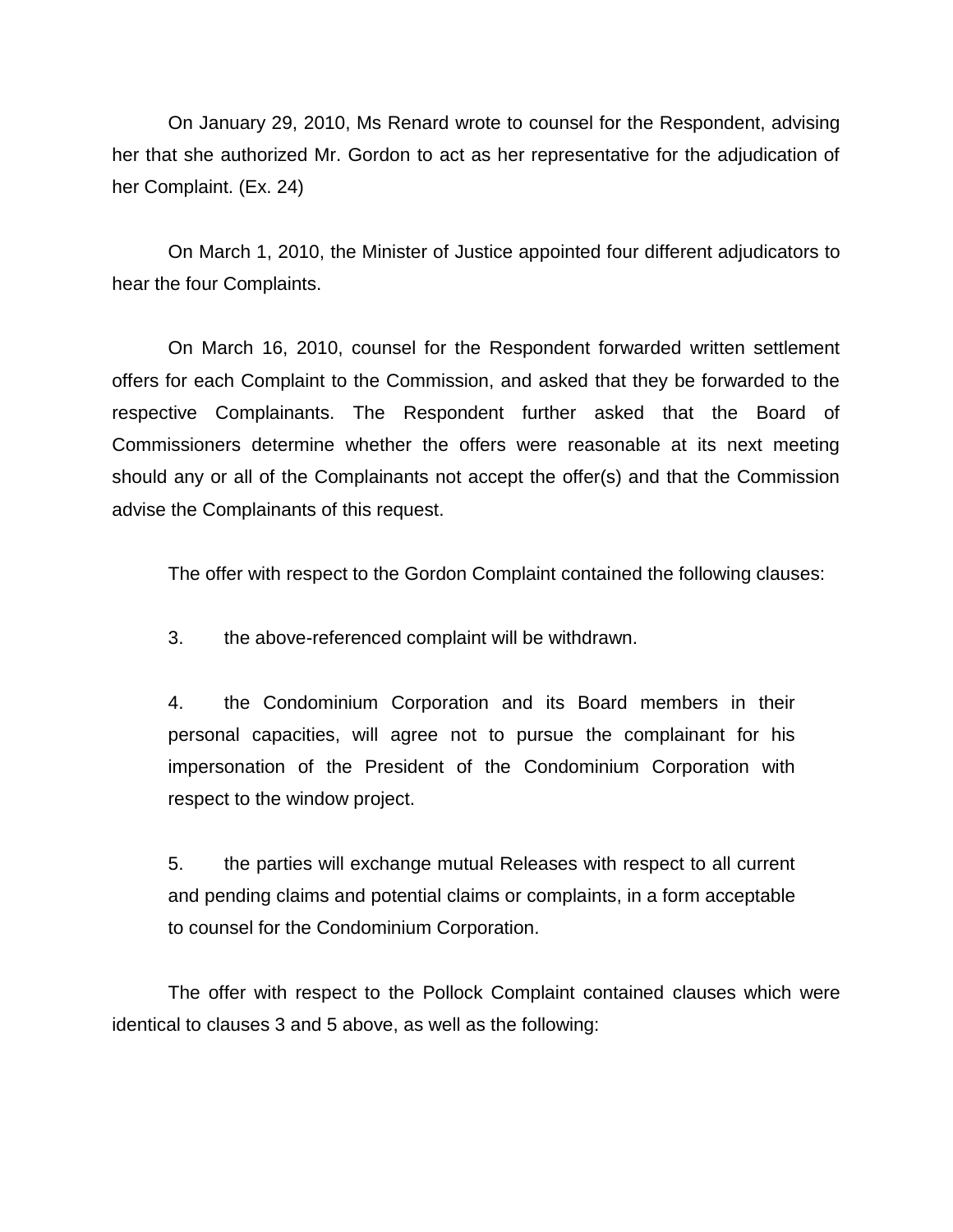4. the Condominium Corporation and its Board members in their personal capacities, will agree not to pursue the complainants for defamatory comments which the complainants and/or either of them have made with respect to the Condominium Corporation and its individual Board members.

On March 16, 2010, Ms Lugtig forwarded the offers to the Complainants. In her cover letter, Ms Lugtig advised that if the Complainant did not accept the offer, the Respondent had asked her to place it before the Board of Commissioners at its meeting on April 7, 2010, to determine whether it was reasonable. Ms Lugtig also asked that the Complainants provide, in writing, any further information for the Board to consider on or before March 30, 2010.

On March 30, 2010, each Complainant submitted a written request that the Board of Commissioners adjourn its consideration of the Respondents offer to him or her.

On April 7, 2010, the Board of Commissioners granted one final adjournment to its meeting scheduled for May 26, 2010 and requested that the Complainants provide their written submissions no later than April 27, 2010.

On April 15, 2010, Ms Lugtig met with all four Complainants. At that meeting, she advised the Complainants that if they were to challenge the Board of Commissioners" jurisdiction to terminate proceedings under clause 29(2)(b) after a complaint has been referred for adjudication, the Board would defend its jurisdiction based on the wording of the *Code,* which differs from other jurisdictions. She also advised that the Board would argue, in the alternative, that it may withdraw from the proceedings, leaving the Complainants to pursue the Complaints on their own at their own expense, based on case law which supports that approach in other Canadian jurisdictions. Ms Lugtig forwarded that case law to the Complainants following the meeting.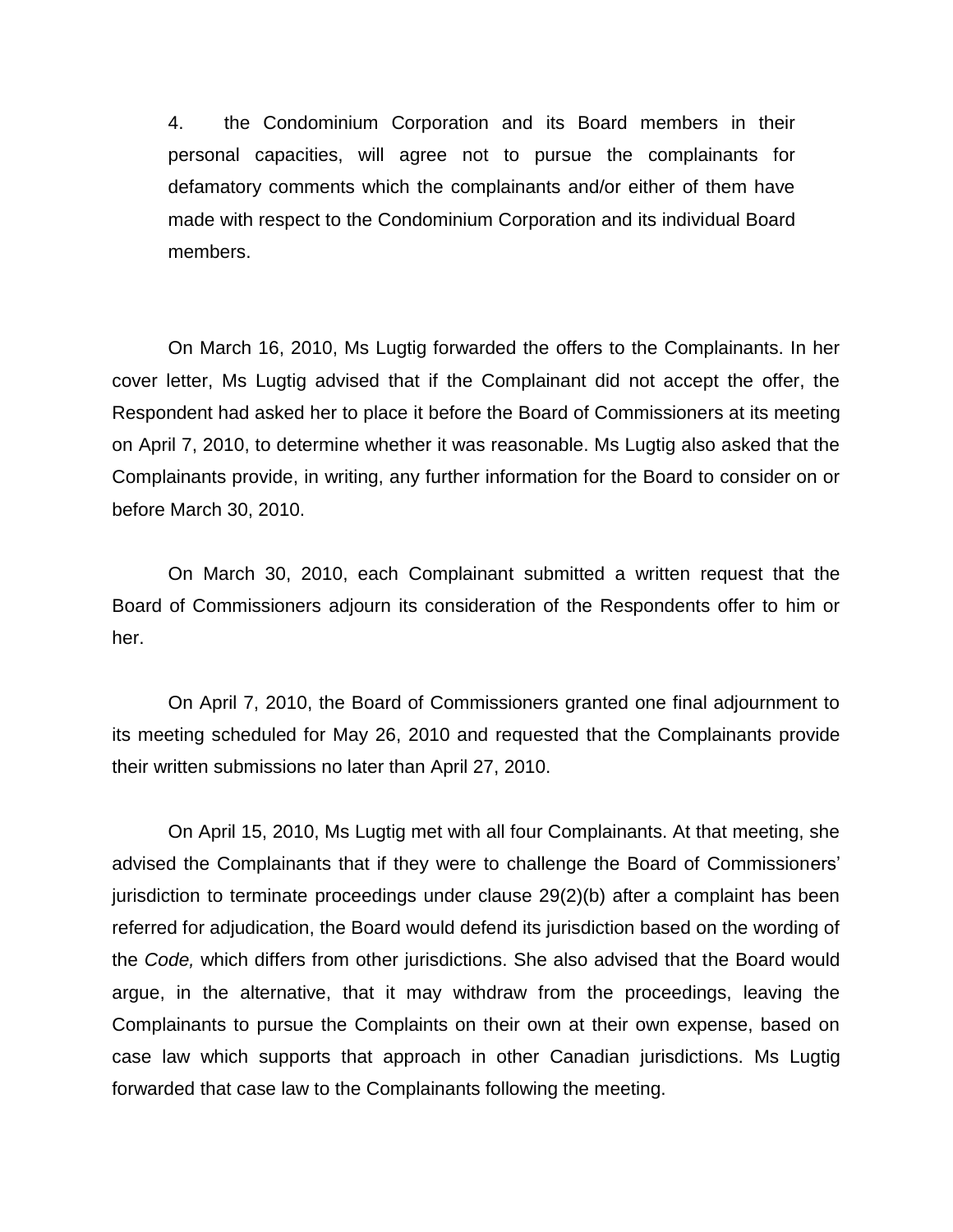On or about April 22, 2010, after one of the adjudicators had had to withdraw, the Complainants requested that their Complaints be joined and heard by one adjudicator on the condition that the adjudicator be willing and able to set aside a full day on or near May 28, 2010 to hear preliminary motions prior to the hearing. The date of May 28 had previously been set for a preliminary hearing with respect to one of the Complaints.

On April 27, 2010, each Complainant provided a written submission for the Board of Commissioners.

On April 28, 2010, at the Complainants" request, and with the consent of the existing adjudicators, the Commission and the Respondent, I was designated by the Minister of Justice as a Board of Adjudication, to hear and decide all of the within Complaints jointly.

On May 6, 2010, the parties for all four Complaints were served with a joint Notice of Hearing stating that the hearing would begin on May 28, 2010.

On May 10, 2010, the Complainants submitted a joint Notice of Motion requesting various Orders, to be heard on a preliminary basis.

A Statement of Agreed Facts and Motions Brief of the Complainants were submitted on May 14, 2010. Copies of various authorities to be relied on by the Complainants at the hearing were submitted on May 17, 25 and 27, 2010. A "Time Response Comparison" was also submitted by the Complainants on May 25, 2010.

On May 21, 2010, the Commission submitted its Brief in response to the issues raised in the Complainants" Motion dated May 10, 2010. That same day, counsel for the Respondent advised by email that the Respondent would not be filing a written submission in respect of the May 28, 2010 Motion and agreed with the written submissions filed by the Commission.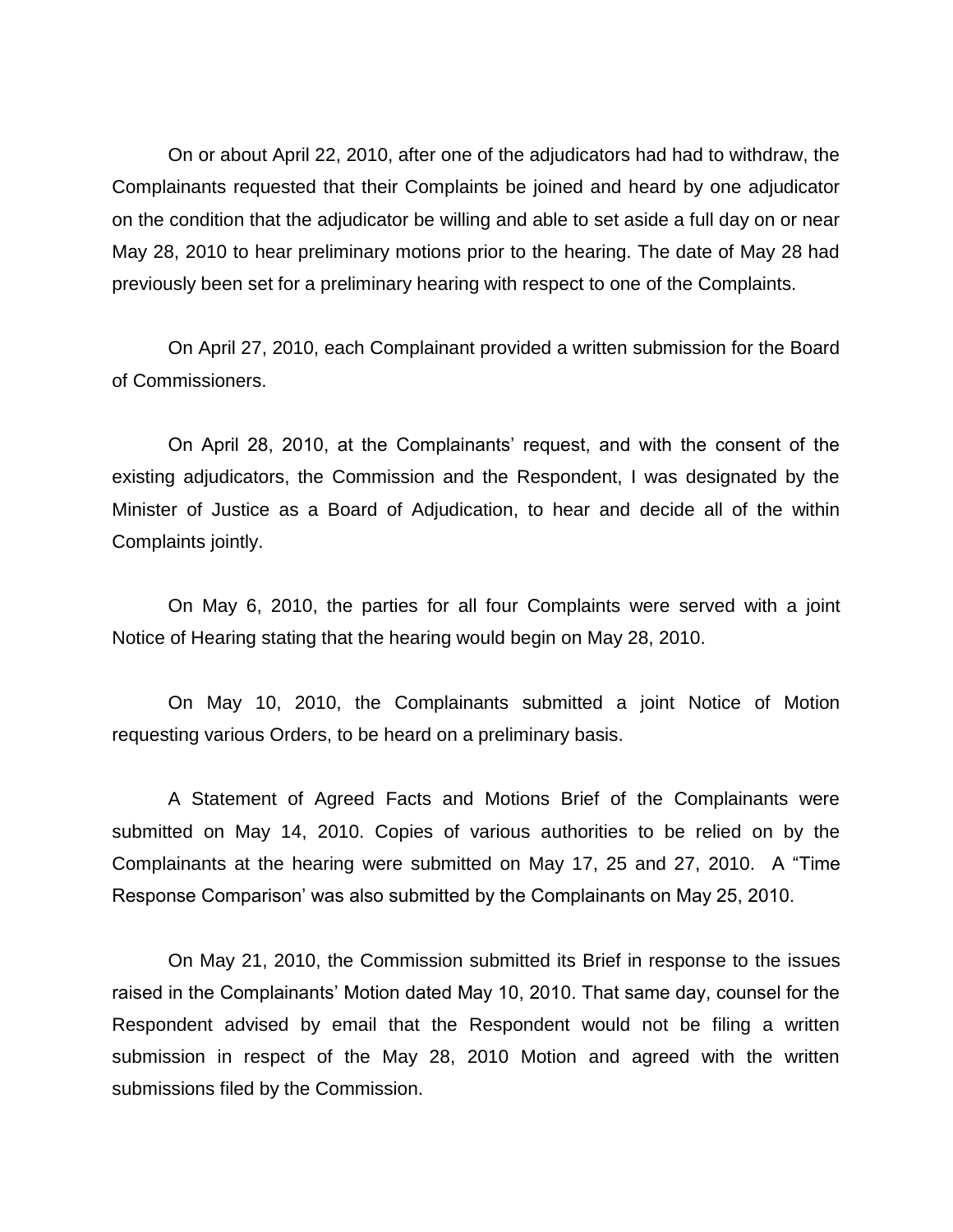As indicated above, a series of correspondence was exchanged between the parties on May 26 and May 27, 2010, and was admitted at the hearing by agreement of the parties for information purposes only.

In the first of those letters, dated May 26, 2010 (Ex. 16), the Chairperson of the Commission advised each of the Complainants that the Board of Commissioners had considered their respective Complaints and determined that the offer of settlement made by the Respondent on March 16, 2010 was reasonable, on the condition that only the Complainant in each case and Ms Pollock would be required to sign a release and that the release would cover only the allegations contained in their respective Complaints. The letters went on to state that:

If the Respondent does accept the condition, the Commission will advise you and the Adjudicator that it has terminated the proceedings under s 29(2)(b) of the Code and will give you a reasonable period of time to decide whether you wish to accept the offer.

By letters dated May 27, 2010 (Ex. 17), Ms Lugtig advised each Complainant that the Respondent had accepted the condition described in the letter of May 26, 2010. The letters went on to state:

Please advise me by June 18, 2010, whether you accept the offer as revised by this condition. If you require additional time to respond, please also advise me of this and the reason by that date. If you do not accept the offer or if I do not hear from you by the above-noted date, the Commission will be closing its file.

On May 27, 2010, counsel for the Respondent advised by email (Ex. 18) that she did not plan to attend the hearing on May 28 regarding the outstanding motions by the Complainants and that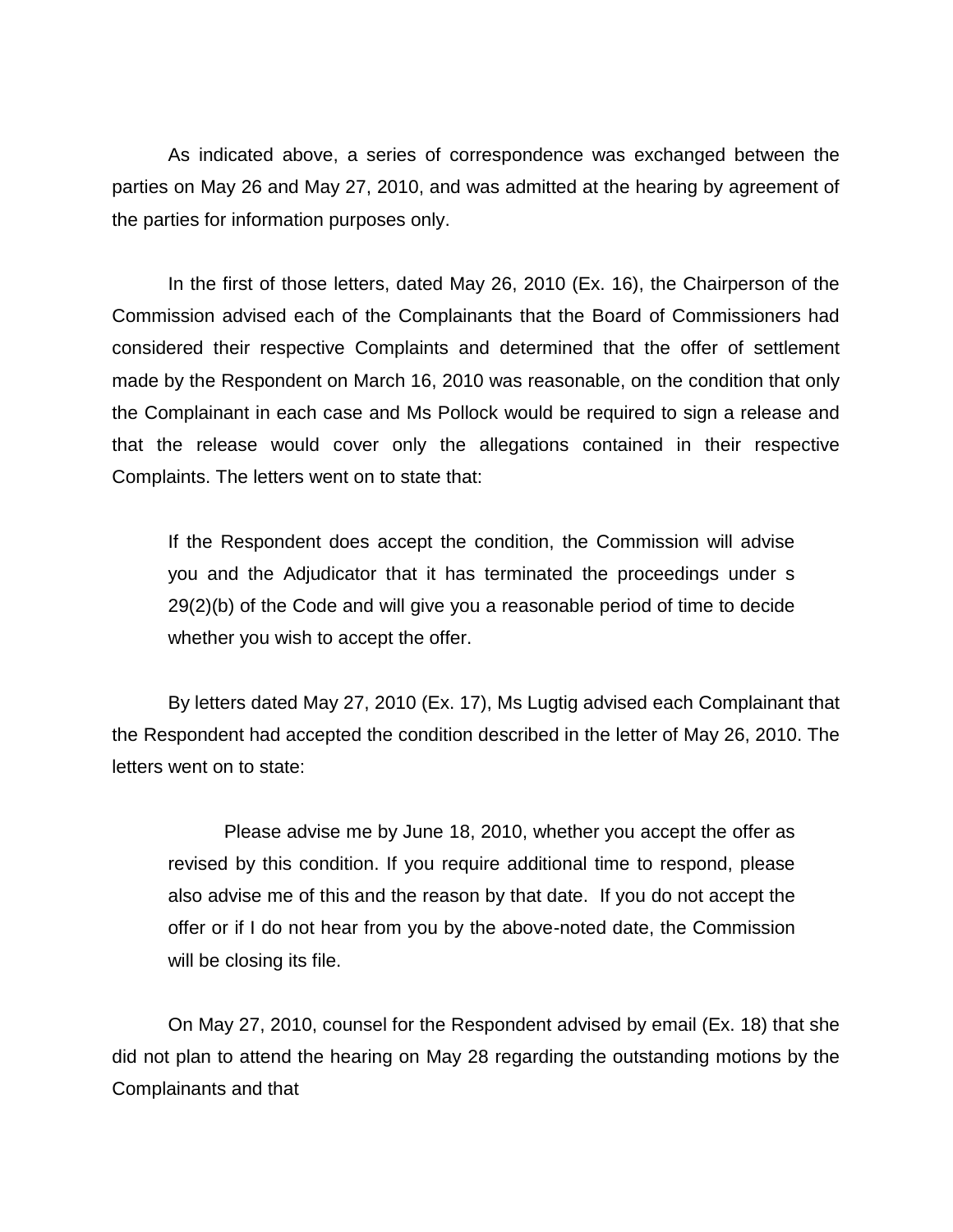In light of the decision of the Board of Commissioners to terminate the complaints, it would appear that the only issue outstanding is the complainants" *functus* argument. I am confident that Ms. Lugtig will make able submissions on behalf of the Commission on that score, and I doubt that I would be able to add much, if anything, for your consideration.

On May 27, 2010, Ms Lugtig forwarded a letter from the Executive Director of the Commission to the Board of Adjudication (Ex. 19), by email and courier, with copies to all parties, stating that the Commission would be asking that the letter be added to the record for the hearing on May 28. In that letter, the Executive Director stated as follows:

I am writing to advise you that the proceedings in the above-mentioned complaints have been terminated by the Board of Commissioners in accordance with subsection 29(2)(b) of *The Human Rights Code.* As a result, the complaints will not be proceeding to an adjudication and our files will be closed.

The hearing commenced on May 28, 2010. Each of the Complainants, with the exception of Ms Kinvig, attended the hearing in person and made submissions. Ms Kinvig attended the hearing by conference call and made submissions. Ms Lugtig appeared and made submissions on behalf of the Commission. No one appeared for the Respondent.

As stated previously, there was a considerable amount of discussion at the beginning of the hearing with respect to the exchange of correspondence on May 26 and 27, 2010, and in particular with respect to the June 18 deadline referred to in Exhibit 17 and the reference to the Commission closing its file. I understand that the parties ultimately agreed to an extension of the time within which each Complainant was to advise as to whether he or she accepted the offer, as revised, until two weeks after the decision on this Motion. The hearing of the preliminary motions then proceeded.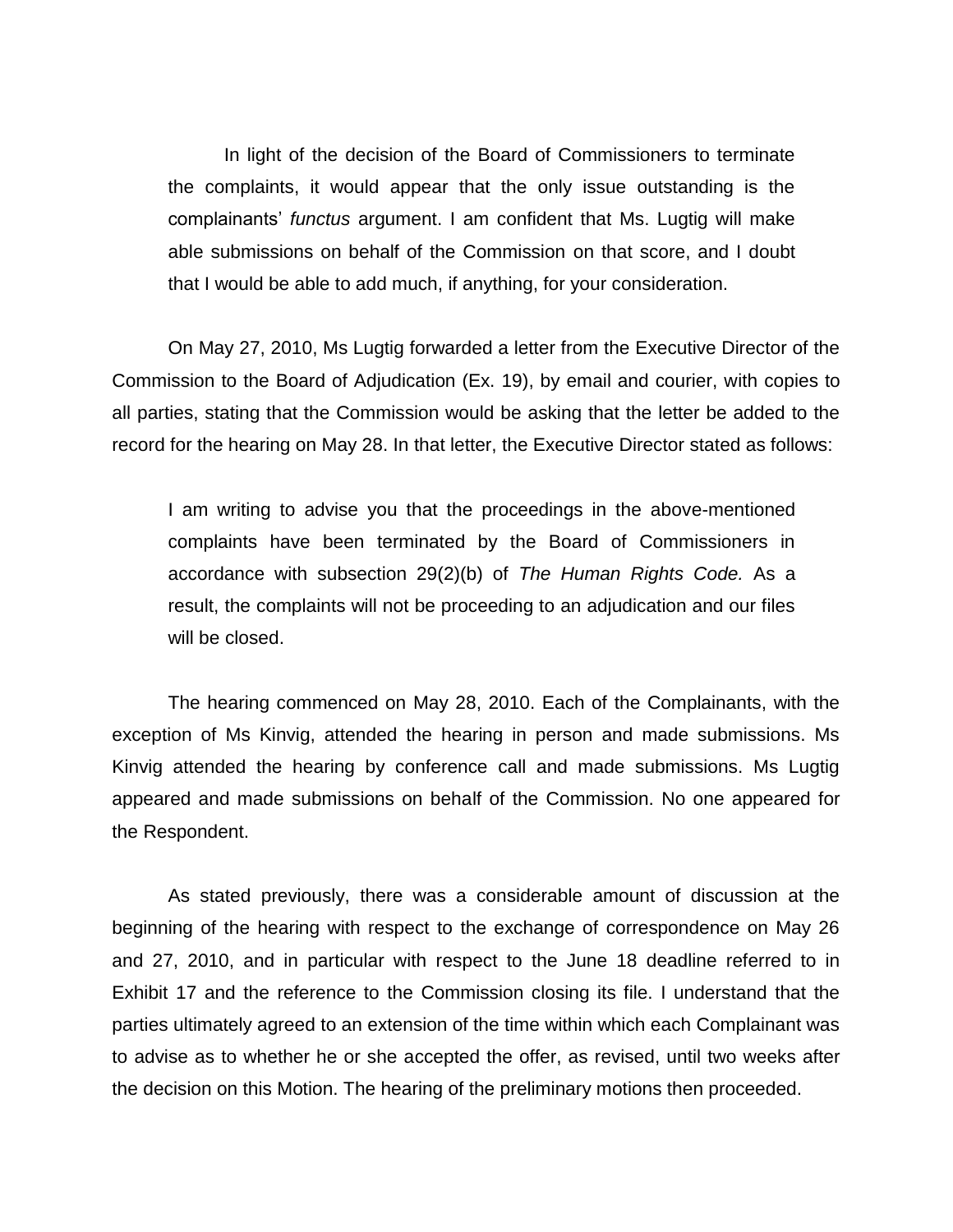### **Issues**

A number of issues were raised by the Complainants in their Notice of Motion to be dealt with on a preliminary basis, and may be stated as follows:

- 1. Does clause 29(2)(b) of the *Code* require, or alternatively allow, the Commission to terminate all proceedings respecting a complaint including the adjudication of the complaint, where the respondent makes an offer of settlement which the Commission considers reasonable after the complaint has been referred for adjudication?
- 2. If not, and the Commission decides to withdraw from the proceedings, can the adjudicator require the Commission to continue as a party to the adjudication?
- 3. If not, can the adjudicator order the Government of Manitoba to fund or provide legal counsel to the Complainants for the adjudication of their Complaints, at no cost to them?
- 4. Is the Commission required to pay Ms Kinvig"s expenses for attending and participating at the hearing of the Complaints?
- 5. Should the Pollock and Gordon Complaints be amended to include allegations of reprisal?
- 6. Can Mr. Gordon act as the unpaid agent of Ms Renard in the adjudication?

A variety of procedural issues were also raised by one or more of the Complainants relating to various accommodations for the setting of hearing dates and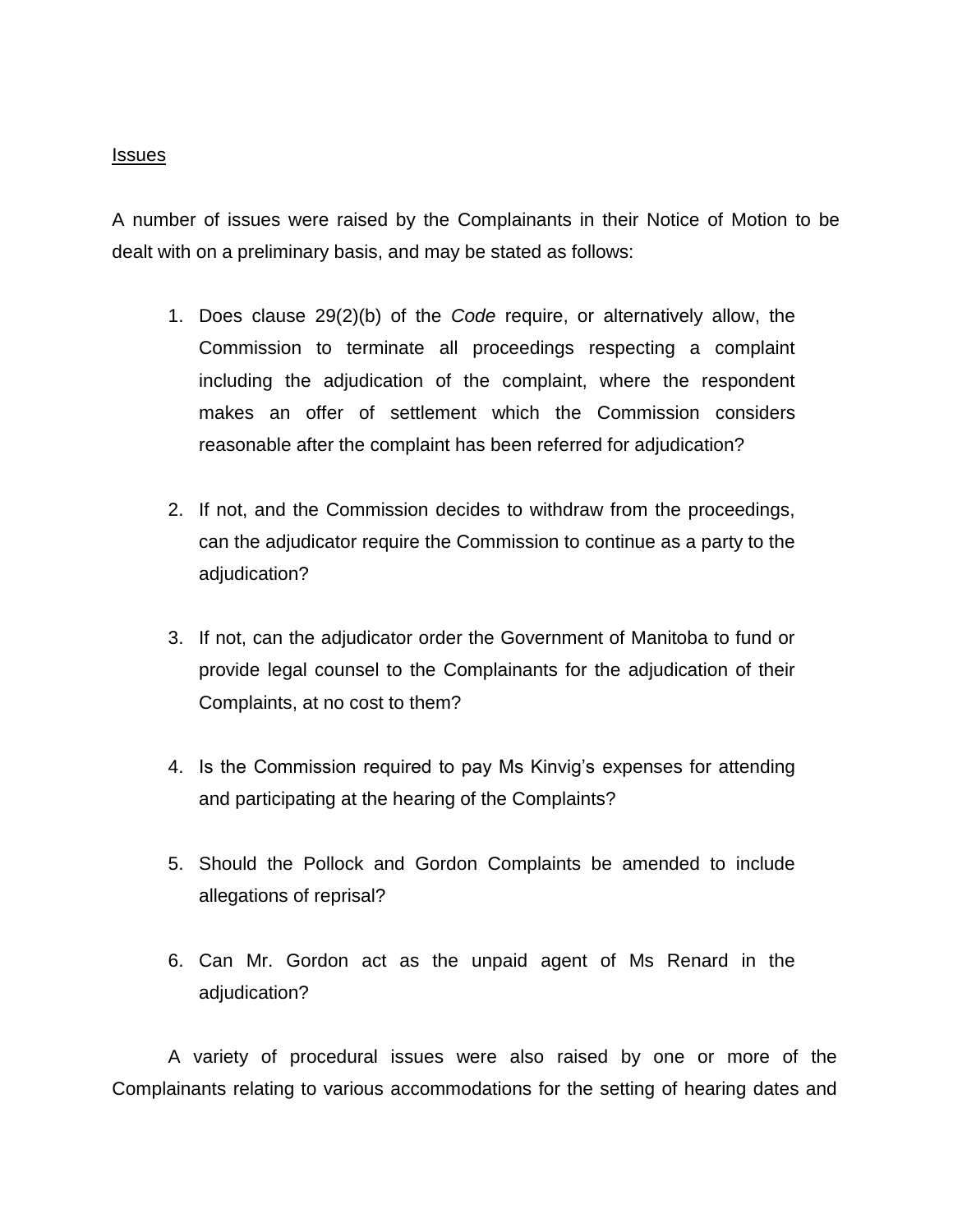the needs of the parties and their witnesses in connection with the adjudication. Finally, the Complainants refer in their Notice of Motion to sections 7 and 15(1) of the *Canadian Charter of Rights and Freedoms* (the *"Charter,")* and whether their rights under those sections have been or are being contravened.

**1. Does clause 29(Z)(b) of the Code require, or alternatively allow, the Commission to terminate all proceedings respecting a complaint, including the adjudication of the complaint, where the respondent makes an offer of settlement which the Commission considers reasonable after the complaint has been referred for adjudication?** 

To assist in understanding what follows, section 29 of the Code is set out below in its entirety.

## **Dismissal of complaint**

29(1) The Commission shall dismiss a complaint if it is satisfied that

(a) the complaint is frivolous or vexatious; or

(b) the acts or omissions described in the complaint do not contravene this Code; or

(c) the evidence in support of the complaint is insufficient to substantiate the alleged contravention of this Code.

## **Settlement of complaint**

29(2) Where the Commission does not dismiss a complaint under subsection (1), it may cause mediation to be undertaken between the complainant and respondent in an attempt to settle the complaint, and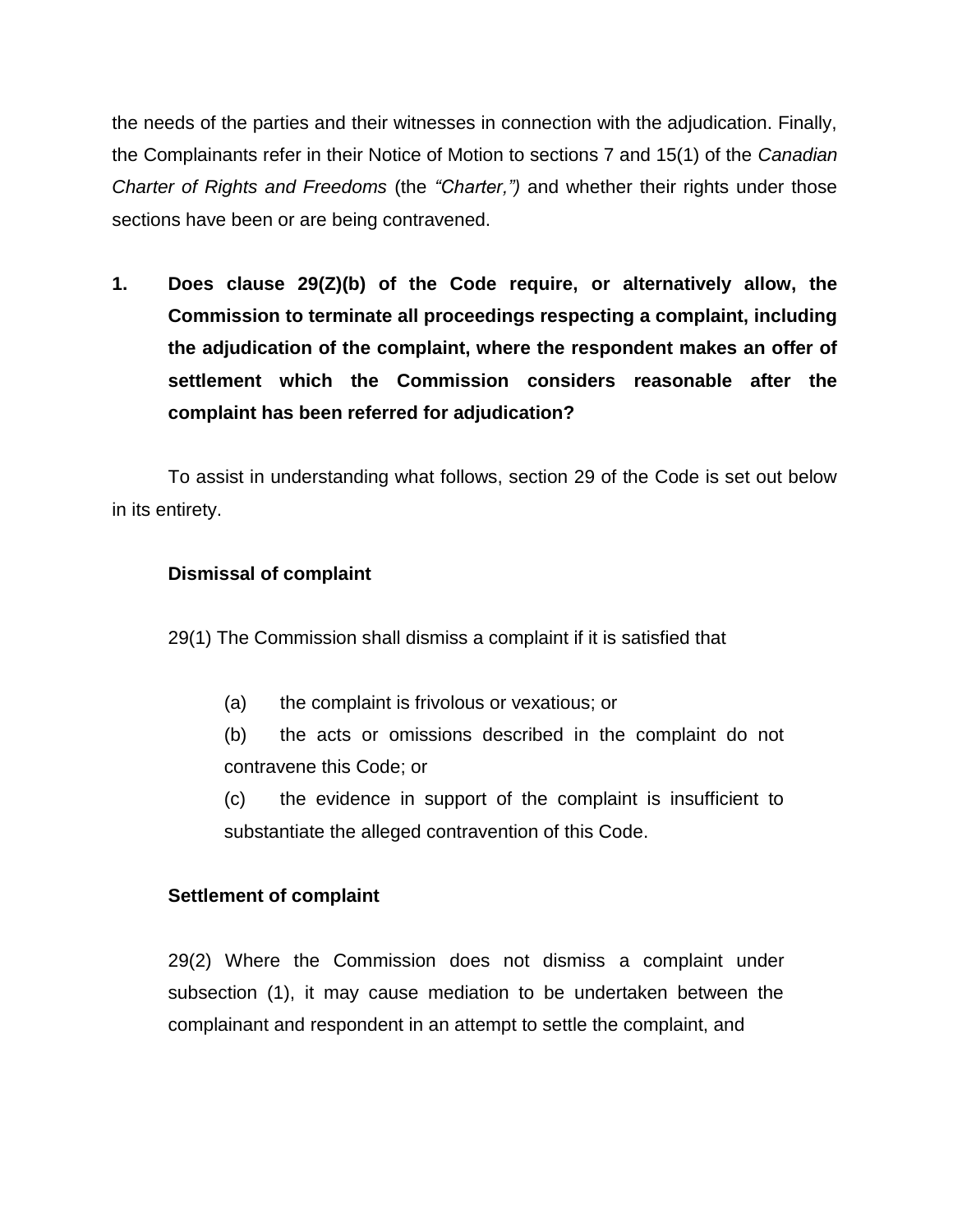(a) if the complaint is settled on terms satisfactory to the complainant and respondent, the Commission shall terminate its proceedings in respect of the complaint in accordance with the settlement; or

(b) if the respondent proposes an offer of settlement that the Commission considers reasonable but the complainant rejects, the Commission shall terminate its proceedings in respect of the complaint.

## **Adjudication or prosecution**

29(3) Where a complaint is not disposed of in accordance with subsection (1) or (2) and the Commission is satisfied that additional proceedings in respect of the complaint would further the objectives of this Code or assist the Commission in discharging its responsibilities under this Code, the Commission shall

(a) request the minister to designate a member of the adjudication panel to adjudicate the complaint; or

(b) recommend that the minister commence a prosecution for an alleged contravention of the Code.

### **Termination of proceedings**

29(4) Where a complaint is not disposed of in accordance with subsection (1) or (2) and the Commission does not proceed under clause (3)(a) or (b), the Commission shall terminate its proceedings in respect of the complaint

### Position of the Complainants

The Complainants' position is that the Commission may not consider more offers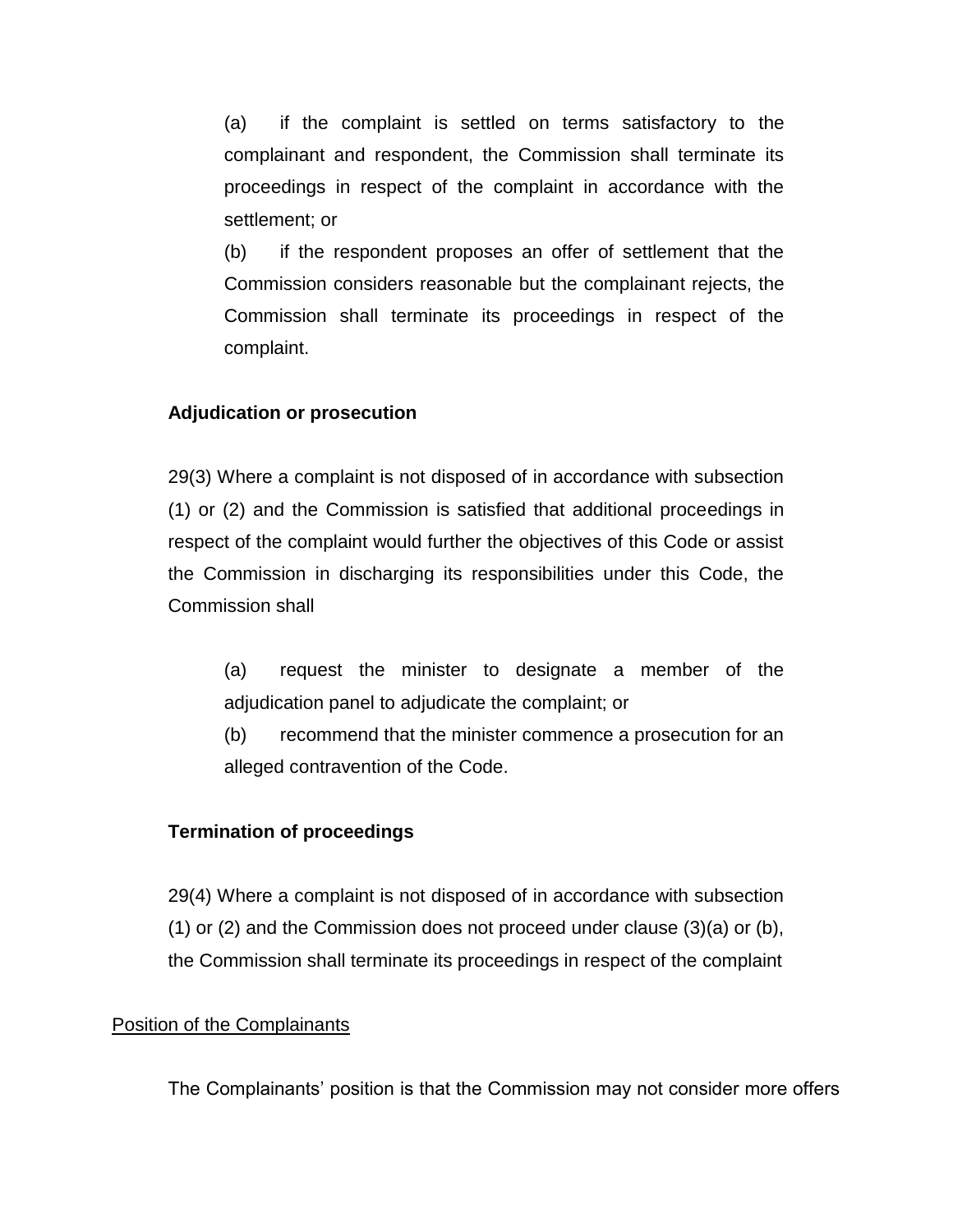from the Respondent after the matter has been referred to an adjudicator. Under section 26 of the *Code,* the Commission is to investigate a complaint to the extent it regards "as sufficient for fairly and properly disposing of it in accordance with section 29". Relying on dictionary definitions and various court decisions, the Complainants submitted that "disposing of" a complaint must be interpreted broadly to mean exercising finally one"s power of control over, or dealing conclusively with, the complaint. The Commission referred the Complaints to mediation under subsection 29(2) of the *Code* and had the right to consider the Respondent"s original offer of settlement. It did so, and rejected it. The Commission then disposed of the Complaints in accordance with clause 29(3)(a) of the *Code,* by asking the minister to designate members of the adjudication panel to adjudicate the Complaints.

Having disposed of the Complaints under clause 29(3)(a), the Commission is *functus officio;* it has no authority to reopen that disposition or to reopen clause 29(2)(b) to consider other offers by the Respondent. The leading case in Canada on *functus officio* with respect to administrative tribunals is *Chandler* v. *Alberta Association of Architects,* [1989] 2 S.C.R. 848 *("Chandler"),* where the Supreme Court of Canada said that the principle of *functus officio* is not to be as strictly applied to administrative tribunals as to courts, and identified exceptions to that principle. None of those exceptions exist here. The Commission made a choice to dispose of these matters as it did, and no one has argued that it acted wrongly or improperly in doing so or that there was a lack of natural justice. None of the cases allow for an exception in these circumstances.

The statute is very clear, There is no ambiguity and no need to interpret it. The Complaints are now in the hands of the adjudicator. The Commission has absolutely no adjudicative duties left. In accordance with section 34 of the *Code*, the Commission is now only a party to the adjudication.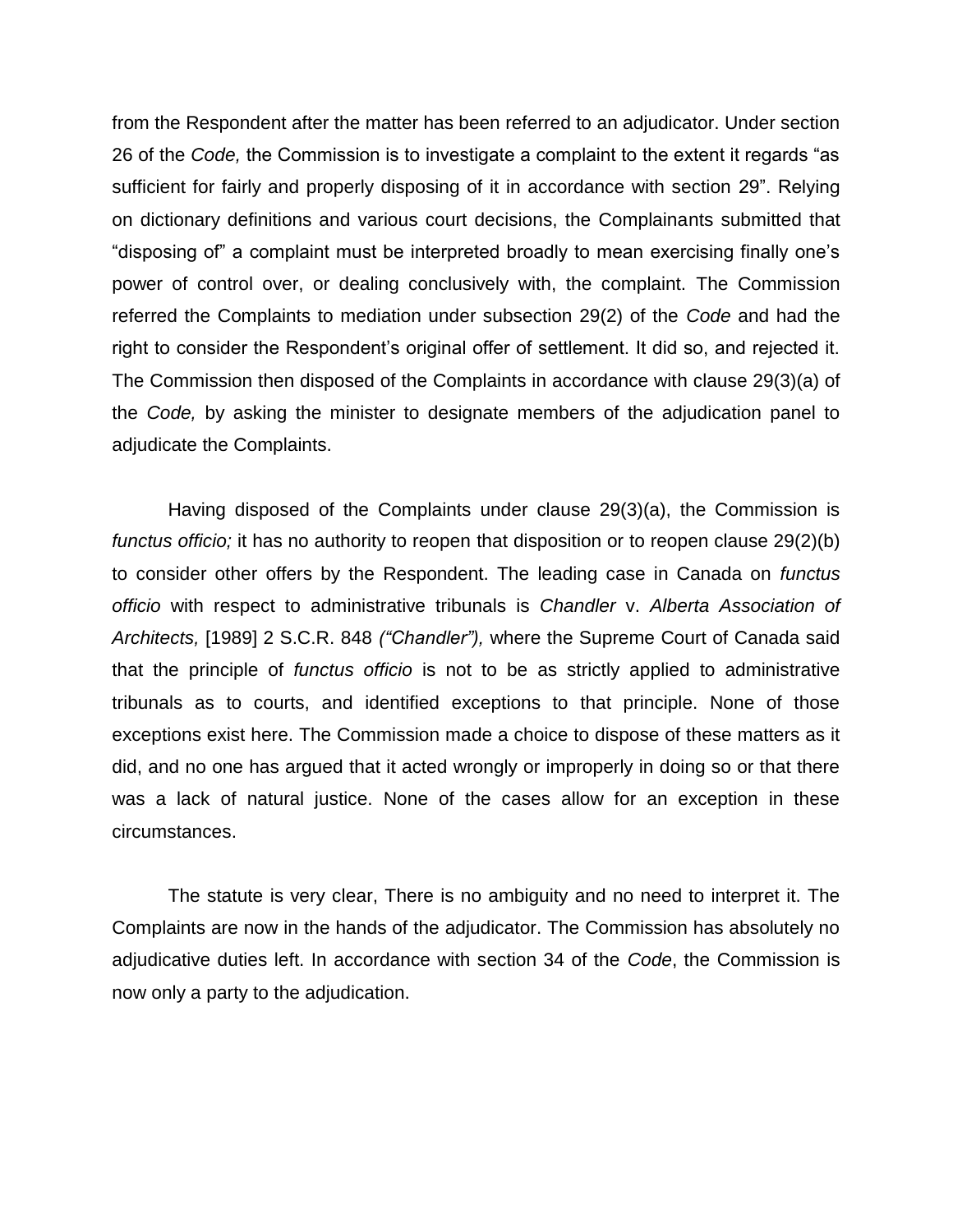The Complainants also raised issues of bias and fairness. They submitted that there is true bias in these circumstances, that the Commission"s position that it can be a party in the adjudication, for and against the Complainants on different issues, and still be a judge of the matter in clause 29(2)(b) is untenable. In the Complainants' submission, the appearance of bias would be assumed by reasonable members of the public. The Complainants (as parties) have a right to oppose actions of the Commission (as a party) without having to worry that the Commission (acting in a judge like function) will terminate the Complaints, or withdraw from the adjudication, and leave the Complainants stranded with no funding to complete the adjudication.

The Commission and the Complainants are supposed to be "on the same team", and it is not fair for the Commission to all of a sudden become an adversary when a point of jurisdiction is raised, and to then terminate the Complaints. It is important that the Commission be "on board" to assist in advancing these matters through the adjudication, as it would be much more difficult for the Complainants to proceed on their own.

### Position of the Commission

The Commission"s position is that this issue basically involves a question of statutory interpretation. It is not a simple question and has not been dealt with by the courts or adjudicators in Manitoba. The Commission cautioned against the Complainants" approach, which focuses on the wording in the statute and does not appreciate that Canadian courts apply the modern principle of statutory interpretation. The modern approach requires a more contextual and purposive interpretation of statutory provisions. Applying that approach, it is clear that the legislature intended clause 29(2)(b) to apply both before and after a complaint has been referred to an adjudicator.

Counsel for the Commission submitted that to understand clause 29(2)(b), the overall scheme of the *Code,* the human rights complaint process and the Commission"s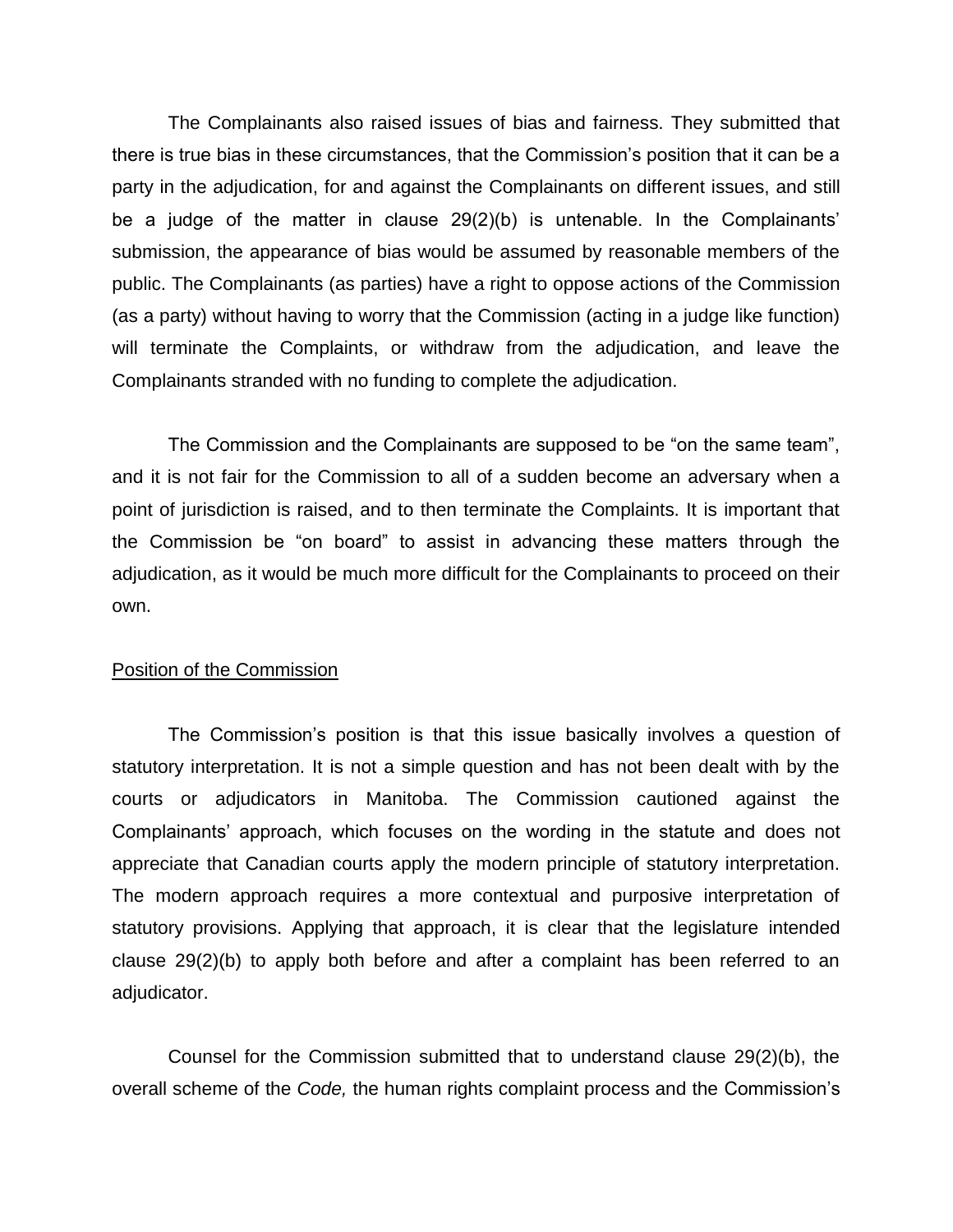and adjudicators" roles in the process must be considered. The Commission is the provincial regulatory agency constituted under the *Code* that is responsible for the enforcement of human rights and the prevention of discriminatory practices. Section 29, when read as a whole, indicates that the Commission's proceedings, which must be terminated if faced with a reasonable offer from the respondent, are intended to include adjudications once a referral has been made to an adjudicator. The process under section 29 includes a series of decisions that the Commission may take in disposing of a complaint. It is complicated and multi-faceted, but works well and assists the Commission in fulfilling its responsibilities. Under subsection 29(3), the Commission refers a complaint to adjudication as long as this will further the fulfillment of its responsibilities. Subsection 29(3) describes an adjudication as "additional proceedings in respect of the complaint", to "assist the Commission in discharging its responsibilities under this *Code*". (Commission"s emphasis) Nothing in the *Code* indicates that the Commission"s proceedings are intended to exclude adjudications. It was submitted that other sections, such as section 39, which refer to the duty of an adjudicator to conduct a hearing, cannot mean that the legislature intended the adjudicator to hold a hearing on the merits of the complaint in every case. Moreover, the adjudicator"s jurisdiction under that section and under section 42 is expressly limited by the other sections of the *Code,* which would include clause 29(2)(b).

With respect to the principle of *functus officio,* the Commission submitted that Canadian courts do not apply that principle strictly to administrative agencies and tribunals. In other jurisdictions with similar statutory schemes, courts have ruled that a human rights commission may reconsider a decision disposing of a human rights complaint to ensure justice to the parties or otherwise properly fulfill its responsibilities under its enabling legislation. The jurisdiction is an equitable one that overrides a strict application of the *functus officio* doctrine and does not require express authority in the enabling legislation. Commission counsel acknowledged that a different result had been reached in a couple of decisions, but argued that those decisions are distinguishable based on, among other things, differences in the relevant statutes.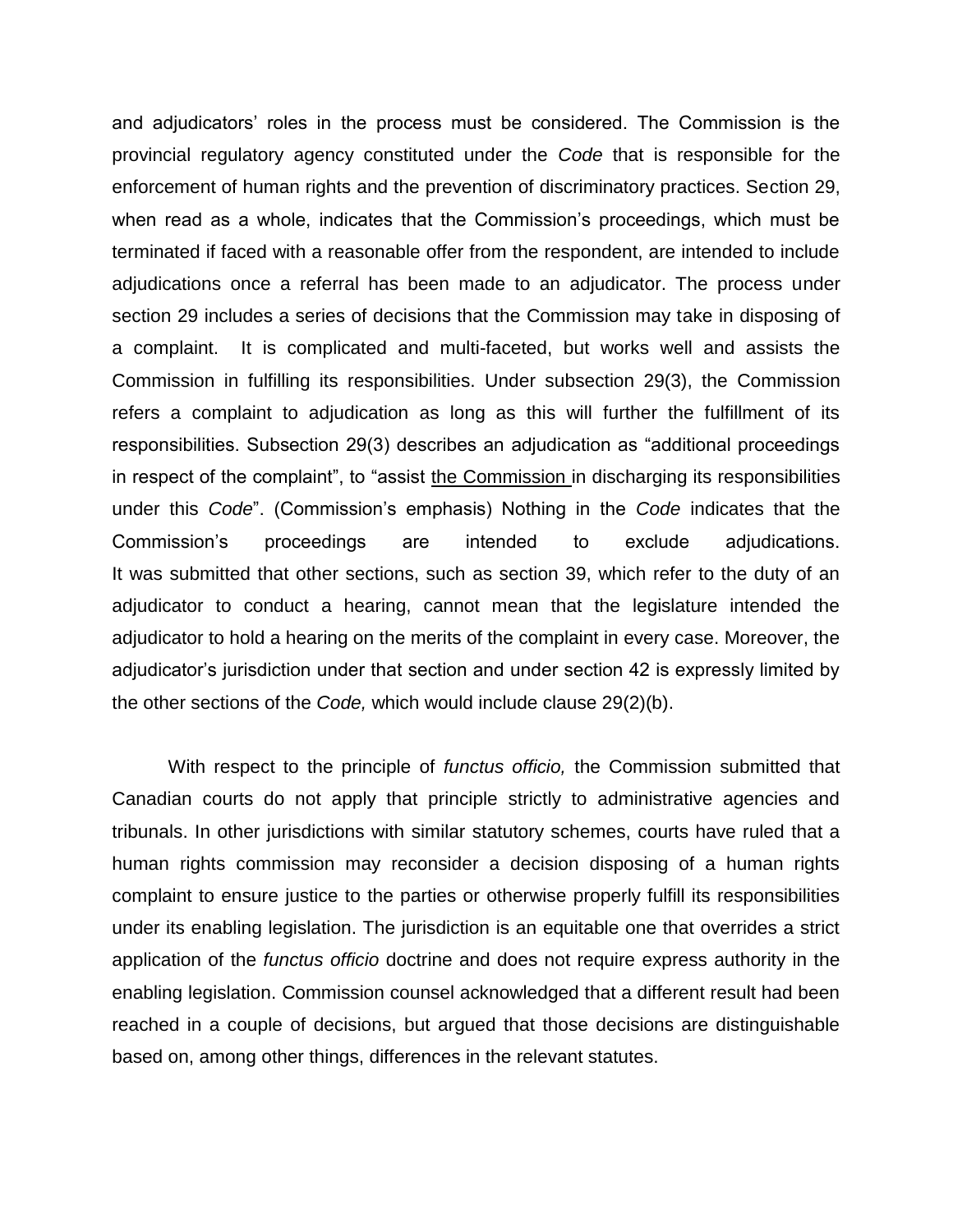The Commission submitted that the Complainants have not properly articulated the relevant test for bias. The Complainants" allegation is one of institutional bias. The test therefore is whether a well-informed person, viewing the matter realistically and practically, would have a reasonable apprehension of bias in a substantial number of cases. The Complainants have not met that test. They have misconceived the Commission"s role at an adjudication, where it does not participate as a party in its own interest but rather in the public's interest, with a view to ensuring that the objectives of the *Code* and its responsibilities under the *Code* are fulfilled.

The Commission also referred to the historical context as supporting its interpretation that clause 29(2)(b) applies at the adjudication stage. There was no authority in the former Act to terminate proceedings based on a reasonable but rejected offer, nor were the provisions conferring jurisdiction on the board of adjudication made subject to the other provisions of that Act. While the Legislative Debates did not specifically address the intention behind clause 29(2)(b), they indicated the values underlying the new legislation, as shared values of fairness and equality and the rejection of discrimination in a democratic society, and noted that new provisions were also included to strengthen the fairness of the legislation.

Clause 29(2)(b) was evidently among the new provisions aimed at increasing fairness. The Complainants' approach, however, would allow complainants to force a hearing to proceed in the face of a reasonable settlement offer from the respondent. This would seem unfair to the respondent and disregard the public"s interest in a fair and efficient human rights enforcement system. Unlike in some jurisdictions, an adjudicator in Manitoba has no jurisdiction to terminate the adjudication on the basis of a reasonable offer by the respondent. Only the Commission is entrusted with this function, which is exceedingly important and must not be limited unnecessarily.

The Commission concluded that the Complainants" approach seriously undermines the legislature"s objective with little added benefit for complainants or for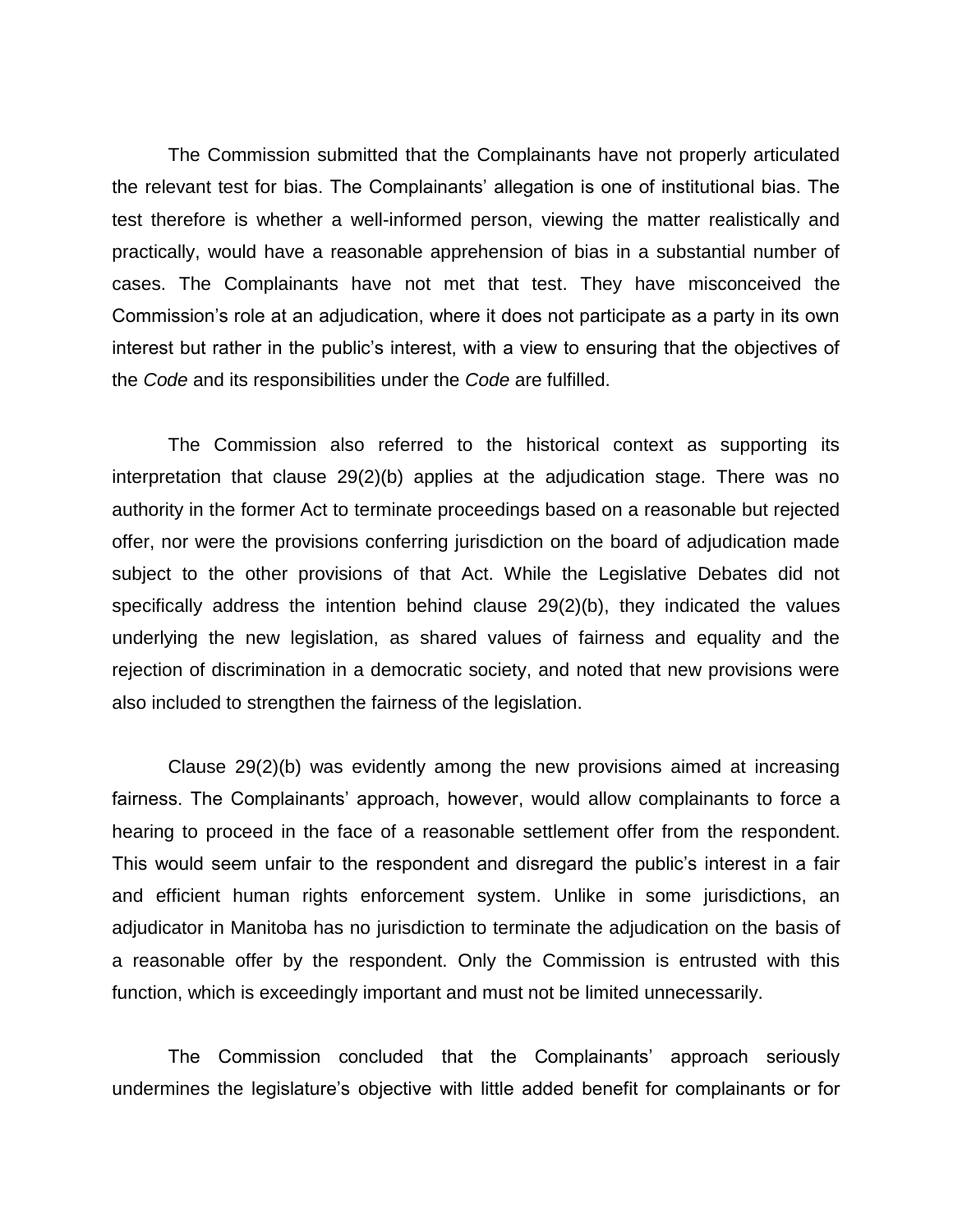the public"s interest in remedying and preventing discrimination, while the Commission"s approach achieves a much more effective balance of the legislature"s objectives of remedying and preventing discrimination, educating Manitobans about their rights and responsibilities under the *Code,* and ensuring fairness in its enforcement.

The Commission therefore requested a ruling that an adjudicator under the *Code* may not• continue an adjudication if the Commission has terminated proceedings under clause 29(2)(b), adding that this is the only result that accords with the wording of the provision read in light of its legislative and historical context and the expressed intentions of the legislature.

### Discussion and Analysis

The Supreme Court of Canada has clearly stated that legislation must be interpreted in accordance with the "modern principle" of statutory interpretation. That principle, as set out in Driedger"s *Corisfruction of Statutes* (2 ed., 1983) and quoted by the Supreme Court in *Canada (House of Commons) v*. *Vaid,* [2005] 1 S.C.R. 667, 2005 SCC 30 *("Vaid"),* at paragraph 80, states as follows:

Today there is only one principle or approach, namely, the words of an Act are to be read in their entire context and in their grammatical and ordinary sense harmoniously with the scheme of the Act, the object of the Act, and the intention of Parliament.

In *Vaid,* the Court added that this approach is reinforced by section 12 of the federal *Interpretation Act.* The Manitoba equivalent of that section is section 6 of *The Interpretation Act,* C.C.S.M. c. 180, which states that "[e]very Act and regulation must be interpreted as being remedial and must be given the fair, large and liberal interpretation that best ensures the attainment of its objects." The Court went on in *Vaid*  to state that "[s]uch interpretative principles apply with special force in the application of human rights laws."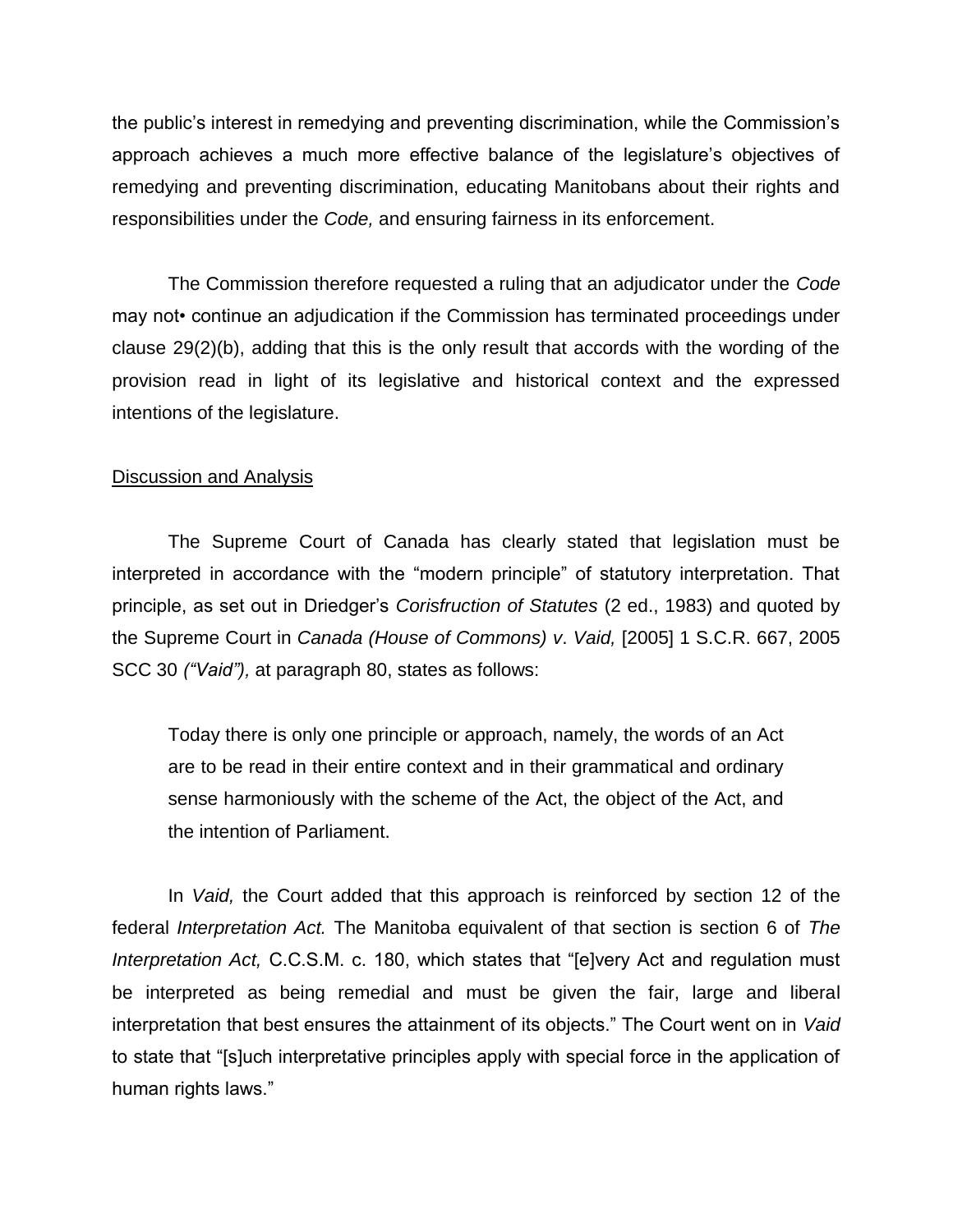This approach to statutory interpretation does not, of course, permit rewriting or ignoring the words of the legislation. The legislation must be given a liberal and purposive interpretation, without reading limiting words out of the statute or circumventing the intention of the legislature.

Under the *Code,* the Commission is responsible for accepting and investigating complaints and "disposing of" them in accordance with section 29. Subsection 22(1) thus provides that any person may file a complaint with the Commission alleging that another person has contravened the *Code.* Section 26 states that as soon as reasonably possible, the complaint must be investigated "to the extent the Commission regards as sufficient for fairly and properly disposing of it in accordance with section 29." Under section 28, the complainant and the respondent have a right to be informed of, and to respond to, the findings of the investigation after it has been completed and "prior to disposition of the complaint in accordance with section 29".

Section 29 then sets out a series of steps which the Commission must or may take in disposing of a complaint once its investigation has been completed. Subsection 29(1) provides that the Commission must dismiss a complaint in certain threshold circumstances, i.e., where it is satisfied that the complaint is frivolous or vexatious, fails to identify a contravention of the *Code* or is based on insufficient evidence. Subsection 29(2) provides that where the Commission does not dismiss a complaint under subsection (1), it may cause mediation to be undertaken in an attempt to settle the complaint and must "terminate its proceedings in respect of the complaint" if the complaint is settled on terms satisfactory to the complainant and respondent (clause 29(2)(a)) or if the respondent proposes an offer of settlement that the Commission considers reasonable but the complainant rejects (clause 29(2)(b)). Subsection 29(3) provides that where "a complaint is not disposed of in accordance with subsection (1) or (2) and the Commission is satisfied that additional proceedings in respect of the complaint would further the objectives of the *Code* or assist the Commission in discharging its responsibilities under the *Code*", the Commission must "request the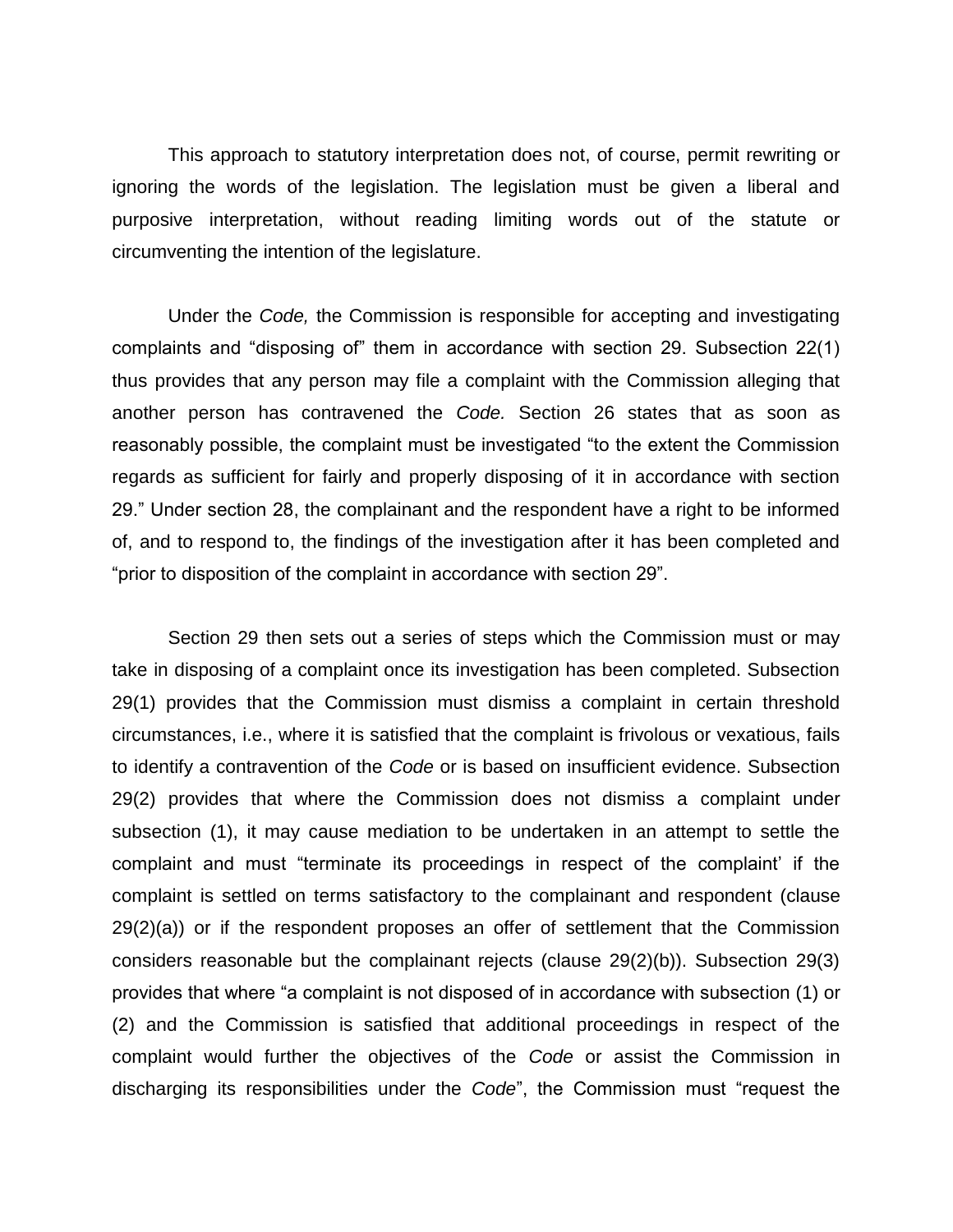minister to designate a member of the adjudication panel to adjudicate the complaint" (clause 29(3)(a)) or recommend that the minister commence a prosecution (clause 29(3)(b)). Where a complaint is not disposed of in accordance with subsection (1) or (2) and the Commission does not proceed under subsection (3), the Commission must terminate its proceedings in respect of the complaint, pursuant to subsection 29(4).

Subsection 32(1) provides that as soon as reasonably possible after receiving a request from the Commission under clause 29(3)(a), the minister is required to designate a member of the adjudication panel "to hold a hearing and decide the validity of the complaint". Under subsection 39(1), the adjudicator must then "convene and complete the hearing without undue delay".

In this instance, the Commission did not dismiss any of the Complaints on a threshold basis under subsection 29(1). It referred them to mediation. Having done so, it did not subsequently terminate them under subsection 29(2) based on a settlement or the settlement offer originally made by the Respondent. It therefore proceeded to the next step, and under clause 29(3)(a), requested the designation of adjudicators to adjudicate each of the Complaints. Adjudicators were accordingly designated by the Minister of Justice. There would appear to be no dispute that the Commissions requests for the designation of adjudicators constituted a disposition in accordance with section 29. What is in dispute is the nature or effect of such a disposition.

The Complainants placed considerable reliance on the principle of *functus officio,*  arguing that the Commission"s disposition of the Complaints was final, that it had no authority to reopen or revisit that decision. The Commission responded that *functus officio* is applied less strictly to administrative agencies and tribunals, and that a human rights commission may reconsider a decision disposing of a human rights complaint to ensure justice to the parties or otherwise properly fulfill its responsibilities under its enabling legislation, without express authority to do so in the enabling legislation.

The Supreme Court of Canada has drawn a distinction between the application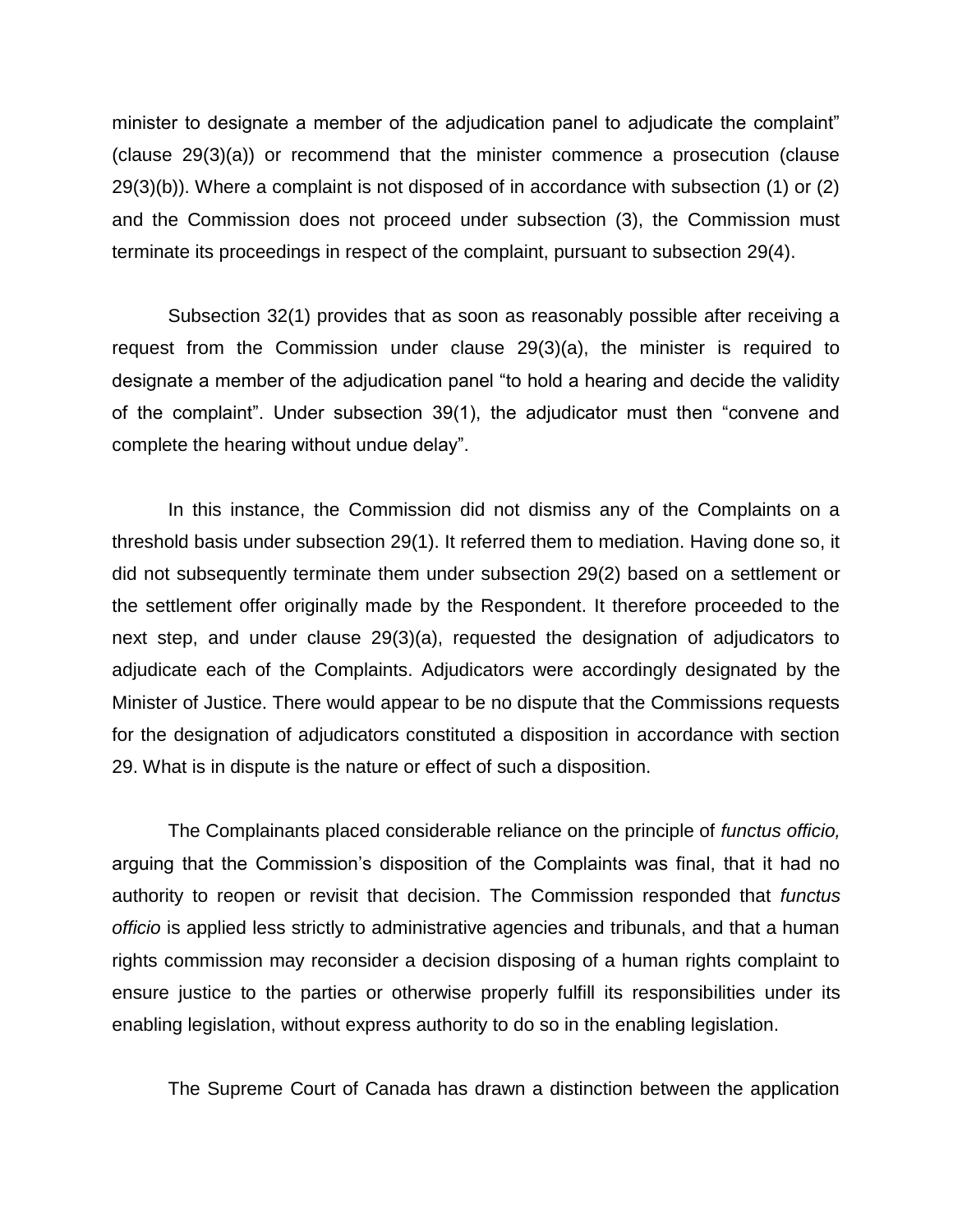of *functus officio* to the final decision of a court, which is based on a reluctance to amend or reopen formal judgments, and the application of that principle before administrative tribunals, which is based on the policy ground favouring finality of proceedings. In *Chandler, supra,* at pages 861 to 862 (S.C.R.), Mr. Justice Sopinka stated that:

…there is a sound policy reason for recognizing the finality of proceedings before administrative tribunals. As a general rule, *once such a tribunal has reached a final decision in respect to the matter that is before it in accordance with its enabling statute, that decision cannot be revisited because the tribunal has changed its mind, made an error within jurisdiction or because there has been a change of circumstances, it can only do so if authorized by statute or* if there has been a slip [in drawing up the decision] or error [in expressing the manifest intention]…

To this extent, the principle of *functus officio* applies. It is based, however, on the policy ground which favours finality of proceedings rather than the rule which was developed with respect to formal judgments of a court whose decision was subject to a full appeal. For this reason I am of the opinion that its application must be more flexible and less formalistic in respect to the decisions of administrative tribunals which are subject to appeal only on a point of law. Justice may require the reopening of administrative proceedings in order to provide relief which would otherwise be available on appeal.

Accordingly, the principle should not be strictly applied where there are indications in the enabling statute that a decision can be reopened in order to enable the tribunal to discharge the function committed to it by enabling legislation.

…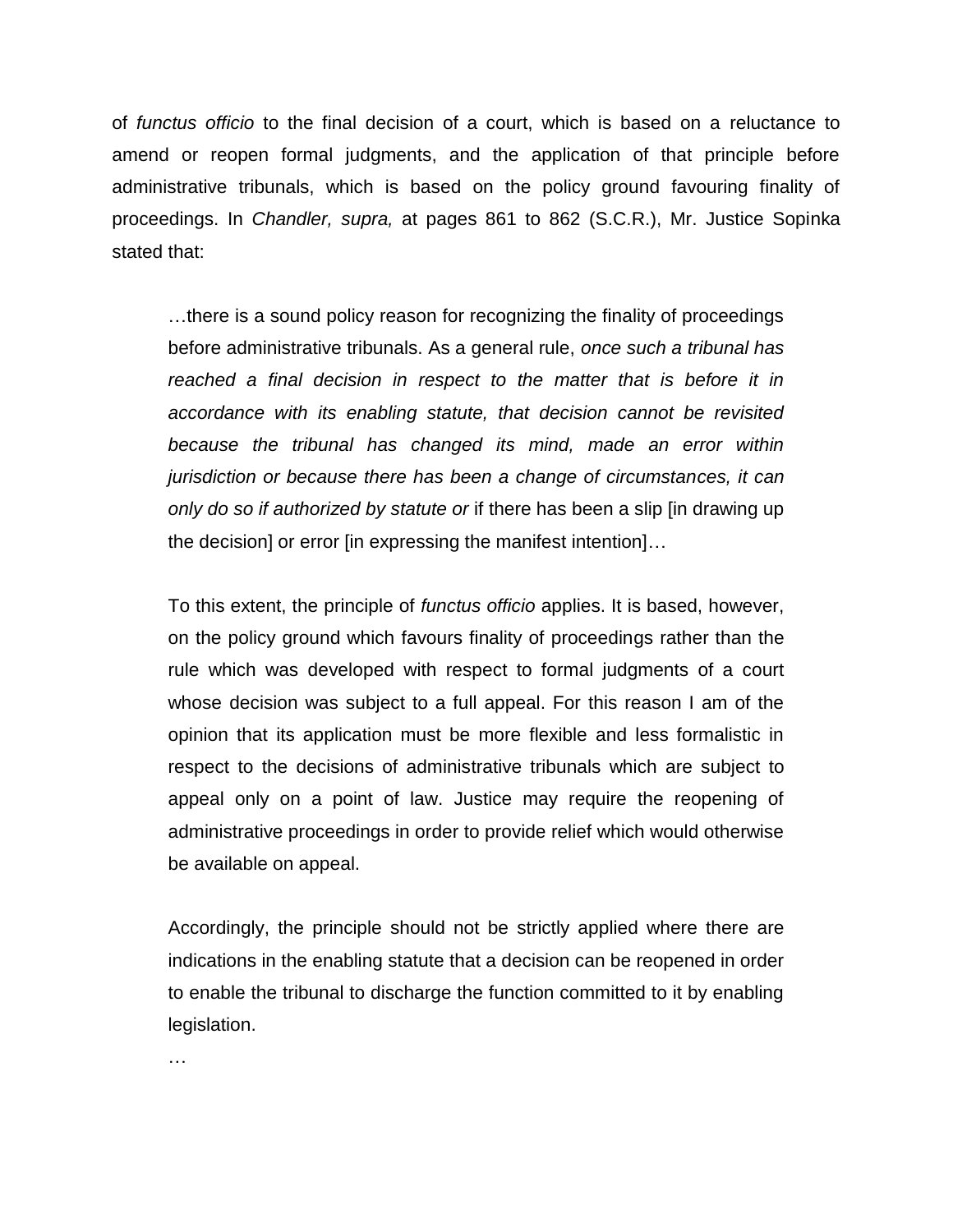Furthermore, if the tribunal has failed to dispose of an issue which is fairly raised by the proceedings and of which the tribunal is empowered by its enabling statute to dispose, it ought to be allowed to complete its statutory task. *If however, the administrative entity is empowered to dispose of a matter by one or more specified remedies or by alternative remedies, the fact that one is selected does not entitle it* to *reopen proceedings to make another or further selection.* Nor will reserving the right to do so preserve the continuing jurisdiction of the tribunal unless a power to make provisional or interim orders has been conferred on it by statute….

#### (Emphasis added)

*Chandler* and the principle of *functus officio* were referred to in several human rights decisions which were filed by the Commission. In support of its position, the Commission relied on the decisions in *Zutter v. British Columbia (Council of Human Rights),* [1995] B.C.J. No. 626 (C.A.) *("Zutter,"),* application for leave to appeal dismissed, [1995] S.C.C.A. No. 243, and *Kleysen Transport Ltd. v*. *Hunter,* 2004 FC 1413 (T.D.) *("Kleysen").* 

In *Zutter,* the issue was whether the British Columbia Council of Human Rights had the jurisdiction to re-open a complaint which had been discontinued under B.C."s *Human Rights Act.* In the course of the investigation into that complaint, Zutter instructed his solicitor to file a written response to the investigation report. The council decided to discontinue the complaint. Zutter was not notified of the decision until two months later, at which time he discovered that the council had not received any written response from his solicitor. The council denied two requests to re-open the matter, stating that it did not have the statutory authority to reconsider its decision and that the required standard of procedural fairness had been met.

An appeal was ultimately taken to the B.C. Court of Appeal, which found that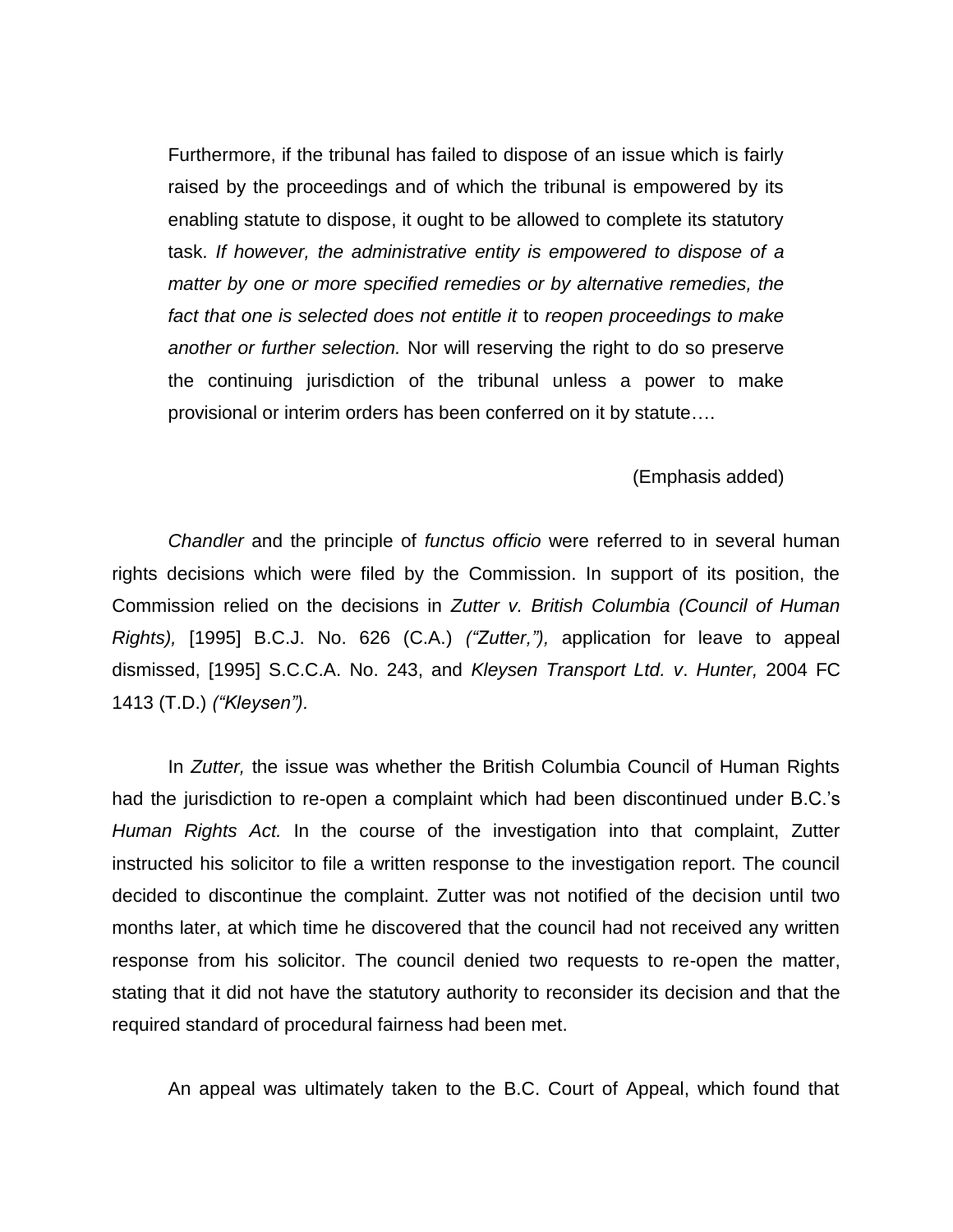"nothing which the law recognized as a breach of procedural fairness arose as a result of the unfortunate series of events which ultimately deprived Zutter of the opportunity to present evidence and make submissions", but that from the point of view of Zutter and of any reasonable person the result to him was clearly unfair. The Court recognized the broad purposes of human rights legislation and stated that "it would be an unfortunate irony if the Council, whose very existence and remedial purpose is characterized by the fundamental values of fairness and justice, nonetheless lacked the jurisdiction to remedy that unfairness." (para. 23)

One of the arguments advanced by the respondents in *Zutter* was based on section 15 of the B.C. Act, which provided, in part, that "where proceedings are discontinued or the complaint is dismissed, no further proceedings under this Act shall be taken in relation to the subject matter of the discontinued proceedings or the dismissed complaint". The Court found that it seemed appropriate to confine the scope of the prohibition in section 15 "to new or fresh proceedings, i.e. further complaints, brought in respect of the same "subject matter", rather than to construe it as additionally stifling the power to *reconsider* a decision or order made in the same proceedings, where it appears . . . that *considerations relating to the fairness of those very proceedings requires some reconsideration"* (emphasis added). The Court stated that when section 15 is so interpreted, there is sufficient indication in the Act that such a decision or order can be re-opened when, in the opinion of the council which made it, the interests of justice and fairness in relation to the proceedings themselves require the re-opening. The Court went on to state that while this jurisdiction would not be subservient to the policy of *functus officio,* that policy would govern the manner in which the jurisdiction to reconsider was exercised by the council, thereby ensuring its restrictive application, just as the power of the Court to admit fresh evidence is carefully and restrictively exercised in deference to the same policy: The Court concluded, therefore, that the council had jurisdiction to reconsider its decision to discontinue Zutter"s complaints "in the circumstances of this case".

In *Kleysen,* the Canadian Human Rights Commission had accepted the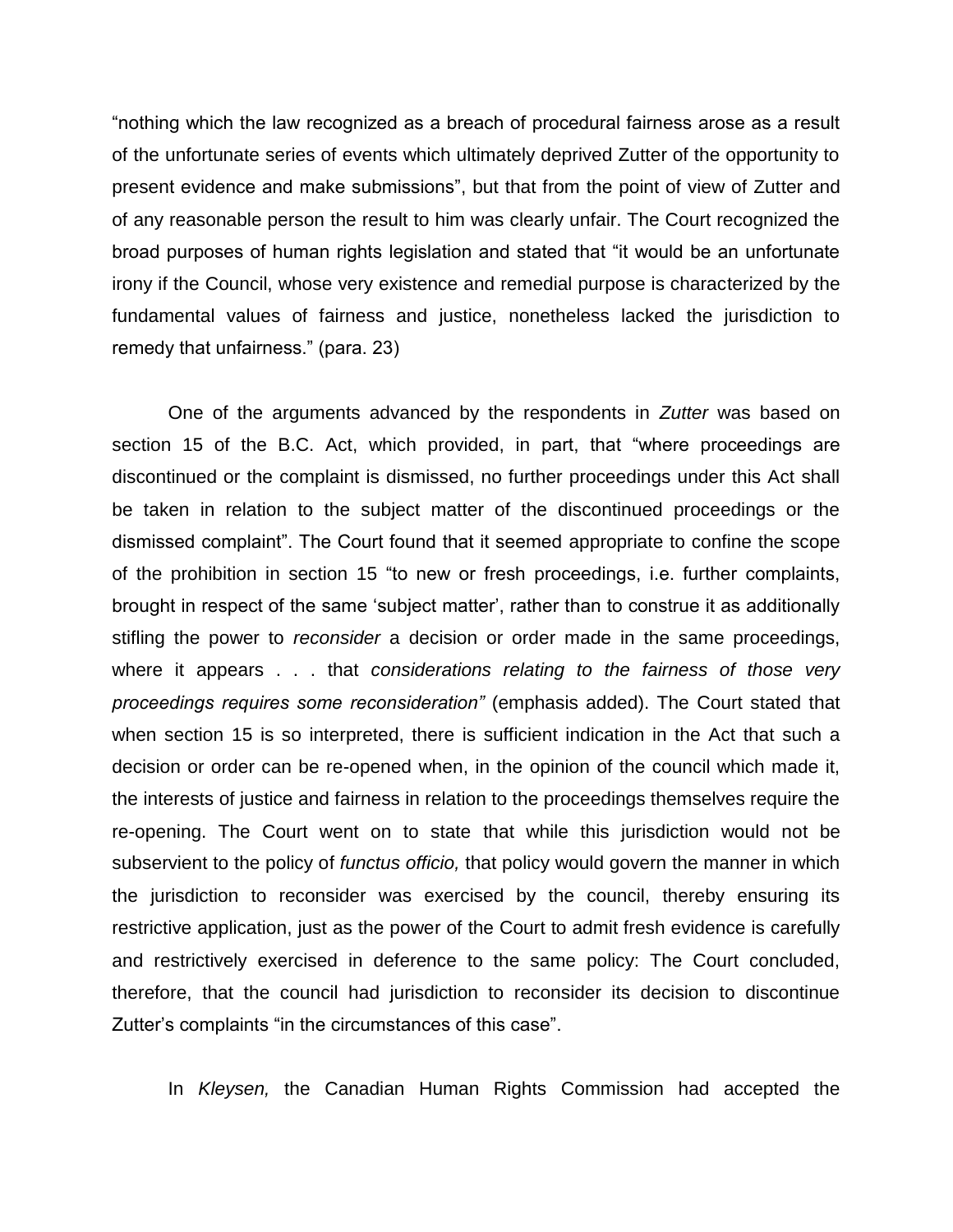investigator"s recommendation and dismissed Mr. Hunter"s complaint. In doing so however, it had failed to consider written submissions filed by Mr. Hunter. The commission subsequently reconsidered the complaint, and referred it to a conciliator. After conciliation failed, it referred the complaint to a tribunal for a hearing.

On judicial review, Kleysen argued that the commission made a final decision in dismissing the complaint, and had no authority to reconsider or to make any of the subsequent decisions relating to it. The Federal Court found that although there was nothing specific in the *Canadian Human Rights Act* that gave the commission the power to reconsider its decisions, the commission had a "very broad discretion to screen and process complaints" (para. 8). The Court concluded that considering its role and function and its wide discretion over the handling of complaints, the commission had "the power to reconsider a complaint in order to be fair to the parties before it." (para. 13) The commission therefore had the power to reconsider its decision to dismiss the complaint.

Kleysen further argued that if the commission had the power to reconsider a decision, the commission had to treat the parties fairly when doing so, and that it had not been treated fairly. The Court identified a number of serious problems, including that the commission"s subsequent decision to refer the complaint to a tribunal was made on the basis of an incomplete record, as it did not have before it some of the materials it had previously considered. In addition, the commission had before it confidential information from the conciliation process which it should not have had. The Court concluded that Kleysen had in fact been treated unfairly and returned the matter to the commission for reconsideration based on the record that should have been before it.

In my view, the *Zutter* and *K!eysen* decisions involve significantly different factual situations, and are distinguishable from the instant case.

Among other things, both *Zutter* and *Kleysen* involved the reconsideration of previous decisions where the fairness of those previous decisions was at issue. In those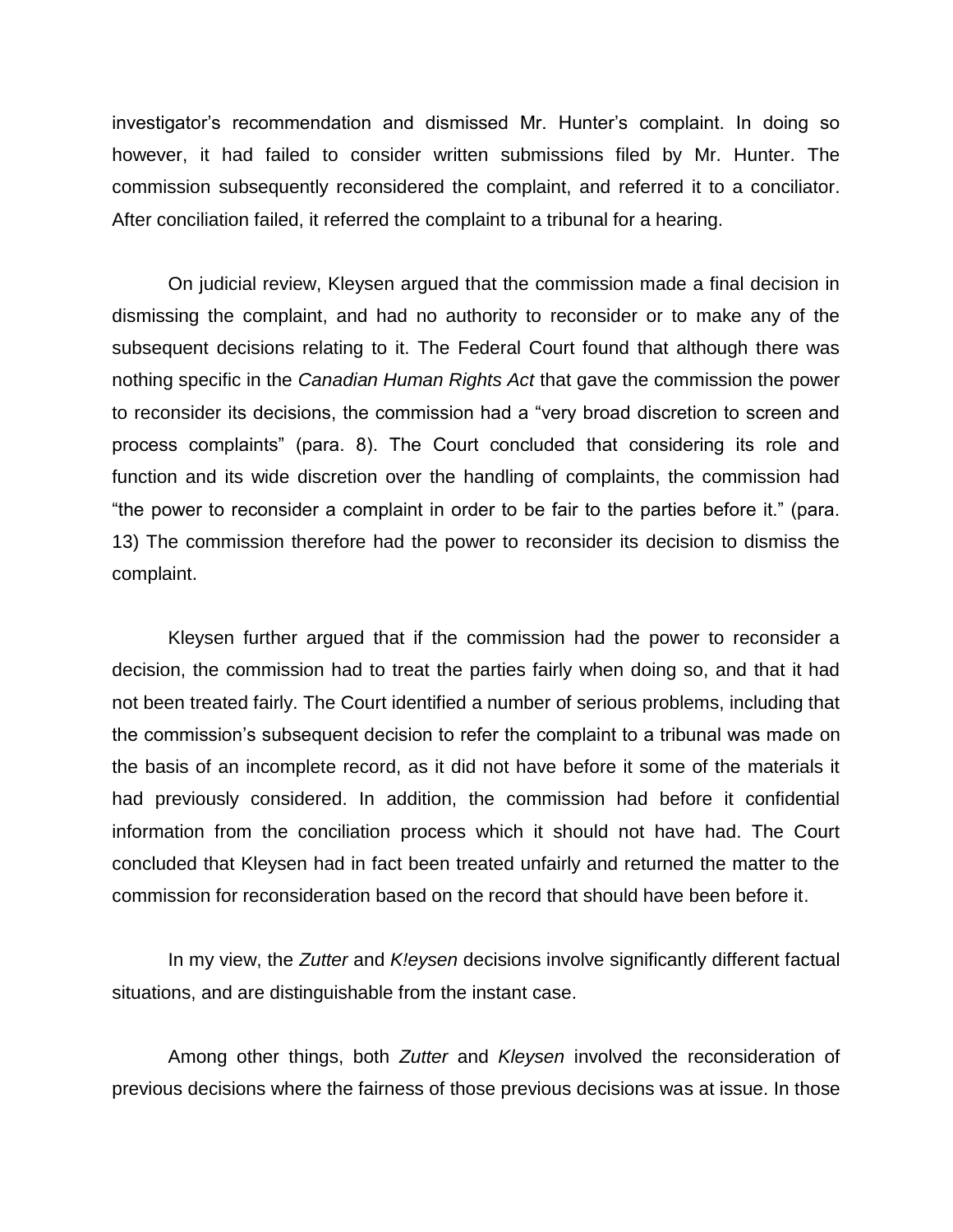cases, the previous decisions had been made based on an incomplete record or in the absence of evidence and for submissions.

That is not the situation in this case. The Commission made it clear in its submission that what is involved here is *not* a reconsideration of its original decision, where it concluded that the Respondent's settlement proposal was unacceptable and determined that the matter be referred to an adjudicator, but a subsequent decision based on a new settlement proposal from the Respondent.

As indicated above, the Commission provided two decisions in which the courts reached a different result than in *Zutter* and *Kieysen,* but submitted that these decisions ought not to be relied upon.

The first of these decisions was that of the Ontario Court of Appeal in *Mckenzie Forest Products Inc. v*. *Ontario Human Rights Commission and Tilberg,* 2000 O.J. No. 1318 (C.A.) ("Tilberg"), leave to appeal refused [2000] S.C.C.A. No. 285. In that case, the Ontario Human Rights Commission had referred Mr. Tilberg"s complaint of discrimination to a board of inquiry. A mediation was held, and a second mediation date was scheduled. Prior to that date, the commission informed the board of inquiry, the complainant and the respondent that it had decided that it would "no longer participate" in the hearing before the board, and that Mr. Tilberg was aware of his right to proceed with the matter on his own. The respondent moved before the board of inquiry for an order dismissing Mr. Tilberg"s complaint on the basis that the commission had withdrawn and "relinquished carriage of the matters" leaving the board of inquiry "without jurisdiction to entertain the matters". The board of inquiry ruled that it had retained jurisdiction and would continue with the hearing of the complaint.

An application by the respondent for judicial review was granted, and there was an appeal from that decision to the Ontario Court of Appeal. In its decision, the Court of Appeal found that: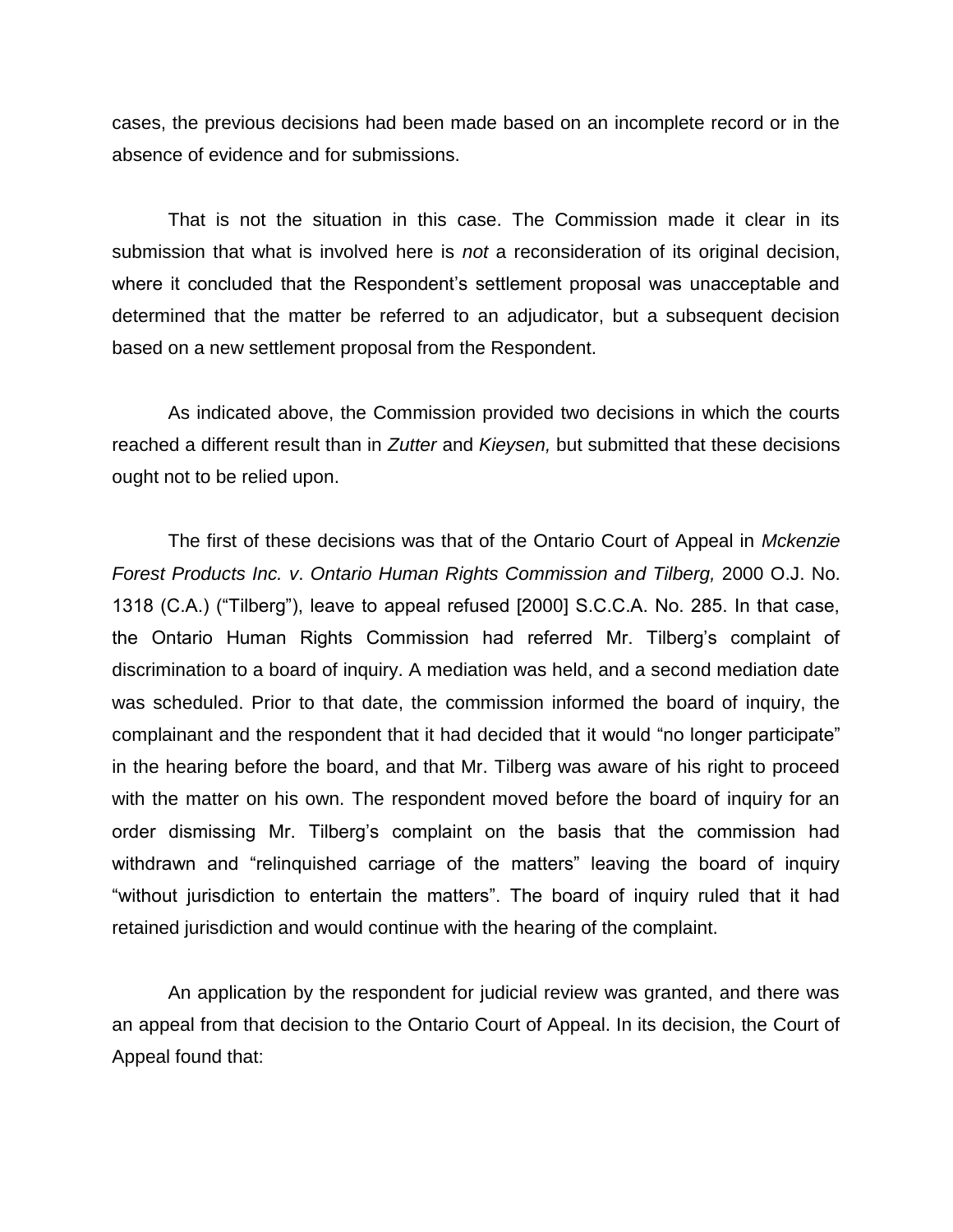- 1. The complainant has an independent status as a party before the board of inquiry. The legislation does not establish a hierarchy of interests in its protection of human rights; it seeks to protect both the interests of a complainant and those of society as a whole;
- 2. Once the commission exercises its discretion to refer a complaint to the board of inquiry, its role fundamentally changes. It no longer acts as an investigative and screening body, but becomes part of the proceeding. The determination of the complaint then becomes the responsibility of the board of inquiry. The commission has a responsibility to advocate its view of the public interest, and may also advocate for the interests of the complainant. Its role as a party to the proceeding cannot derogate from the independent status of a complainant;
- 3. A board of inquiry is an autonomous tribunal which is not only independent but must also appear to be independent;
- 4. The board of inquiry did not lose its jurisdiction to continue with the hearing of the complaint when the commission decided not to participate further in the proceedings. Once a complaint has been referred to the board of inquiry, there is no provision in the Code which limits the board"s obligation to conduct a hearing into a complaint. It is not unreasonable for the commission to withdraw from participating in the hearing when its public interest mandate has been satisfied. The commission's having "carriage of the complaint" should relate to procedure and not to substantive rights. An interpretation of the Code that would not allow the complainant to proceed in the absence of the commission is inconsistent with both the independent party status accorded the complainant in the proceedings and the board of inquiry"s independent status and duty to hold a hearing.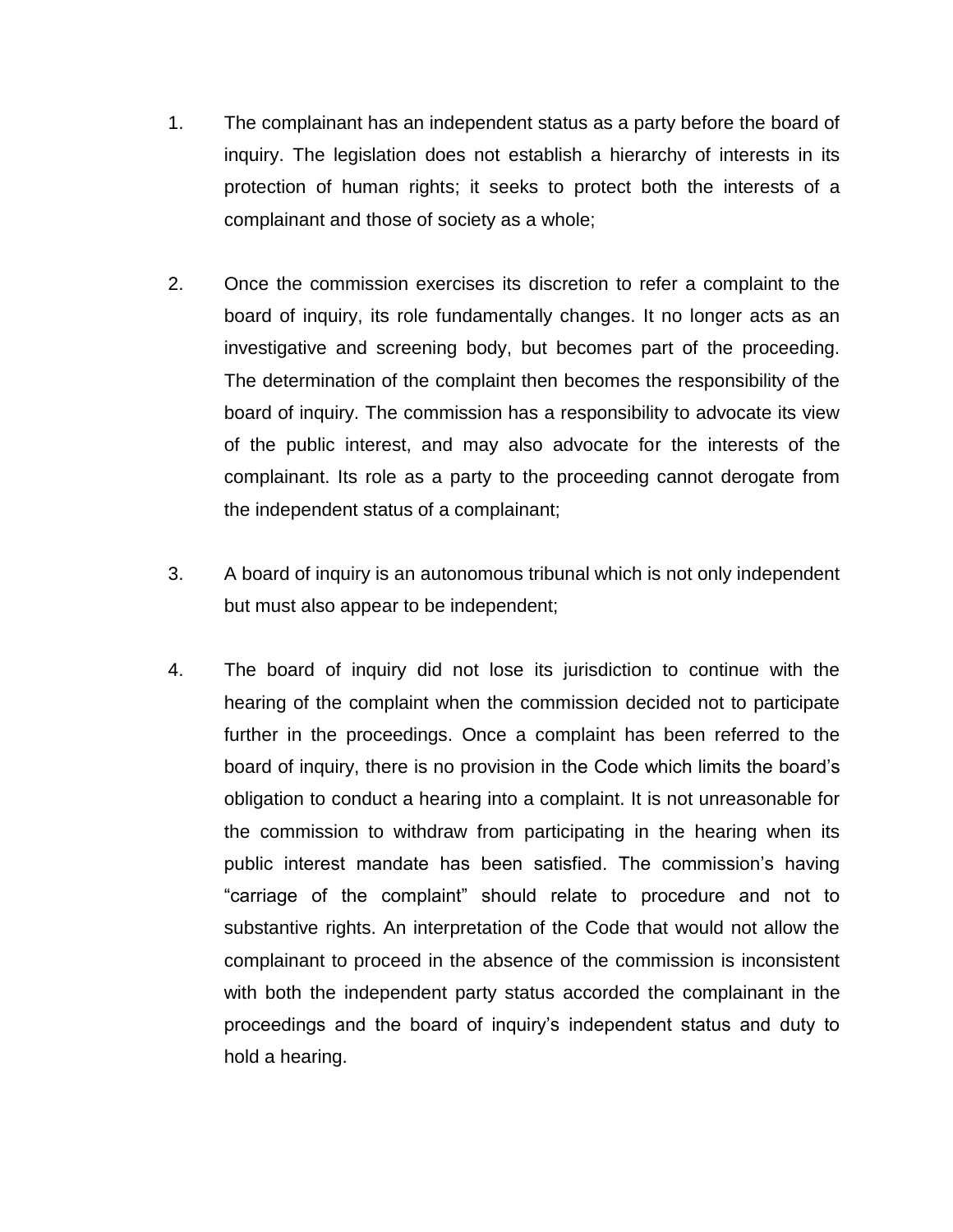The Court of Appeal therefore allowed the appeal and sent the matter back to the board of inquiry for a further hearing.

The other decision referred to by the Commission was *Canadian Museum of Civilization Corporation* v. *Public Service Alliance of Canada,* 2006 FC 703 (T.D.) *("CMCC').* In that case, following investigation and a failure to reach a settlement by conciliation, the Canadian Human Rights Commission referred a complaint by the Public Service Alliance of Canada ("PSAC") to the Canadian Human Rights Tribunal. On reviewing additional materials and the report of a new expert retained by the commission, the commission concluded that the evidence did not support the complaint and stated that it would not be seeking any remedy before the tribunal. The respondent requested that the commission immediately withdraw the complaint from the tribunal, and brought an application for judicial review, challenging the commission's refusal to do so.

The Federal Court found that in order to overcome the principle of *functus officio,*  the respondent would have to show a clear statutory power for the commission to withdraw the complaint following referral. The commission's final decision was to refer the matter to the tribunal. Subject to judicial review quashing that decision or statutory authority permitting the commission to reconsider its decision, the commission was *functus* with respect to making a decision in the performance of its screening role under the Act. The principle of *functus officio* and the lack of a statutory power to reconsider a referral decision negated the submission that the commission should have decided again, after referral, whether the evidence was sufficient to warrant a continuation of the tribunal inquiry. It also undercut the notion that the commission has a "continuing duty" to screen complaints after referral.

Further, even if the commission were to withdraw itself as a party in that case, PSAC could continue to push forward with its complaint. Finding that the commission could unilaterally withdraw the complaint would clearly interfere with PSAC"s right to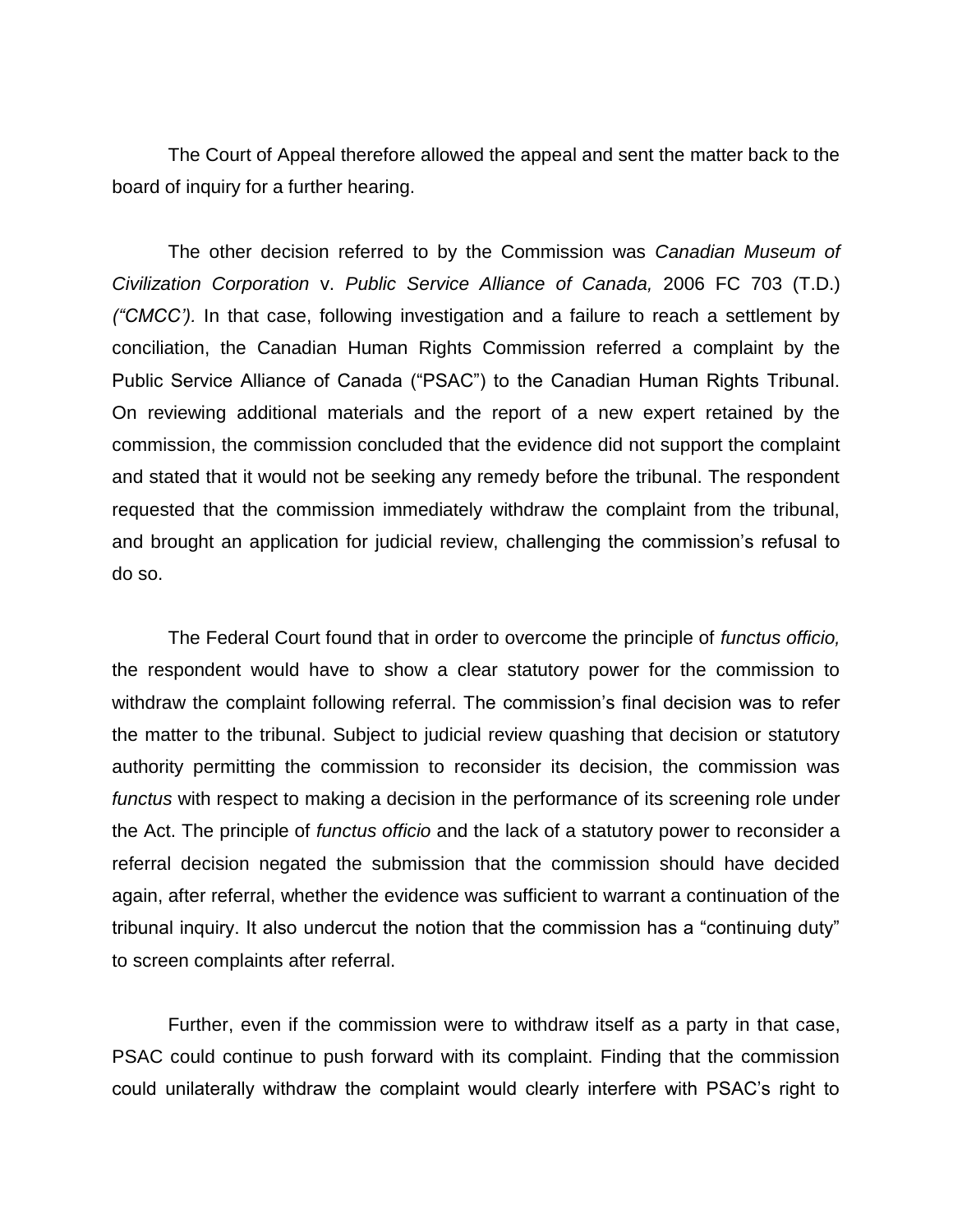pursue its own interests as a party before the tribunal. It was PSAC"s, not the commission"s, complaint. The Court concluded that under the *Canadian Human Rights Act,* the commission does not have the statutory authority to unilaterally withdraw a complaint that is before the tribunal, nor an obligation to do so.

In my view, the circumstances in the *Tilberg* and *CMCC* cases more closely resemble those in the instant case. In those cases, after complaints had been referred to adjudication, the human rights commission decided not to participate in the hearing or seek any remedy before the tribunal. In both cases, it was found that the human rights commission was neither obliged nor entitled under the applicable legislation to withdraw a complaint which had been referred to adjudication, and that the respective tribunals had jurisdiction to continue with the hearing .of the complaints after the commissions had decided to withdraw from the adjudication.

In Manitoba, pursuant to subsection 2(1) of the *Code,* the Commission is continued "as an independent agency with the responsibilities assigned to it under this Code and any other Act of the Legislature." The Commission is a statutory body. As such, it has only such jurisdiction as is conferred on it by statute. It may not exercise authority not specifically assigned to it.

There is no wording in section 29 or any other provision of the *Code* which expressly requires or authorizes the Commission to terminate or dismiss a complaint after it has been referred to adjudication.

Nor, in my view, does section 29, read in its entirety and in the context of the other provisions and the scheme and purpose of the *Code,* indicate that the legislature intended that the Commission would retain any authority under clause 29(2)(b) (i.e., that it would be required or authorized to unilaterally terminate or dismiss a complaint under that clause) after the complaint had been referred to adjudication under subsection 29(3).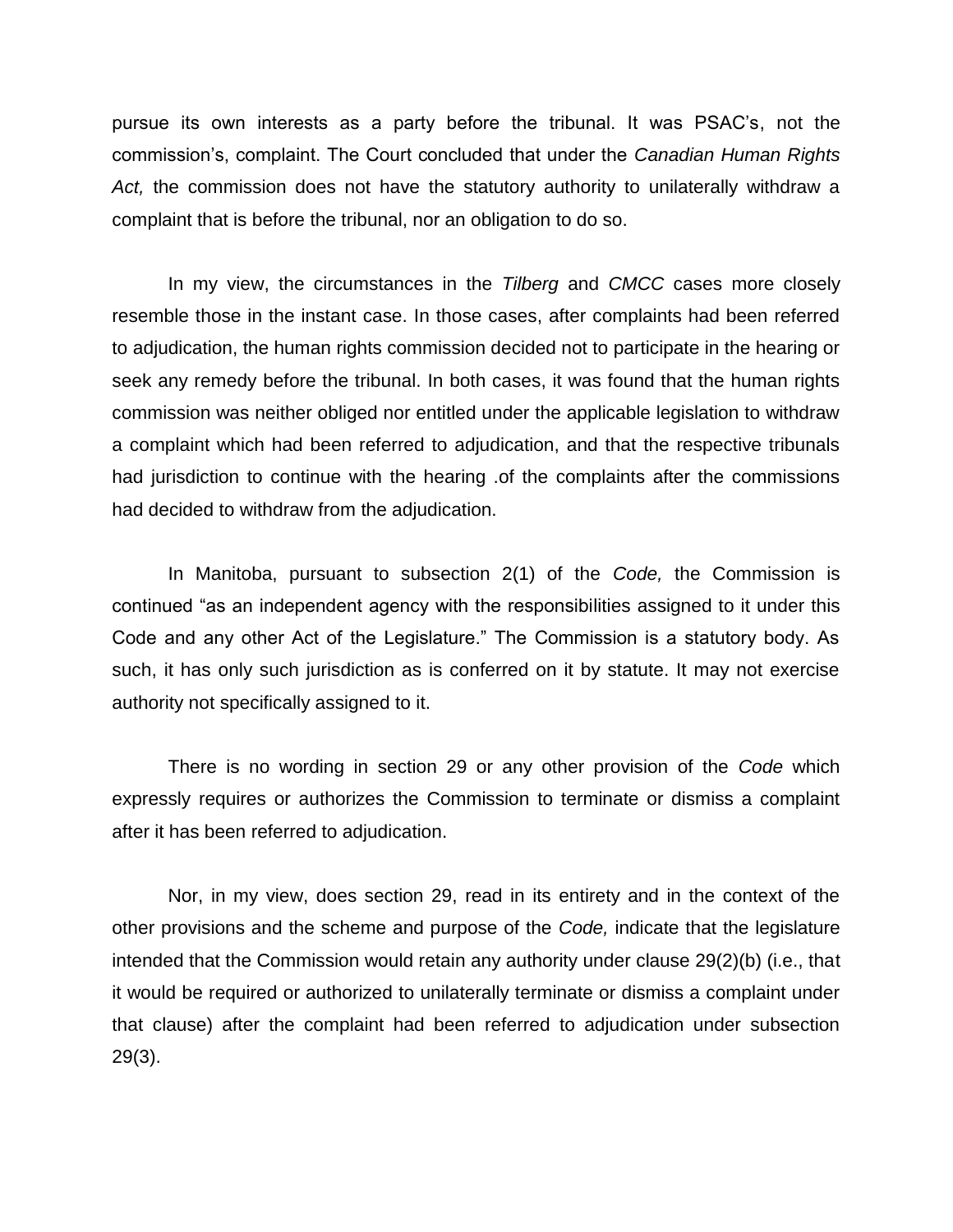In my view, section 29 sets out a series or sequence of steps to be taken by the Commission as it moves forward in processing a complaint. I do not understand that section to indicate in any way that the Commission can go backwards, and revisit or reconsider a decision or disposition that it has made under a previous subsection, once it has moved on to the next step in the process.

Thus, for example, subsection 29(1) provides for the dismissal of a complaint on various threshold grounds. Subsection 29(2) provides that "[w]here the Commission does not dismiss a complaint under subsection (1)", it may cause mediation to be undertaken . . . ." It would not make sense, in my view, to interpret the wording of subsection 29(2) as in some way leaving it open for the Commission to go back and dismiss a complaint on threshold grounds under subsection (1) (such as on the grounds that it is frivolous and vexatious), once it has caused mediation to be undertaken. To refer a complaint to mediation, while retaining the option of dismissing it on threshold grounds, would not only be contrary to the interests of the persons involved and the public, but also a waste of resources, and cannot be what was intended. The opening wording of subsections 29(3) and (4) is similar to that in subsection (2), and in my view, must similarly be interpreted as indicating that the Commission has no authority to go back and rely on previous subsections, and in particular to go back and terminate a complaint under clause 29(2)(b), once it has referred the complaint to adjudication under clause 29(3)(a).

The Commission has submitted, however, that section 29, when read as a whole, indicates that the Commission's proceedings are intended to include adjudications. I do not agree.

Clause 29(2)(b) refers to the Commission terminating "its proceedings" in respect of a complaint, as follows:

…if the respondent proposes an offer of settlement that the Commission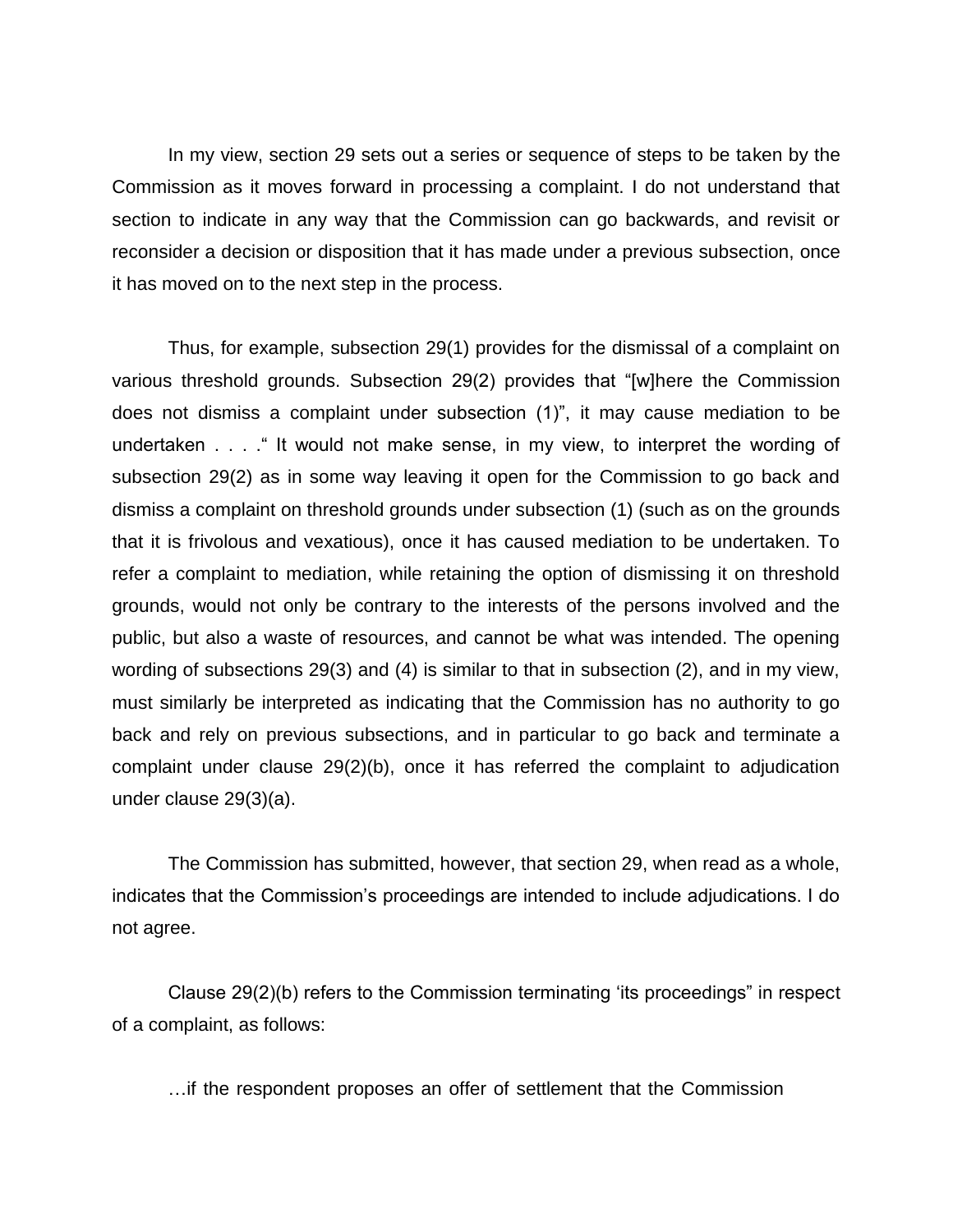considers reasonable but the complainant rejects, the Commission shall terminate *its proceedings in respect of the complaint.* 

(Emphasis added)

Subsection 29(3) refers to "additional proceedings" in respect of the complaint, and reads:

29(3) Where a complaint is not disposed of in accordance with subsection (1) or (2) and the Commission is satisfied that *additional proceedings in respect of the complaint*  would further the objectives of this Code *or* assist the Commission in discharging its responsibilities under this Code, the Commission shall

- (a) request the minister to designate a member of the adjudication panel to adjudicate the complaint; or
- (b) recommend that the minister commence a prosecution for an alleged contravention of the Code.

(Emphasis added)

In my view, the phrase "additional proceedings" in subsection 29(3), consisting of either an adjudication or prosecution, refers to other proceedings, which are, and are intended to be, separate and distinct from the "Commission's proceedings".

I note that the Commission asserted that the adjudication is described in subsection 29(3) as additional proceedings to "assist the Commission in discharging its responsibilities". That latter phrase, however, is preceded by the word "or", and more fully refers to additional proceedings which "would further the objectives of this Code *or*  assist the Commission in discharging its responsibilities under this Code" (emphasis added). The Commission has a number of different responsibilities under the *Code,* and I do not believe that such general wording is in any way intended to indicate that the particular duties or responsibilities assigned to the Commission under section 29 would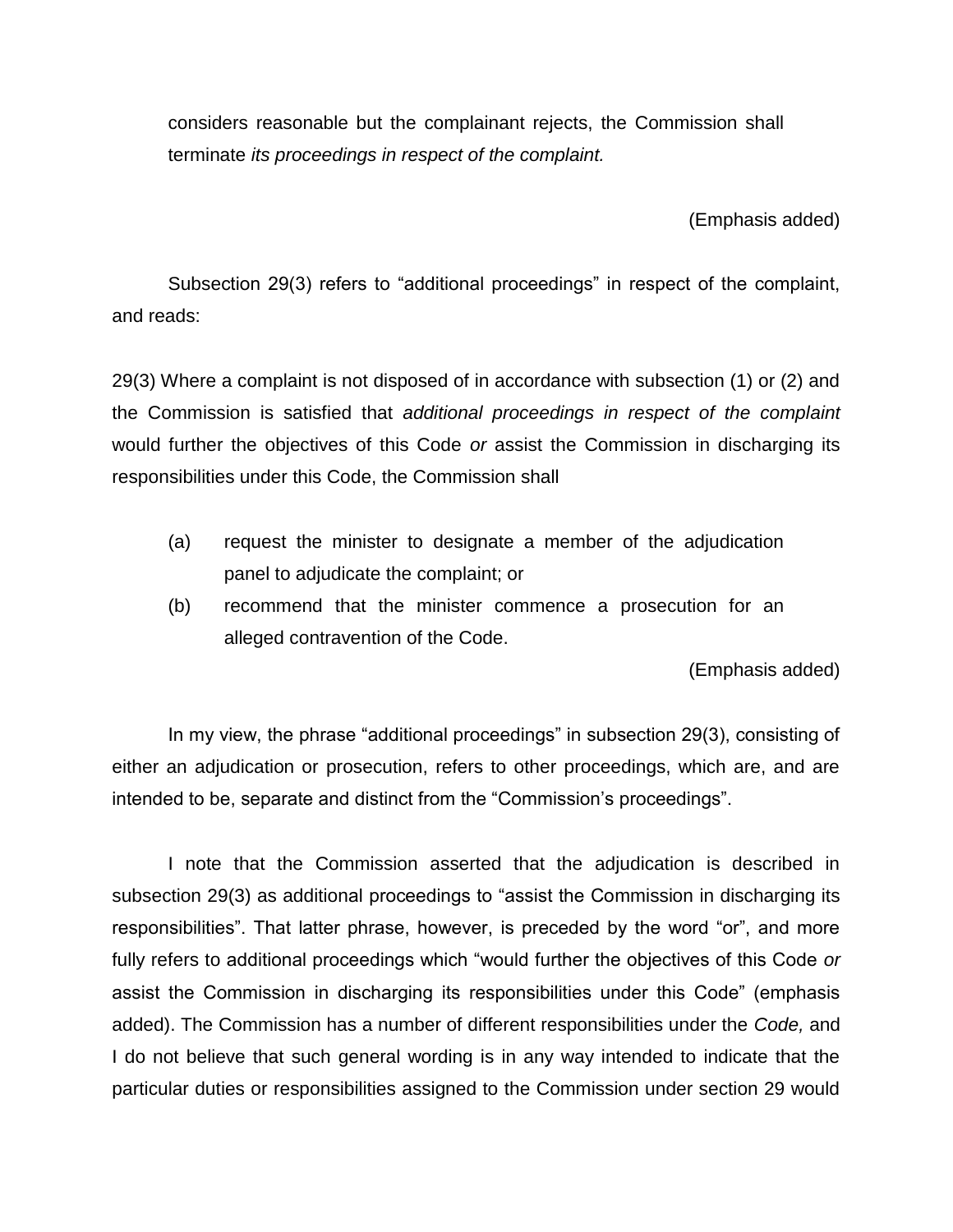continue to apply or could be revisited after the Commission has disposed of the complaints under that section.

It is not a matter, as the Commission suggested in its written Brief, of whether the *Code* indicates that the Commission"s proceedings are intended to *exclude*  adjudications. Rather, it is whether the *Code* indicates that the Commission"s proceedings are intended to *include* adjudications. In my view, it does not. Much stronger or more specific wording would be required if that was what the legislature intended. Adjudications (and presumably also prosecutions) are not simply there to assist the Commission or to be used by the Commission as it sees fit. In other words, I do not agree that this wording indicates that the legislature intended that an adjudication (or prosecution) would be included as part of, or subordinated to, the Commission"s proceedings.

Nor, in my view, do other sections of the *Code* support such an interpretation of section 29 of the *Code.* 

In this regard, subsection 32(1) requires the minister, on receiving a request under clause 29(3)(b), to designate an adjudicator to hear and determine the validity of the complaint. Subsection 39(1) requires the adjudicator to convene and complete the hearing of the complaint. These provisions are mandatory. There is nothing in these sections (or in any other provisions or wording in the *Code)* which limits the adjudicator"s power or responsibility to hear and decide the complaint by making it subject to section 29 of the *Code.* 

Adjudicators are members of the adjudication panel who have been appointed to that panel by the Lieutenant Governor in Council under section 8 of the *Code.*  Subsection 8(2) of the *Code* expressly states that members of the Commission are ineligible to be appointed to the adjudication panel. Subsection 32(3) prohibits the minister from designating a member of the adjudication panel to adjudicate a complaint if that member has participated in any capacity in the prior investigation or disposition of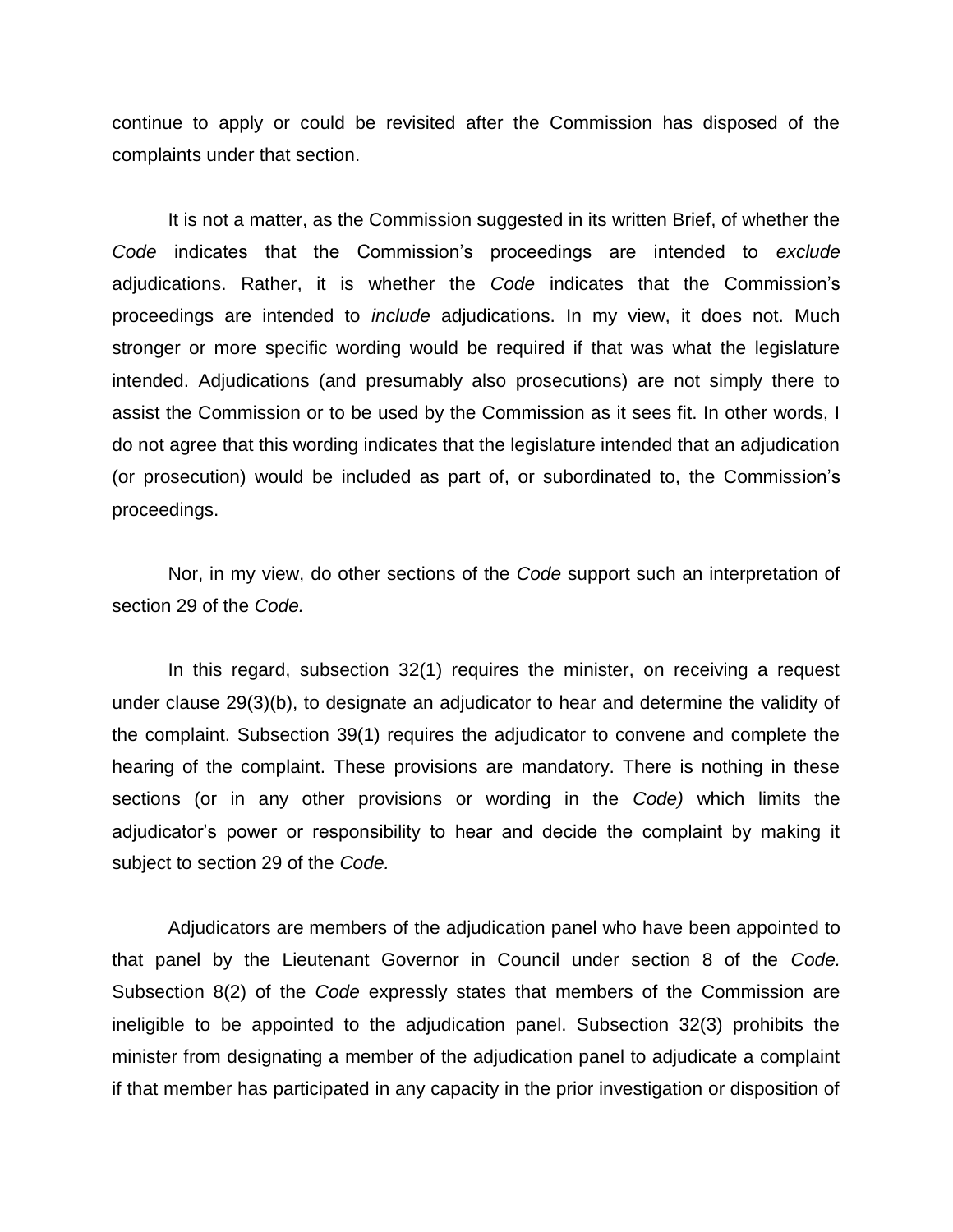the complaint. In my view, these provisions indicate a clear intention on the part of the legislature that the investigative and adjudicative stages be kept separate, and that adjudicators be and are to be seen to be independent of the Commission. There is nothing in the *Code* which would indicate that the legislature intended that an adjudicator would have anything less than a high degree of independence.

An interpretation of the *Code* which would allow the Commission to unilaterally terminate the adjudication, at presumably any time prior to its completion, would be inconsistent with the independent status and statutory duty of an adjudicator to adjudicate the complaint.

Furthermore, section 34 of the *Code* expressly identifies who is to be a party to an adjudication, as follows:

The parties to an adjudication under this Code are

- (a) the Commission, which shall have carriage of the complaint
- (b) the complainant;
- (c) any person, other than the complainant named in the complaint and alleged to have been dealt with in contravention of this Code;
- (d) the respondent; and
- (e) any other person added as a party under section 24 or section 40.

Pursuant to that section, not only the Commission, but also the complainant and the respondent, are parties to the adjudication in their own right.

Subsection 39(4) further specifies that each of these parties is entitled to participate in the hearing, and reads as follows:

The adjudicator shall give every party attending the hearing a full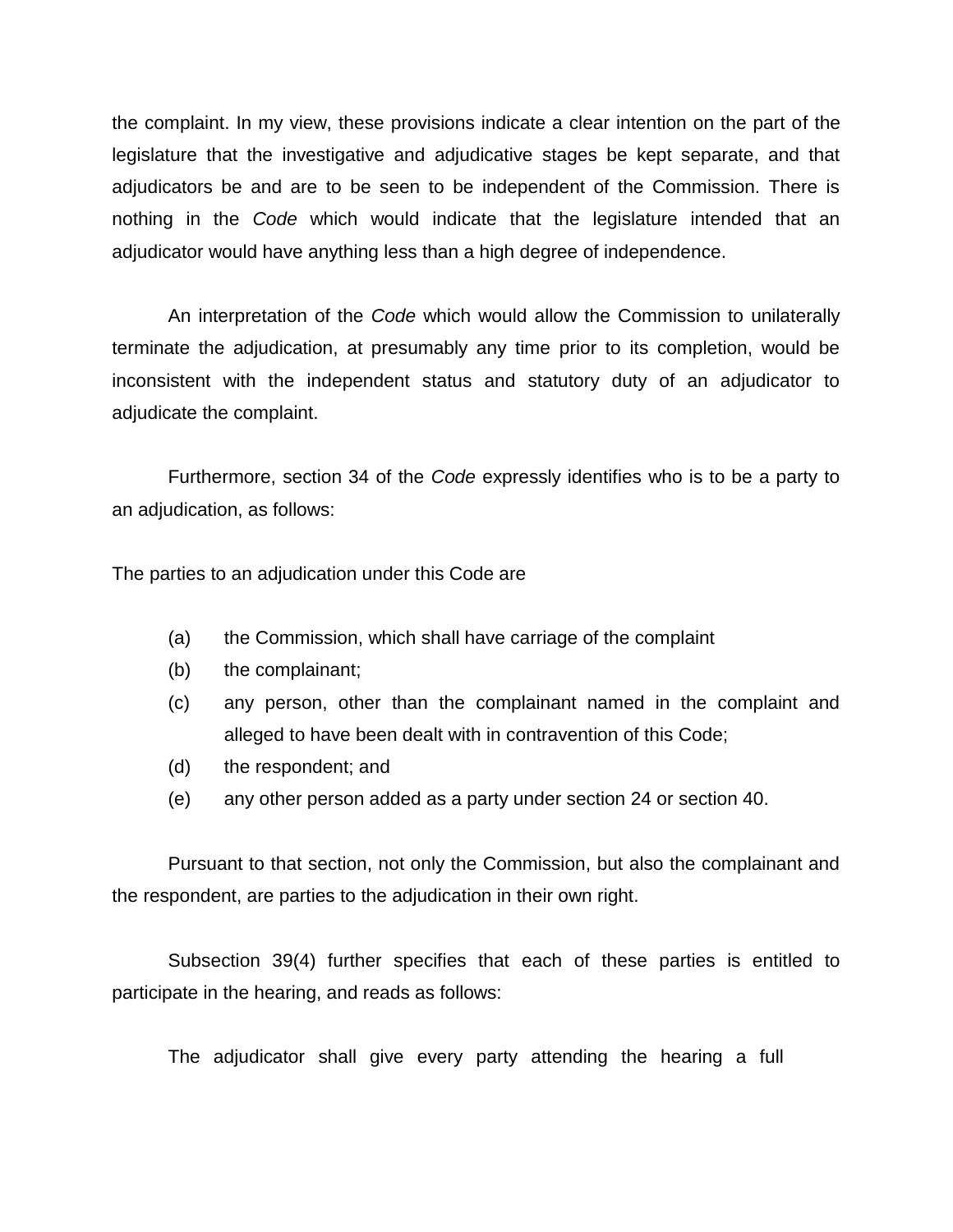opportunity to present evidence and make submissions, and to be represented by counsel for those purposes.

Again, there is nothing to indicate or suggest that these rights are subject to any continuing power of the Commission to terminate the adjudication under clause 29(2)(b) of the *Code.* An interpretation of the *Code* which would allow the Commission to terminate the adjudication under clause 29(2)(b) over the objection of the complainants in any case, would surely be inconsistent with the independent party status of the complainants and their rights of participation at the hearing pursuant to sections 34 and 39(4) of the *Code.* 

The functions which the Commission performs in terms of investigating complaints, then "disposing of" them pursuant to section 29 of the *Code,* are the types of functions which have been referred to in various authorities (including the *Kleysen, Tifberg* and *CMCC* decisions) as screening or gatekeeper functions. The Commission is obligated under the *Code* to accept and investigate complaints which are filed with it. Having done so, it then screens the complaints under section 29, determining how they are to be disposed of under that section, including whether they are to be referred to adjudication or prosecution under subsection 29(3). In my view, in determining that a complaint is to be referred to adjudication, the Commission makes a final determination and disposition, the effect of which is that its role and responsibilities under section 29 are thereby exhausted.

The complaints then move on to the adjudication stage. At that stage, under section 34, the Commission assumes the role and responsibilities of a party to the adjudication.

A number of other provisions and arguments were relied on and advanced by the Commission as supporting its position on this issue.

It was thus submitted that the Commission is the agency responsible for the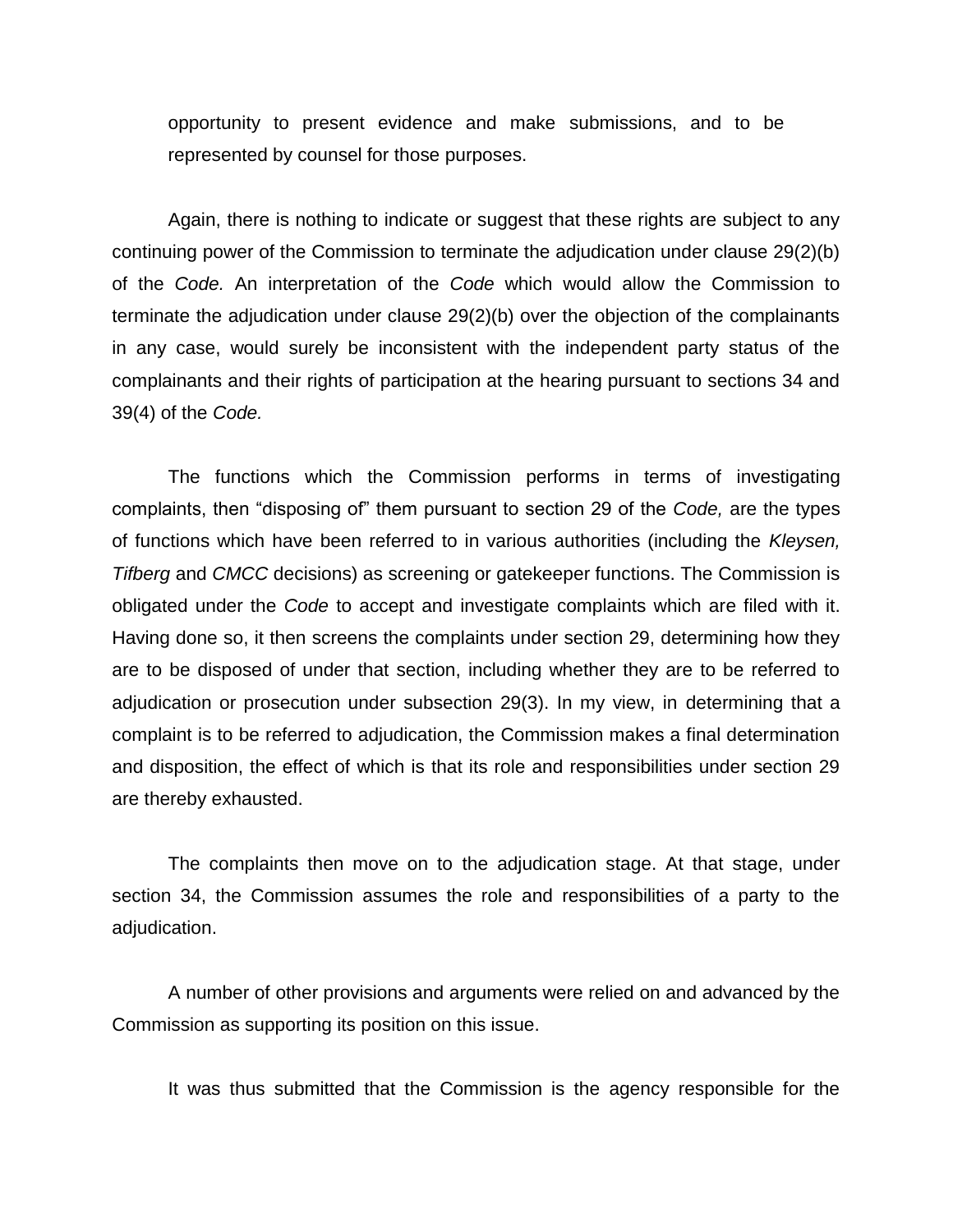enforcement of human rights and the prevention of discriminatory practices. No particular provision of the *Code* was referred to in support of this submission. I do note that subsection 6(1) states that the Commission is responsible to the Minister for the administration of this Code, but also states that this is "[s]ubject to the powers and responsibilities expressly vested in other authorities by this Code". As indicated above, it is my view that the power and responsibility for deciding the complaint are expressly vested in the adjudicator once the complaint is referred to adjudication; the Commission"s responsibility at that stage is as a party as set out in section 34.

The Commission also pointed to section 31 as supporting its position that the proceedings referred to in section 29 are intended to indicate the overall processing of a complaint under the Code. Section 31 provides that if the Commission determines that either party to a settlement has failed to comply with the settlement terms, "notwithstanding clause 29(2)(a)", the Commission may reopen "the proceedings" and proceed under section 29 as if no settlement had been reached. I do not agree that section 31 supports the Commission's position. On the contrary, in my view, its reference to clause 29(2)(a) must be interpreted as referring to the settlement of a complaint *before* it has been referred to adjudication, since reopening the proceedings and proceeding under section 29 would involve determining whether the complaint is to be referred for adjudication or prosecution under subsection 29(3) or terminated under subsection 29(4).

Even if section 31 could be interpreted as applying to a settlement of a complaint after it has been referred to adjudication, the fact that a specific provision was considered necessary to allow the Commission to reopen proceedings in these particular circumstances (i.e., after a complaint has been settled under clause 29(2)(a) but the settlement has failed), and that this is the only such provision, indicates in my view that the legislature did not intend that the Commission could revisit or reopen proceedings in other circumstances where it has disposed of a complaint, and in particular, once it has disposed of a complaint by referring it to the minister for the designation of an adjudicator under clause 29(3)(a).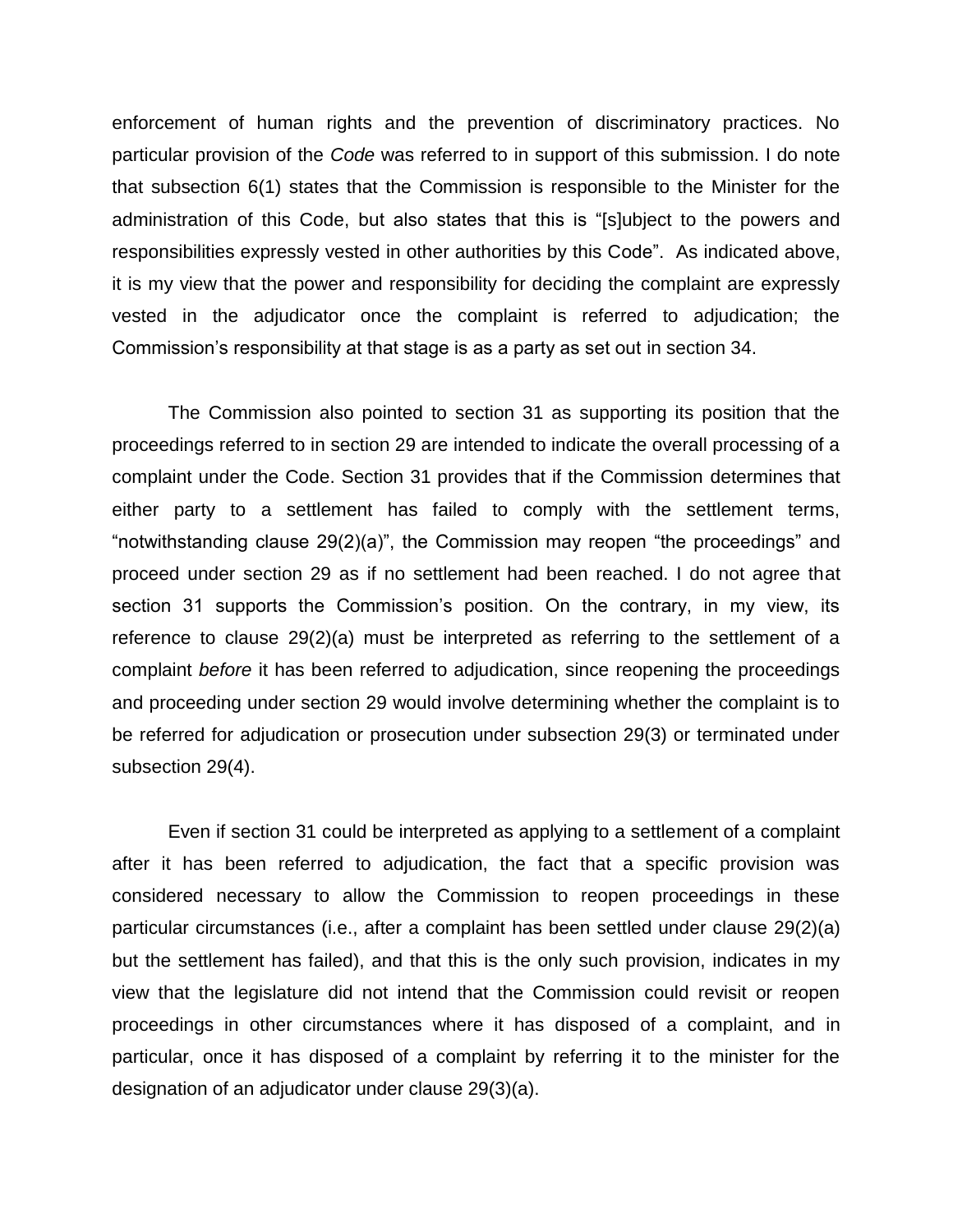The Commission also argued that provisions such as section 39, which refer to the duty of an adjudicator to conduct a hearing, cannot mean that the legislature intended that the adjudicator must hold a hearing on the merits in every case which is referred to adjudication. Otherwise, it was suggested, the parties could not agree to settle a complaint and an adjudicator could not refuse to hear a complaint that gives rise to an abuse of process or is outside the adjudicator"s jurisdiction.

The Commission"s position on this point, as I understand it, is that to interpret these sections as requiring an adjudicator to hold a hearing on the merits in each case makes no sense. The legislature must therefore have intended that the Commission would continue to have jurisdiction to deal with such matters after a complaint has been referred to adjudication, including to consider further settlement offers from a respondent.

In advancing this argument, the Commission appears to focus on particular sections in isolation, without taking into account other provisions of the *Code.* Among these is subsection 43(5), which provides that an adjudicator "may, at any time and with the consent of the parties to the adjudication, make any order that the parties agree to, and thereafter the parties are bound by the order." Thus, for example, if all of the parties to an adjudication agree to settle or withdraw a complaint, the adjudicator may presumably make a consent order consistent with what the parties have agreed upon. As for a complaint which gives rise to an abuse of process, I would expect that the answer to this might at least partly lie in the gatekeeper functions performed by the Commission prior to the complaint even being referred to adjudication, where cases would generally be screened out before they are referred to the minister, and in the adjudicator"s power to control the procedures to be used at the hearing. With respect to the issue of jurisdiction, an adjudicator cannot hear and decide a matter which is beyond his or her jurisdiction. An issue as to whether a matter is within the adjudicator"s jurisdiction or not can be dealt with at the beginning of the hearing or, as in this case, on a preliminary basis.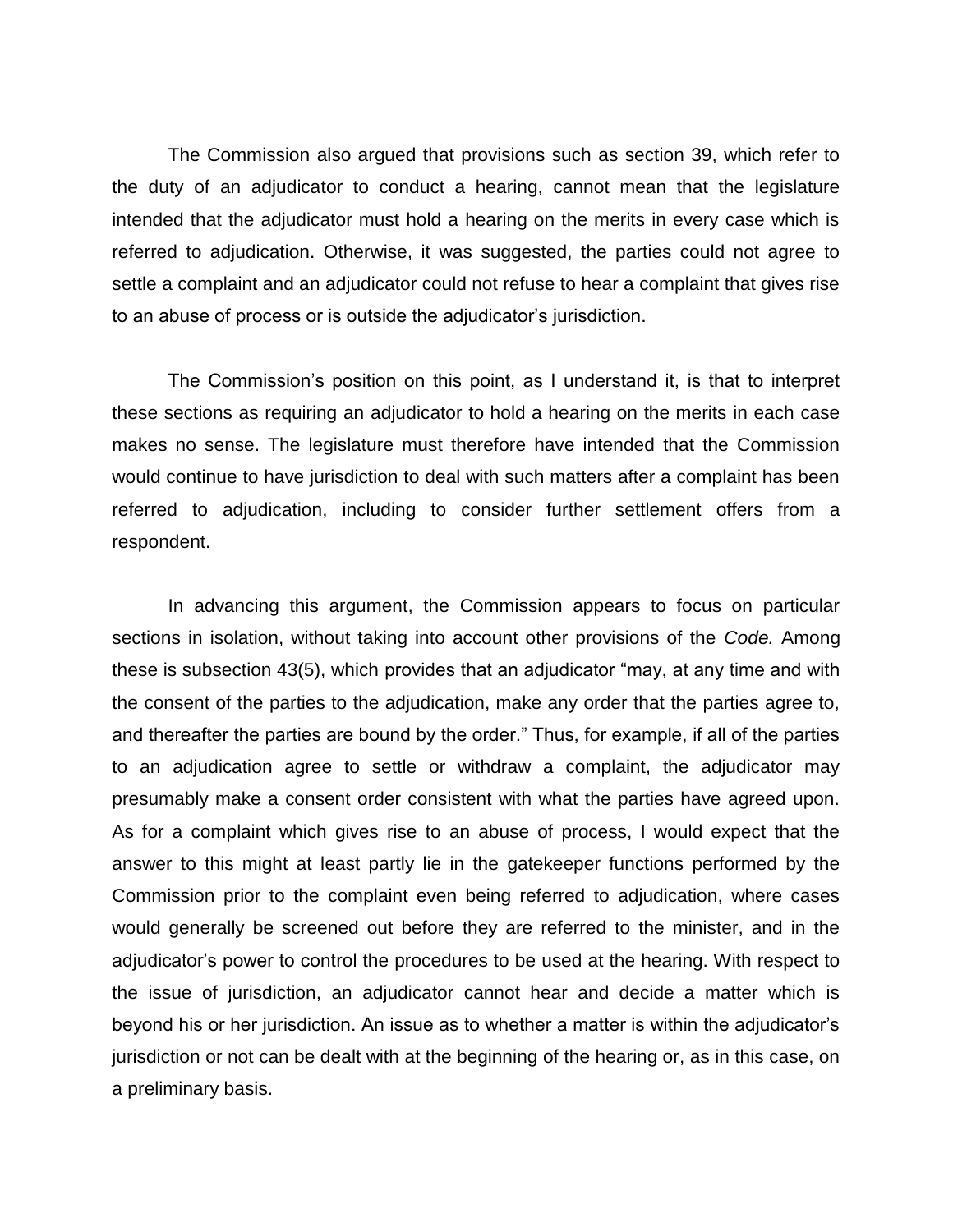In short, I do not interpret the *Code* as necessarily requiring an adjudicator to hold a hearing on the merits in each case. In any event, even if the provisions of the *Code* were interpreted as requiring a hearing on the merits in each case which is referred to adjudication, I do not agree that such an interpretation would make no sense, or would be a proper basis for inferring that the Commission must continue to have the power to unilaterally settle a complaint under clause 29(2)(b).

The Commission has submitted that the adjudicator has no jurisdiction under the *Code* to terminate the adjudication on the basis of a reasonable offer by a respondent which is not acceptable to the complainant. That issue, of course, is not before me. I may assume, without deciding, that that is the case. The Commission goes on to state that only the Commission is entrusted with this very important role in our province, which is an exceedingly important function and must not be limited unnecessarily. That does not necessarily follow.

If the legislature considered it so exceedingly important for the Commission to perform such a function after a complaint has been referred to adjudication, it would surely have expressly said so. There is no provision which states that the Commission may or must perform such a function at this stage of the proceedings. Further, I do not believe that such jurisdiction on the part of the Commission can be inferred based on the adjudicator"s presumed lack of jurisdiction in this regard. In my view, the legislature did not intend such extraordinary relief to be available to the Commission at the adjudication stage. This is not a matter of limiting the Commission's role unnecessarily. Rather, it is my view that to accept the Commission"s position on this point would be to expand its role in this regard far beyond what the legislature provided and intended.

It was suggested that the Complainants' approach would allow any complainant to refuse to resolve a complaint and force the respondent, Commission and adjudicator to go through the considerable time and expense of a public hearing, only to arrive at approximately the same relief as had been offered, and that this not only seems quite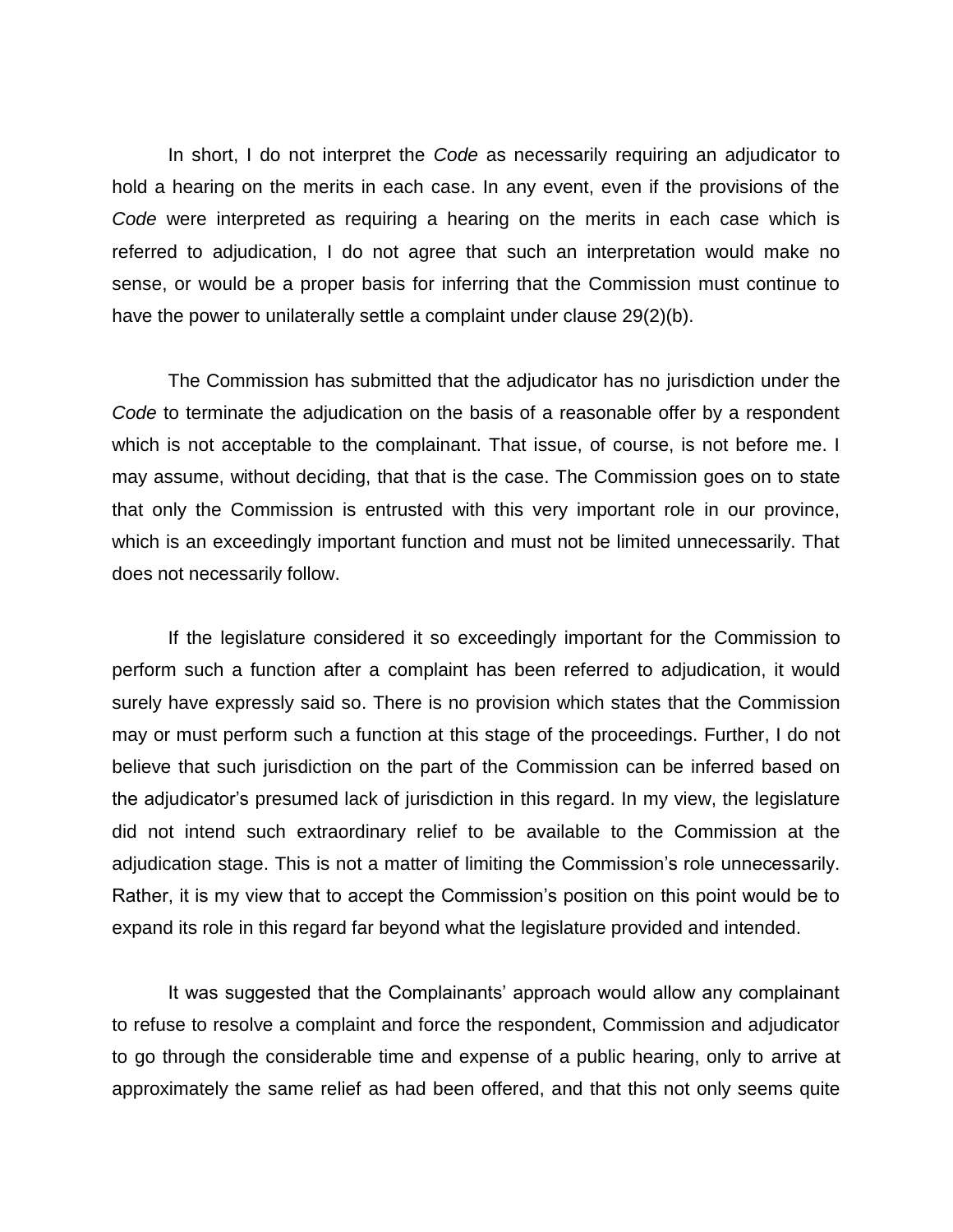unfair to the respondent but also disregards the public"s interest in a fair and efficient human rights enforcement system.

There is, however, nothing preventing a respondent from advancing whatever offer or offers it may wish to make*,* and the Commission dealing with those offers under subsection 29(2), at any time up until the Commission refers a complaint to the minister under subsection 29(3). Presumably the same offer could be made prior to the complaint being referred to the minister, and if it was found to be acceptable by the Commission but not by the complainant, the Commission could then terminate its proceedings under clause 29(2)(b). I do not consider it particularly unfair for the process under clause 29(2)(b) to be available only up until the time at which a complaint is referred for prosecution or adjudication. Clause 29(2)(b) is an extraordinary provision. The timing of a settlement offer by a respondent is within the respondent's control. It is clear from the legislation that the processing of complaints under the Code is intended to proceed expeditiously, The fact that an offer could be dealt with in this way before a complaint is referred to adjudication, but not thereafter, would seem to me to encourage timely and reasonable settlement discussions on the part of both respondents and complainants. In my view, this would be consistent with a fair and efficient human rights enforcement system.

The Commission submitted that the *Code* would not allow an adjudicator to award costs to a respondent in these circumstances, as the threshold for an award of costs under section 45 of the *Code* is high and would not encompass the refusal of a reasonable offer *per se.* Assuming, without deciding, that this is the case, in my view, the fact that a party to an adjudication may only be awarded costs in exceptional circumstances cannot be relied on as an indication that the legislature intended that the Commission would have the authority under clause 29(2)(b) to terminate a complaint where the complainant rejects what the Commission considers to be a reasonable offer made after the complaint has been referred to adjudication. It would seem at least as likely that it was intended to encourage settlement discussions and the making of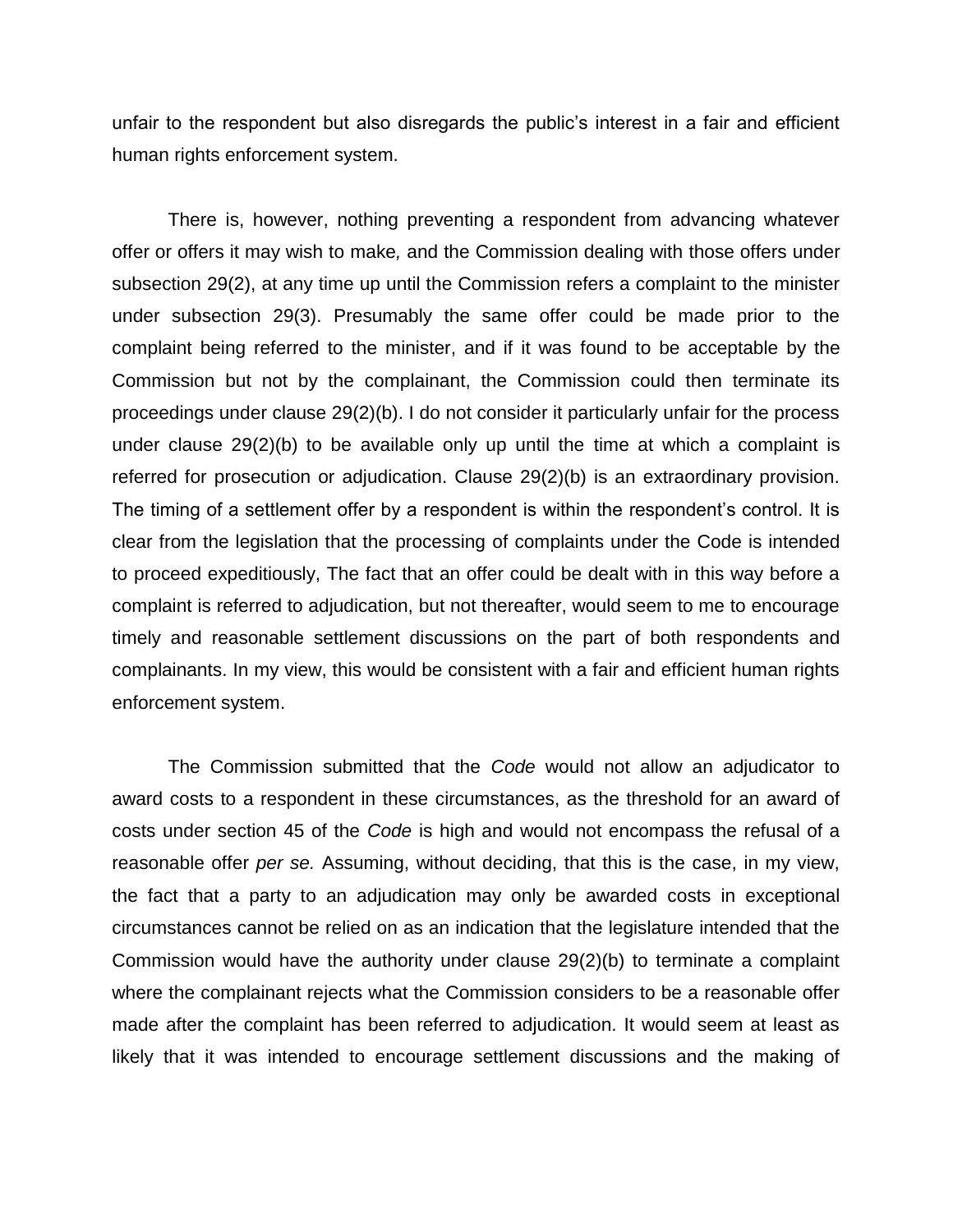reasonable settlement proposals at an earlier stage, before a complaint is referred to adjudication.

I appreciate that, for whatever reasons, it is not unusual for parties to be unable to settle matters until shortly before a hearing. It would seem to me that it would still be open to the parties to agree to settle a complaint after it has been referred to adjudication. At that stage, however, a settlement would presumably be based on the agreement of all of the affected parties.

I would add that the above comments with respect to timely and reasonable settlement offers is in no way intended as a comment on what has transpired with respect to these Complaints. As part of the Complainants' submission at the hearing, Mr. Gordon referred to the Time Response Comparison (Ex. 14) which he had prepared, comparing the response times of the Respondent with those of the Complainants between the time when the first of the Complaints was filed in December 2006 and May 2010. The Respondent was not represented at the hearing, and while counsel for the Commission indicated that the Commission was not there to defend the Respondent, she nevertheless added that the Commission did not believe that the response times were unreasonable. The evidence which was before me did not cover, and was not intended to cover, all that has happened in respect of these Complaints since they were filed. I am not in a position to comment on the response times of the parties in this case, and do not intend to do so.

The Commission has also referred to sections 39 and 42, submitting that by virtue of those sections, the adjudicator"s jurisdiction is expressly limited by other sections of the *Code,* including clause 29(2)(b). Subsection 39(2) relates to general procedures at the hearing before the adjudicator. It states that "[s]ubject to this Code and the regulations, the adjudicator may determine the procedures to be used at the hearing and may receive at the hearing such evidence or other information as the adjudicator considers relevant . . . ." The opening words ("subject to .. .") indicate that where there is a potential conflict between the adjudicator's general powers to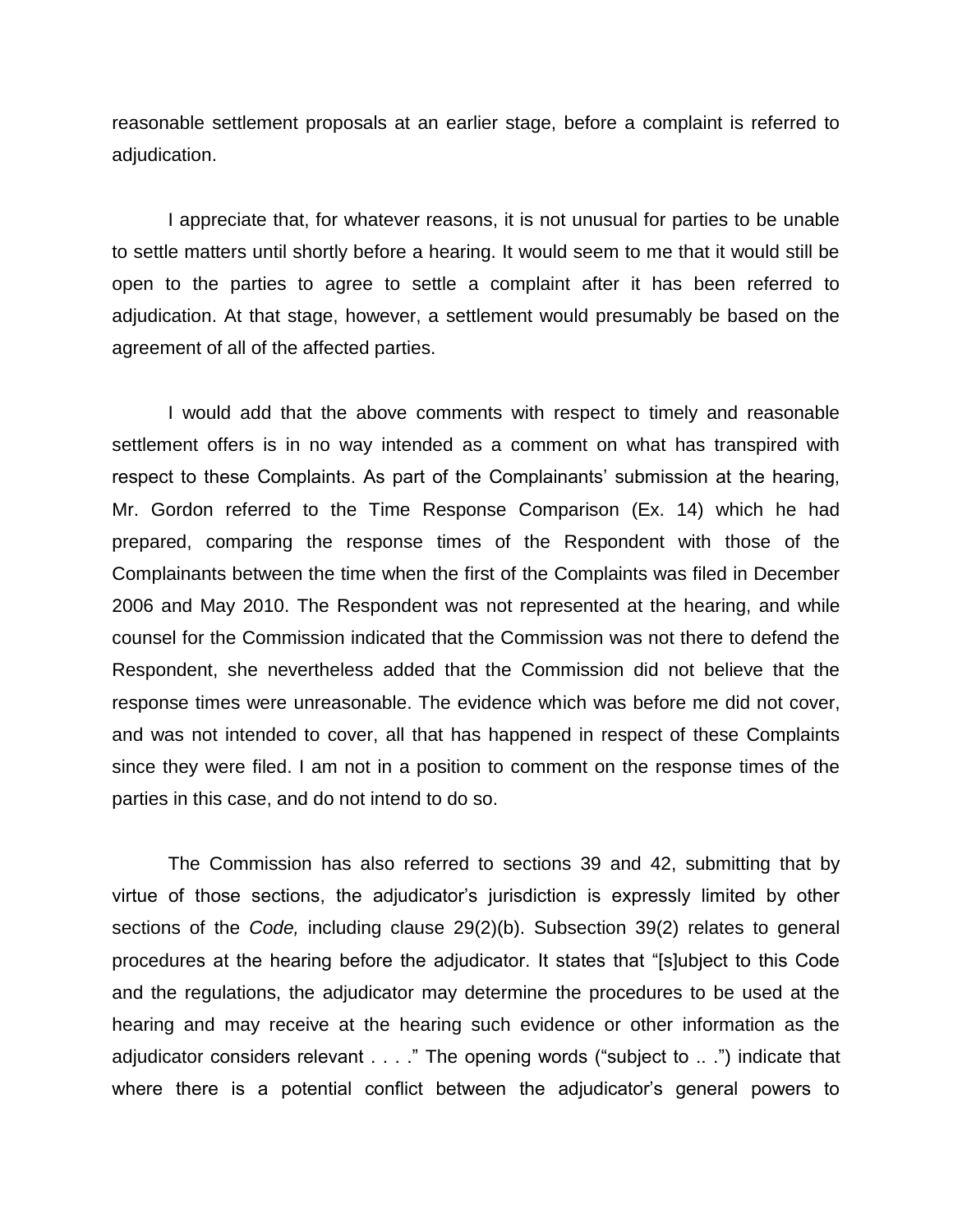determine procedures and receive evidence and what is set out in other provisions of the *Code,* the other provisions will prevail. Thus, for example, the adjudicator must give every party attending the hearing a full opportunity to present evidence and make submissions, and to be represented by counsel (subs. 39(4)), and must have the proceedings recorded (subs. 39(5)). The adjudicator must also provide appropriate interpretation services to a party or witness who is unable to understand all or part of the proceedings (subs. 39(6)).

Section 42 deals with the decision of the adjudicator, and provides that "[s]ubject to the other provisions of this Code, every adjudicator has exclusive jurisdiction and authority to determine any question of fact, law, or mixed fact and law that must be decided in completing the adjudication and in rendering a final decision respecting the complaint." The opening words of that section indicate that certain limits to the adjudicator"s decision-making jurisdiction are set out in the *Code.* For example, the adjudicator must apply the standard of a balance of probabilities in making a decision (subs. 43(1)), there is a limit on the amount of exemplary damages which may be ordered (subs. 43(3)), a decision or order generally may not require the removal of any person from an employment or occupation or the expulsion of any occupant of housing accommodation (s. 44), and the adjudicator generally may not order a party to pay some or all of the costs of another party (s. 45). A party to an adjudication may also apply for judicial review of any order or decision of an adjudicator on the grounds set out in subsection 50(1) of the *Code.* 

Clause 29(2)(b), however, has nothing to do with procedure or evidence at the hearing or with decisions made by the adjudicator at the hearing. In my view, there is no potential conflict between that clause and sections 39 and 42, and I do not understand the opening words of those sections to indicate in any way that clause 29(2)(b) was intended to apply at the adjudication stage or that the adjudicator"s jurisdiction under those sections is subject to or limited by clause 29(2)(b).

The Commission also referred to its *Guidelines for Requests for Reconsideration*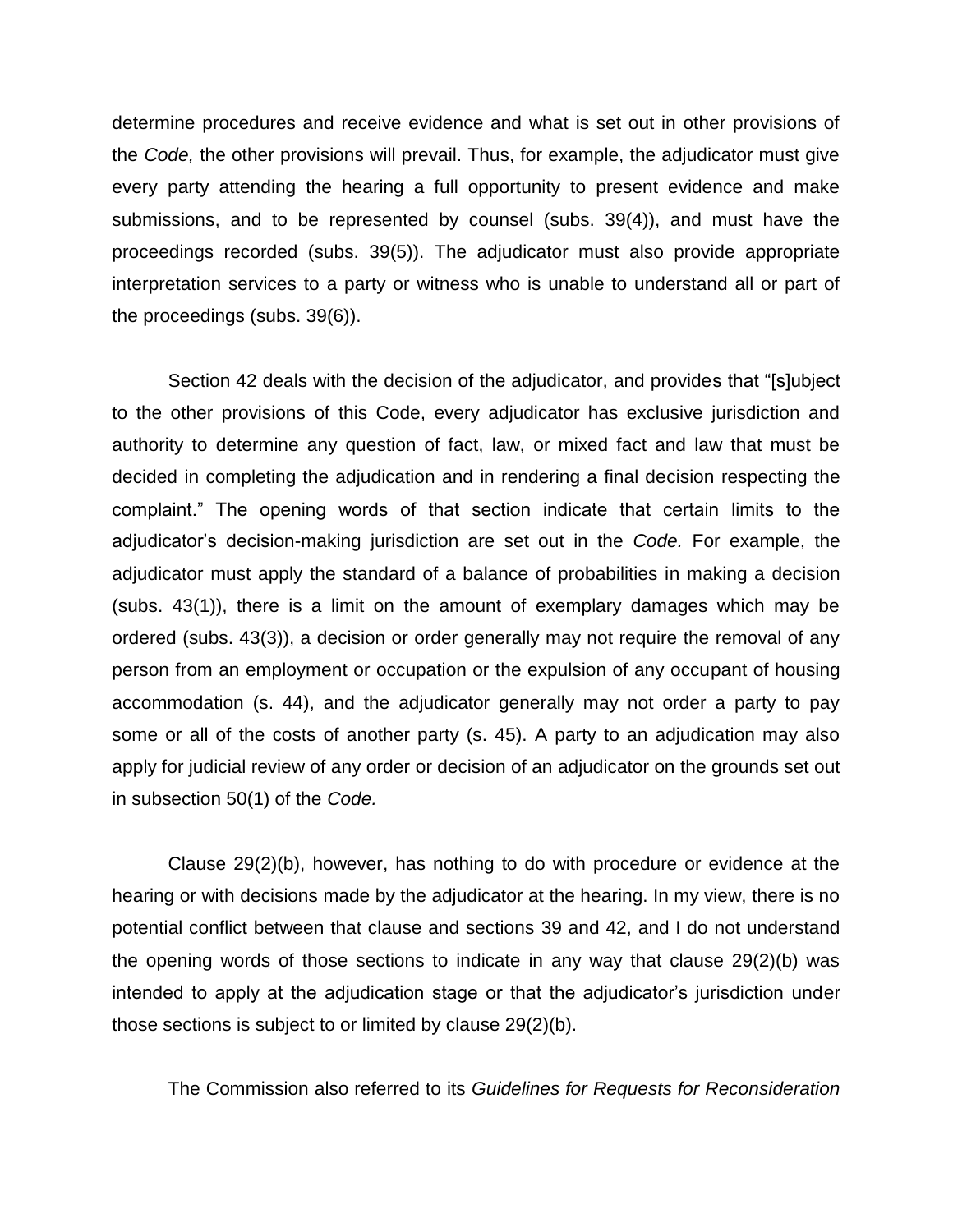*of Complaints* ("Guidelines"), which it submitted reflect the approach in *Zutter* and *Kleysen* and have never been overturned by a court or an adjudicator. The *Guidelines*  state, *inter alia,* that once the Board of Commissioners has made a decision, "that decision must stand unless it can be shown by the complainant or the respondent that there now exists new and different material information that was not available when the original complaint was originally considered." (Commission"s emphasis) As I understand it, the Commission"s position is not that the *Guidelines* apply in this situation, since reconsideration has not been raised. Rather, it is to show that even where a decision is "final", an agency or tribunal is not necessarily *functus officio,* as long as the statute allows this. The Commission submitted that nothing in the *Code* indicates that any particular decision by the Commission is to be its final decision or that the Commission may *not* terminate the complaint proceedings under clause 29(2)(b) once the matter has been referred for adjudication.

The Guidelines, which are from the Commission's Policy and Procedures Manual, reflect the Commission's policy with respect to the reconsideration of its decisions. That policy is not part of the statute, and I do not find it to be of assistance in addressing this particular issue. Again, it is not a question of there being nothing in the *Code* to indicate that the Commission may not terminate complaint proceedings under clause 29(2)(b) once the complaint has been referred for adjudication. Rather, it is a question of whether there is anything in the *Code* which indicates that the Commission *may* terminate complaint proceedings under clause 29(2)(b) at this juncture. As stated previously, the powers of the Commission, as a statutory body, must be found in the statute.

Finally, I note that in the October 16, 2009 letters to the Complainants and the Respondent advising that the Board of Commissioners had determined that the matters be referred to an adjudicator, the Commission indicated that if the Respondent made a further settlement proposal, the matter could be brought back to the Commission to determine if the offer was reasonable, and concluded: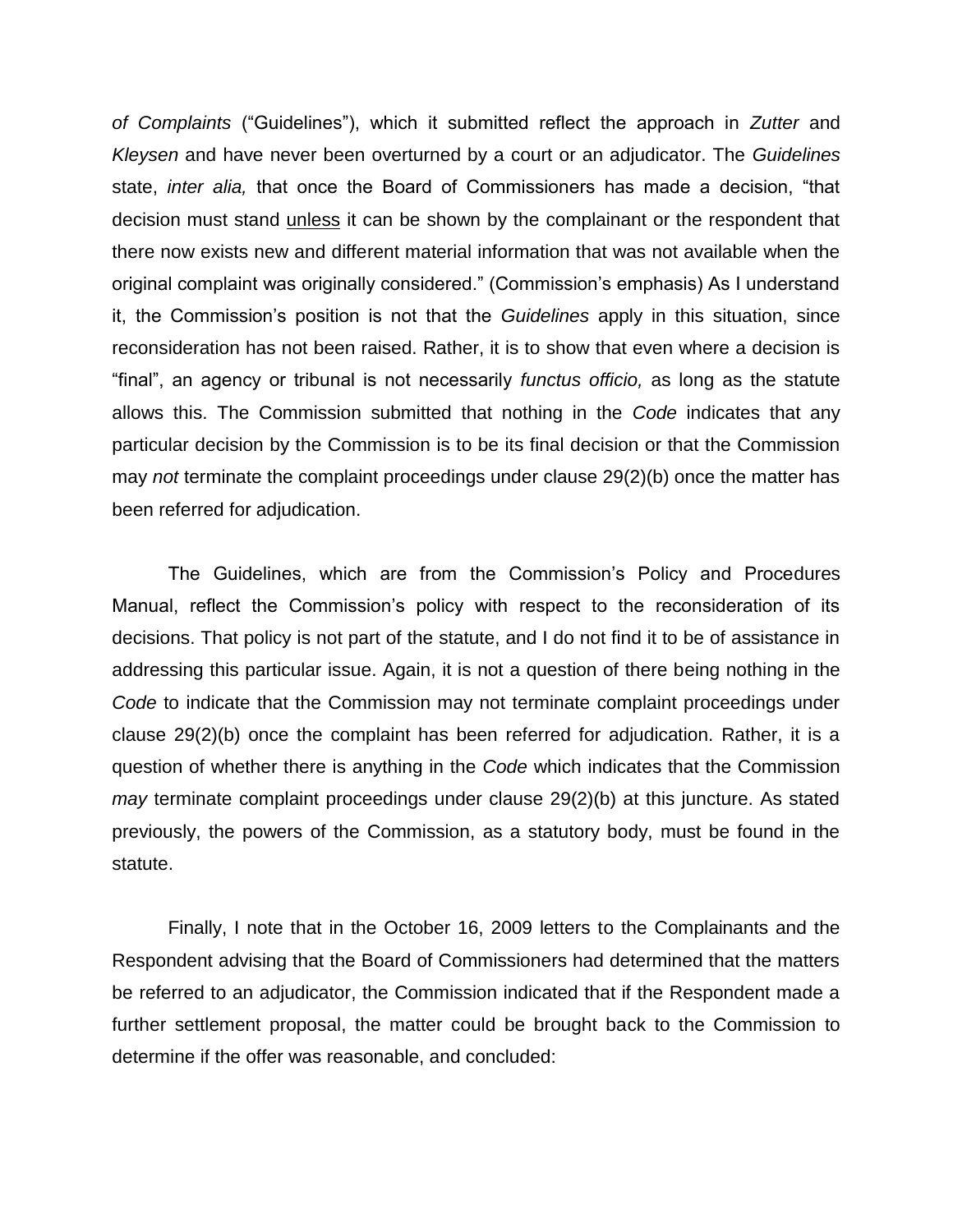Please note that if the respondent proposes an offer of settlement in the adjudication process that the Commission considers reasonable but you reject, the Commission must terminate its proceedings in respect of the complaint pursuant to subsection 29(2) of *The Code.* 

While this reflects the Commission's position on this issue, the Commission has not suggested, and properly so in my view, that it could rely on this letter to in some way reserve jurisdiction to consider further offers.

In conclusion, I am not convinced that clause 29(2)(b) requires or allows the Commission to terminate all proceedings respecting a complaint, and in particular the adjudication of the complaint where, after the complaint has been referred for adjudication, the respondent makes an offer of settlement which the Commission considers reasonable but the complainant rejects.

I find that the disposition of a complaint under clause 29(3)(a) of the *Code*  constitutes a final decision and disposition under section 29, the result of which is that the powers and responsibilities of the Commission under clause 29(2)(b) are thereby exhausted.

I would add that there is no suggestion in this case that the Commission acted unfairly in deciding to refer the Complaints to adjudication, or that there was any error or slip which might entitle it to reopen or revisit its disposition of the Complaints.

Accordingly, having considered the evidence and material filed and argument presented, I conclude that the Commission is *functus officio* in terms of its section 29 powers or functions and has no authority to reopen or revisit its disposition of the Complaints or to unilaterally terminate the adjudication of the Complaints under clause 29(2)(b) of the *Code.*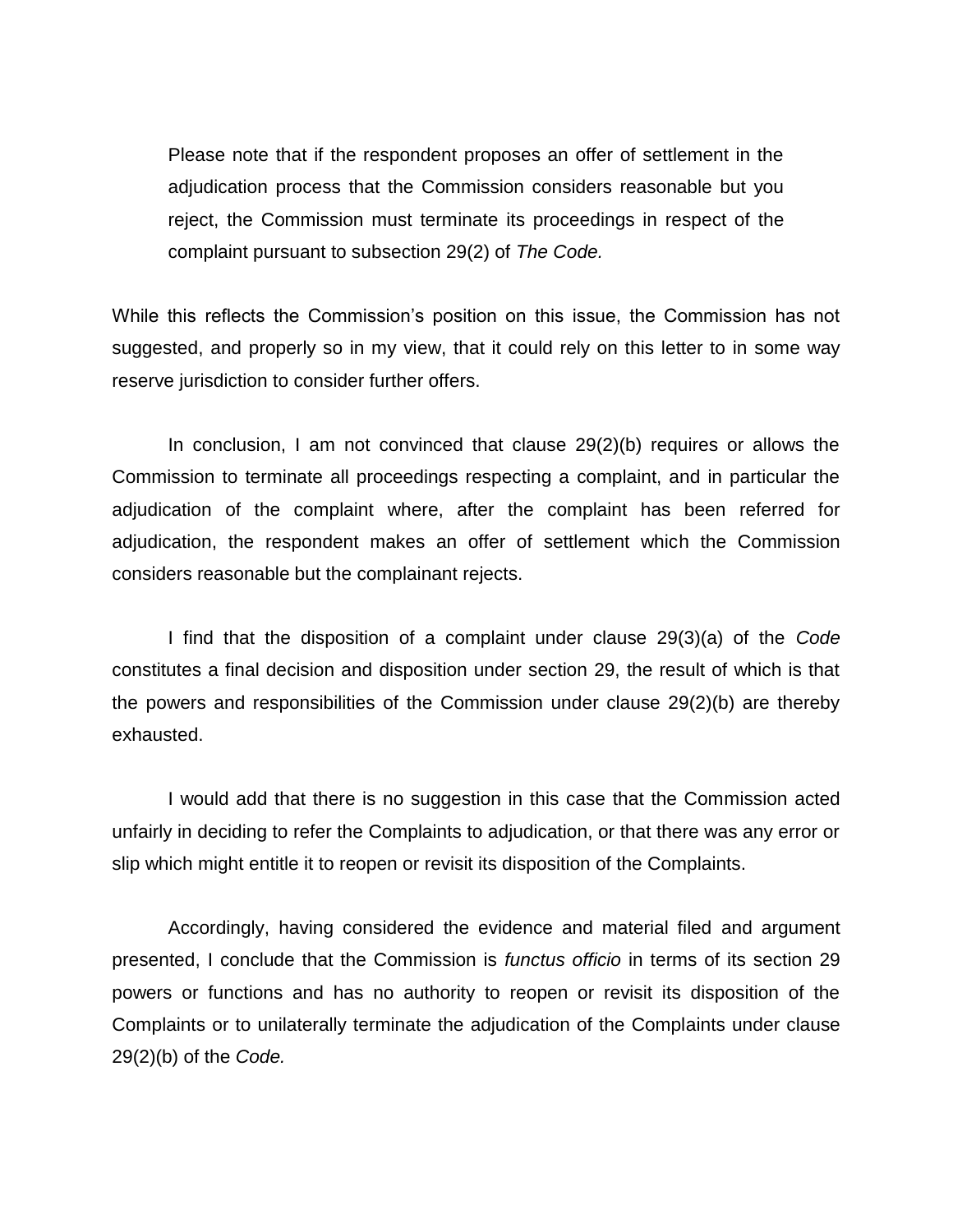**2. If clause 29(2)(b) does not require, or allow the Commission to terminate all proceedings, and the Commission decides to withdraw from the proceedings, can the adjudicator require the Commission to continue as a party to the adjudication?** 

# Position of the Complainants

The Complainants" position is that the Commission"s refusal to participate in the adjudication if the Complainants succeed in their *functus officio* motion is unfair and punitive to them. In their submission, there is no good reason for the Commission to abandon the adjudication. Their Complaints had to have merit in order to get to this stage.

The Complainants were complimentary of the work that the Commission had done and how helpful the Commission had been up until the point of the Respondent"s second offers. In their Notice of Motion, the Complainants seek an order finding that "it would be unfair to the Complainants and against the intent and spirit of the Code for the Commission to leave the complainants on their own at this point to argue the Complaint in the adjudication hearing if the Commission is found *functus officio* in section 29(2)(b)" of the *Code.* The remedy sought by the Complainants in their Brief is that, to the extent that I may do so within my jurisdiction, "I suggest to the Commission that they have a duty to participate in the adjudication . . ." The Complainants say that they are capable of doing a fair job at the adjudication, but submit that it would be more difficult for them to do so without the Commission"s help. They say that they cannot understand why this has become so adversarial now that they are so close to the finishing line.

# Position of the Commission

In its written submission, the Commission submitted that if I were to find that the Commission could not terminate the adjudication proceedings and the Commission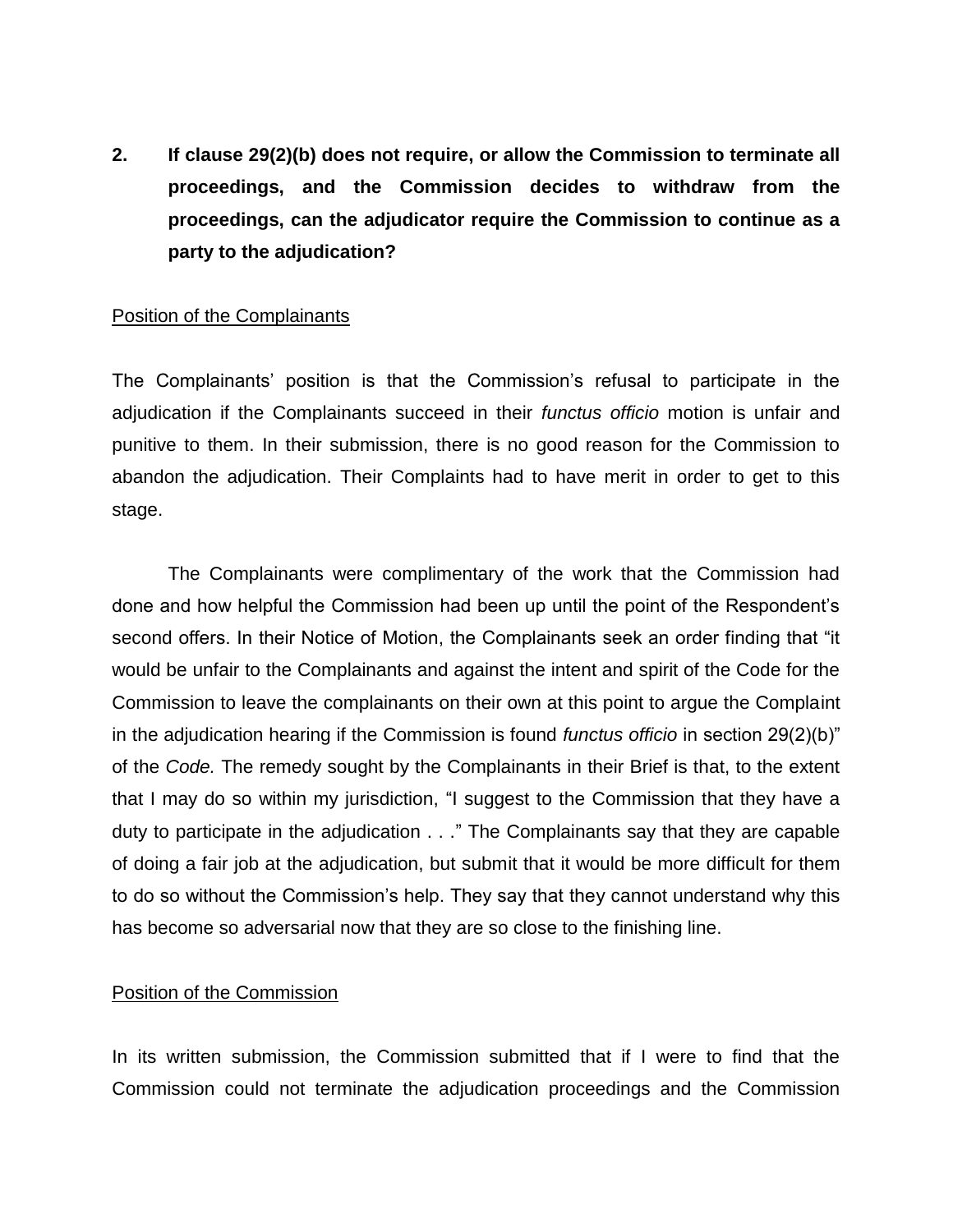were to conclude in the future that it was required to terminate proceedings under clause 29(2)(b), the Commission could and would withdraw from the proceedings. As indicated above, the day before the hearing of these preliminary issues, the Commission advised that the Board of Commissioners had terminated the proceedings in accordance with clause 29(2)(b) of the *Code* and that, as a result, the Complaints would not be proceeding to adjudication and the Commission"s files would be closed.

The Commission relies on the *Tilberg* and *CMCC* cases in arguing that it is entitled to withdraw from the proceedings. It says that as in those cases, a complainant in Manitoba is an independent party to the adjudication, in addition to the Commission, and the adjudicator has no statutory authority to stop the Commission from withdrawing. The Commission states that it has taken this position and is defending its jurisdiction for reasons of fairness, and in accordance with the objectives of the *Code* and its responsibility to the public interest.

#### Discussion and Analysis

As indicated above, section 34 of the *Code* mandates that the Commission, the complainant, any other person named in the complaint and allegedly dealt with in contravention of the *Code,* the respondent, and any other person who is added as a party, are all parties to the adjudication. Subsection 39(4) further mandates that each party has the right to participate at the hearing and to be represented by their own counsel for those purposes. Each party thus has a separate and independent status, and their own role to play, at the adjudication.

The role of the complainant and the respondent as parties to the adjudication is to advance or protect their own individual interests. The role of the Commission is different. It is not there to advance its own interests. I agree with the Commission that its role as a party to the adjudication is to represent and advance the public interest. The different roles and functions to be performed by the various parties are consistent with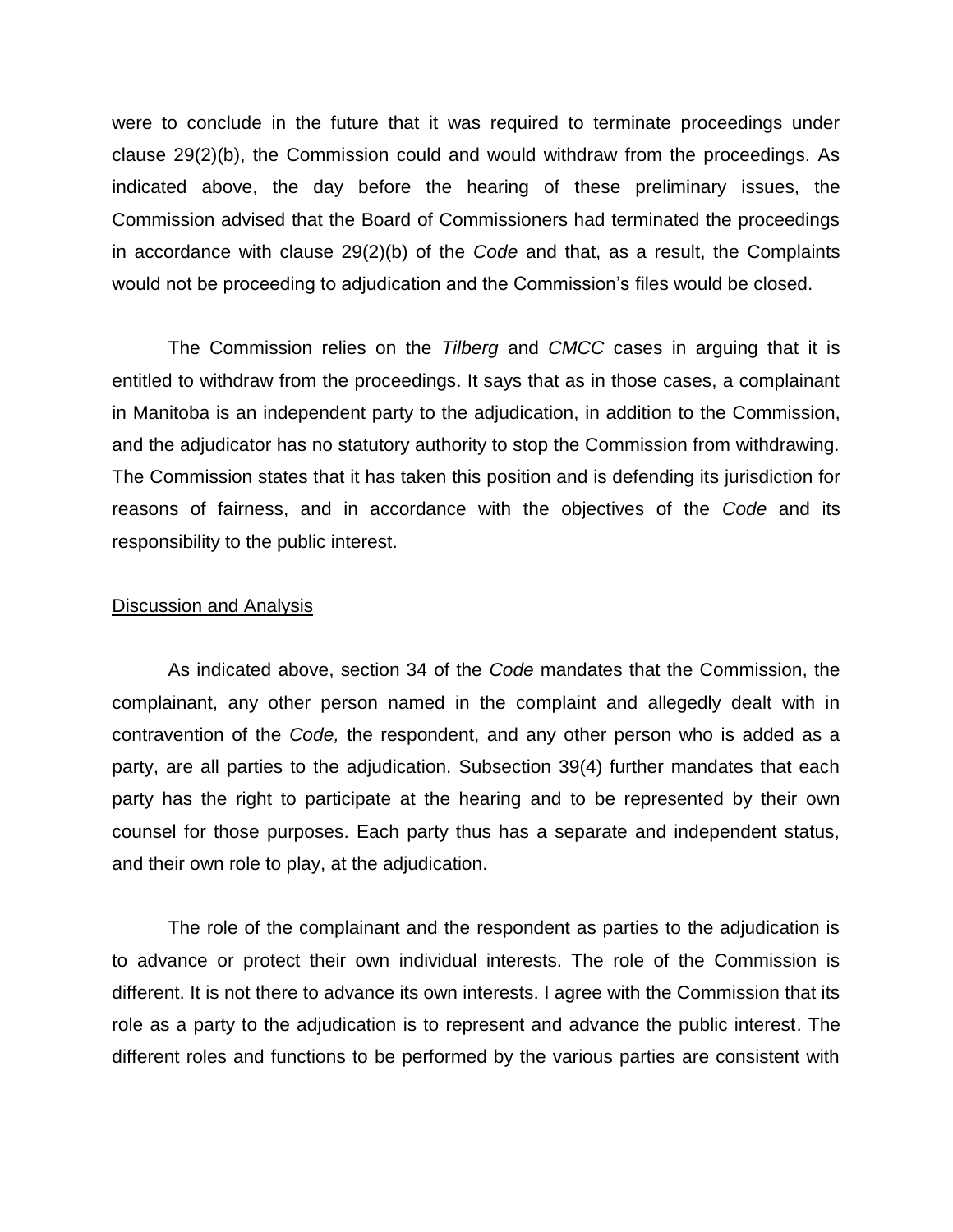the objectives of the *Code,* which seeks to advance the interests of both the public and individuals in preventing and remedying discrimination.

In identifying the Commission as a party to the adjudication, clause 34(a) also directs that the Commission "shall have carriage of the complaint". "Carriage of the complaint" is not defined in the *Code,* and I did not hear any argument with respect to the meaning of that phrase. In *Tilberg,* the Ontario Court of Appeal concluded that the proper interpretation of that phrase as it appeared in a corresponding provision of Ontario"s Human *Rights Code* should relate to procedure and not to substantive rights. Accordingly, the provision was to be interpreted as instructing the tribunal that as between the human rights commission and a complainant or complainants, carriage was to be assigned to the commission.

In my view, the same meaning should be attributed to that phrase as it is used in clause 34(a) of the *Code.* The *fact* that the Commission is designated as having "carriage of the complaint" thus signifies that procedurally, as between it and a complainant, it is the Commission which is to have carriage of the complaint. As between the Commission and the complainant, therefore, it is the Commission which takes the lead and has the procedural burden of advancing the case with a view to establishing that the complaint is justified.

This does not mean that it has become the Commission"s, as opposed to the complainant"s, complaint. Nor does it mean that the Commission is required to advance or adopt the complainant"s position or case. Indeed, such an interpretation would be inconsistent with the independent party status of the Commission arid the complainant.

I cannot agree with the Complainants' statement that the Commission is supposed to be "on the same team" as they are. As indicated above, as parties to the adjudication, the Commission represents the public interest, and Complainants represent their own interests. Their interests may or may not coincide. Thus, in some cases, the Commission"s position may be similar to that of a complainant. In other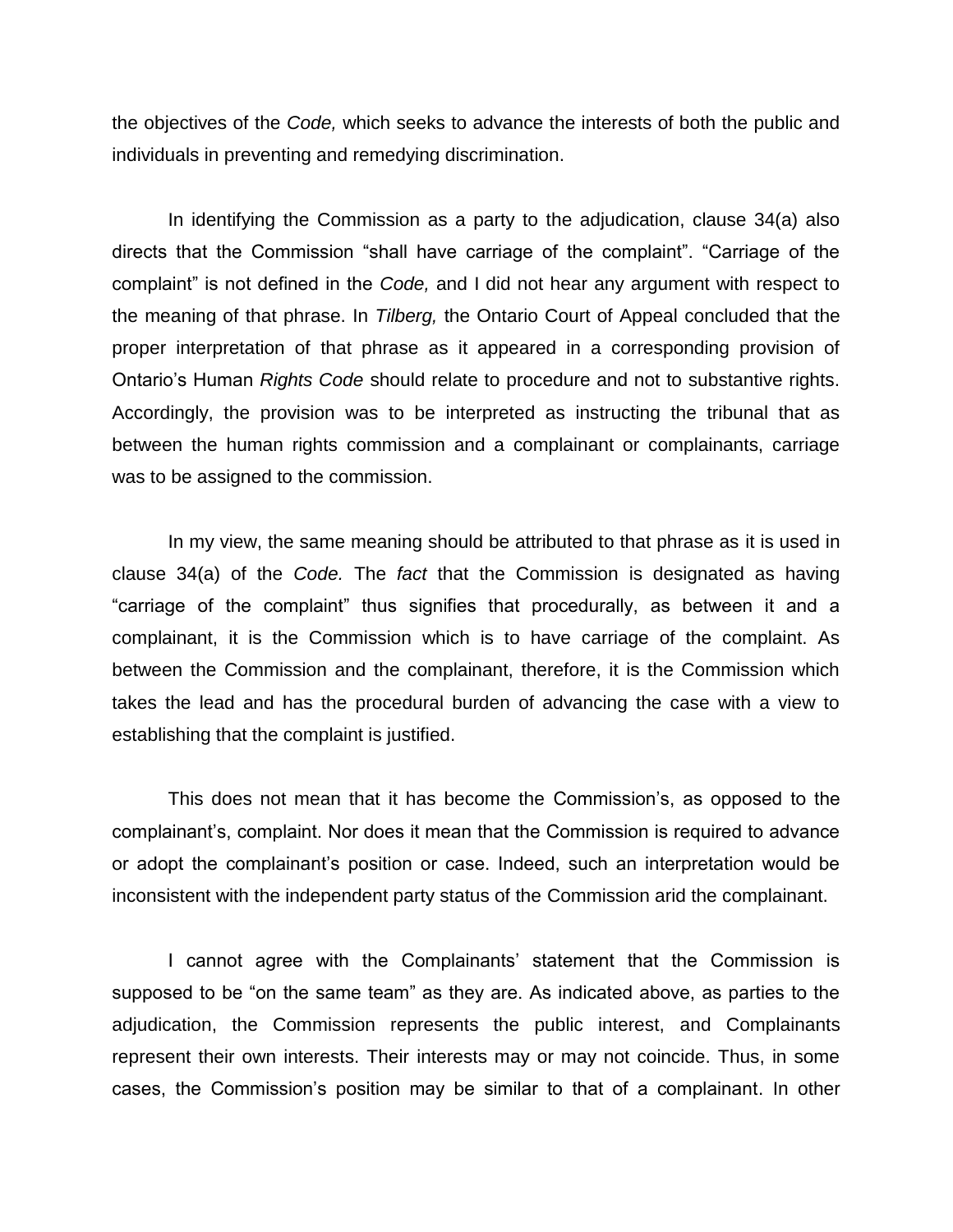cases, the Commission may take a position which differs from or is opposite to that of a complainant just as a complainant may take a position which differs from or is opposite to that of the Commission.

The Commission has a responsibility to advocate its view of the public interest. In doing so, it may also advocate for the interests of the complainant, but it is not required under the statute to do so.

I recognize that in many, if not most cases, complainants choose not to be represented by their own counsel, to adduce any evidence or to make any representations at the hearing, relying instead on the evidence adduced and submissions made by the Commission or Commission counsel. They cannot rely on that fact however, as creating a legal duty or requirement on the part of the Commission to represent them or to adopt and advocate their position at the hearing.

In referring a complaint to adjudication, the Commission must be satisfied that additional proceedings are warranted to further the objectives of the *Code* or to assist it in discharging its responsibilities under the *Code.* Thereafter, the Commission may continually assess its position as a party to the adjudication. As the matter moves forward to adjudication, the Commission may therefore vary its position or take a different position from one it held at the time of the referral to adjudication.

Although I have previously concluded that the Commission has no authority under clause 29(2)(b) to terminate the adjudication based on a reasonable offer of settlement once a matter has been referred to adjudication, that does not mean that the Commission cannot or should not consider any further offers of settlement at that stage. In my view, where a respondent proposes a further offer of settlement, the Commission, as a party, is entitled to consider the reasonableness of that offer and whether it would be in the public interest to settle the matter on that basis. If it concludes that such an offer is reasonable and that a settlement is in the public interest, but the complainant, does not agree, can the Commission then withdraw from the adjudication?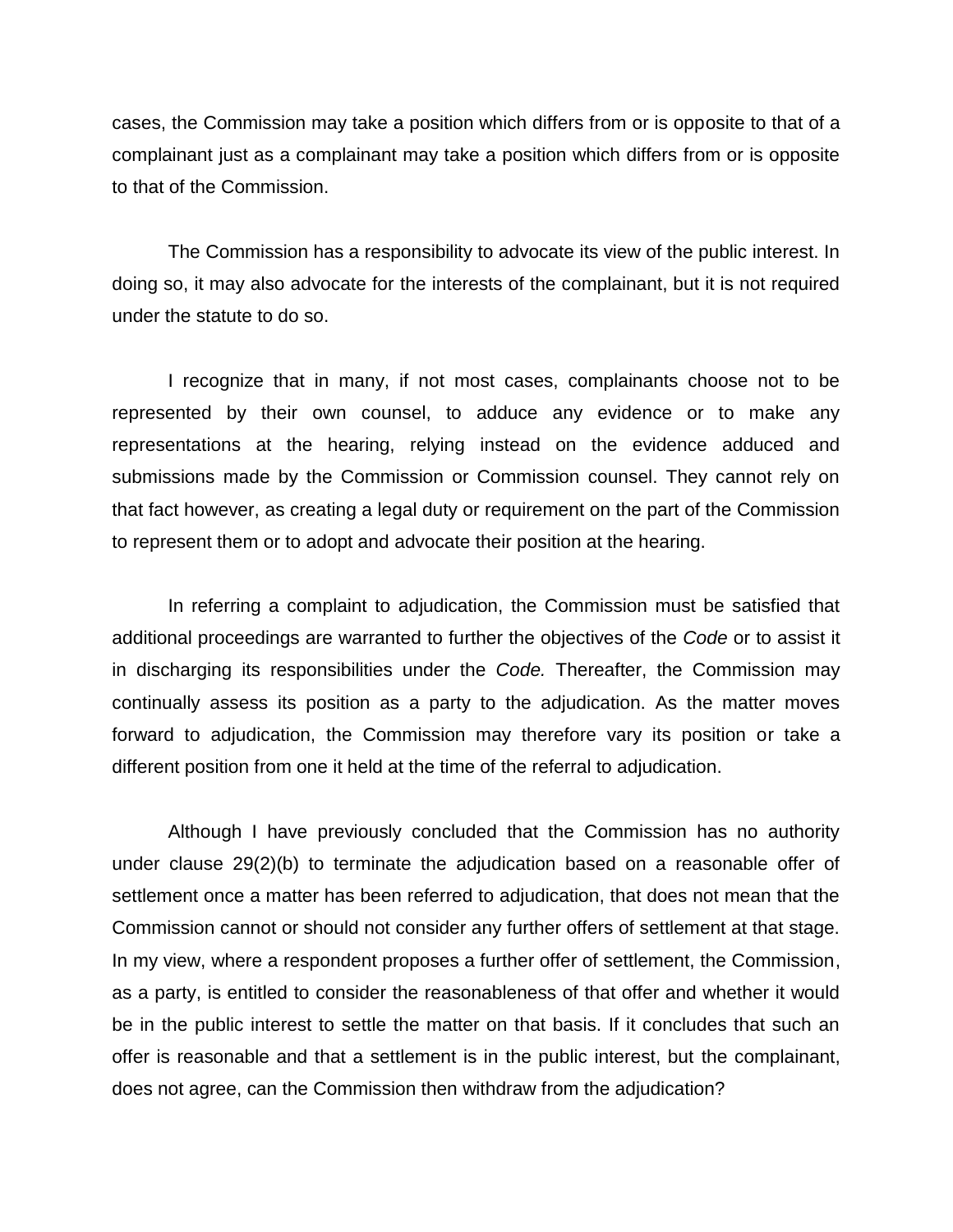Section 34 of the *Code* states that the Commission and others "are" parties to the adjudication. Section 40 of the *Code* goes on to provide that other persons may be added as parties to the adjudication. There is no provision in the *Code,* however, which states that a party may withdraw or remove itself as a party to the adjudication, or that the adjudicator may allow a party to cease being a party to the adjudication. In the face of section 34 of the *Code,* I am not convinced that the Commission has the authority to withdraw *as a party* to the adjudication.

I am, however, of the view that a party, including the Commission, may be entitled to withdraw *from actively participating* at the adjudication. Subsection 39(4) gives every party an opportunity to present evidence and make submissions. It does not say that they must do so. I was not pointed to any statutory provision or case law which suggests that an adjudicator has authority under the *Code* to require that a party adopt or argue a particular position or point or to stop a party from withdrawing from participating at the hearing.

The Commission"s Board of Commissioners determined that the settlement offers made by the Respondent were reasonable, subject to one condition which was then accepted by the Respondent. With the exception of certain clauses which had to be disclosed for the limited purpose of addressing the proposed amendment of two of the Complaints (which is dealt with later in these Reasons), I am not aware of the terms of those offers. I am not in any way suggesting by this that it would have been appropriate to disclose the contents of those offers. Settlement negotiations and offers are generally privileged. In any event, I was not pointed to any statutory provision or authority which would indicate that I have the power under the *Code* to review the Commission"s determination of whether the offers are reasonable and whether a settlement based on those offers would be in the public interest, It is not up to an adjudicator to second guess such a determination by the Commission.

The Complainants have argued that these settlement offers from the Respondent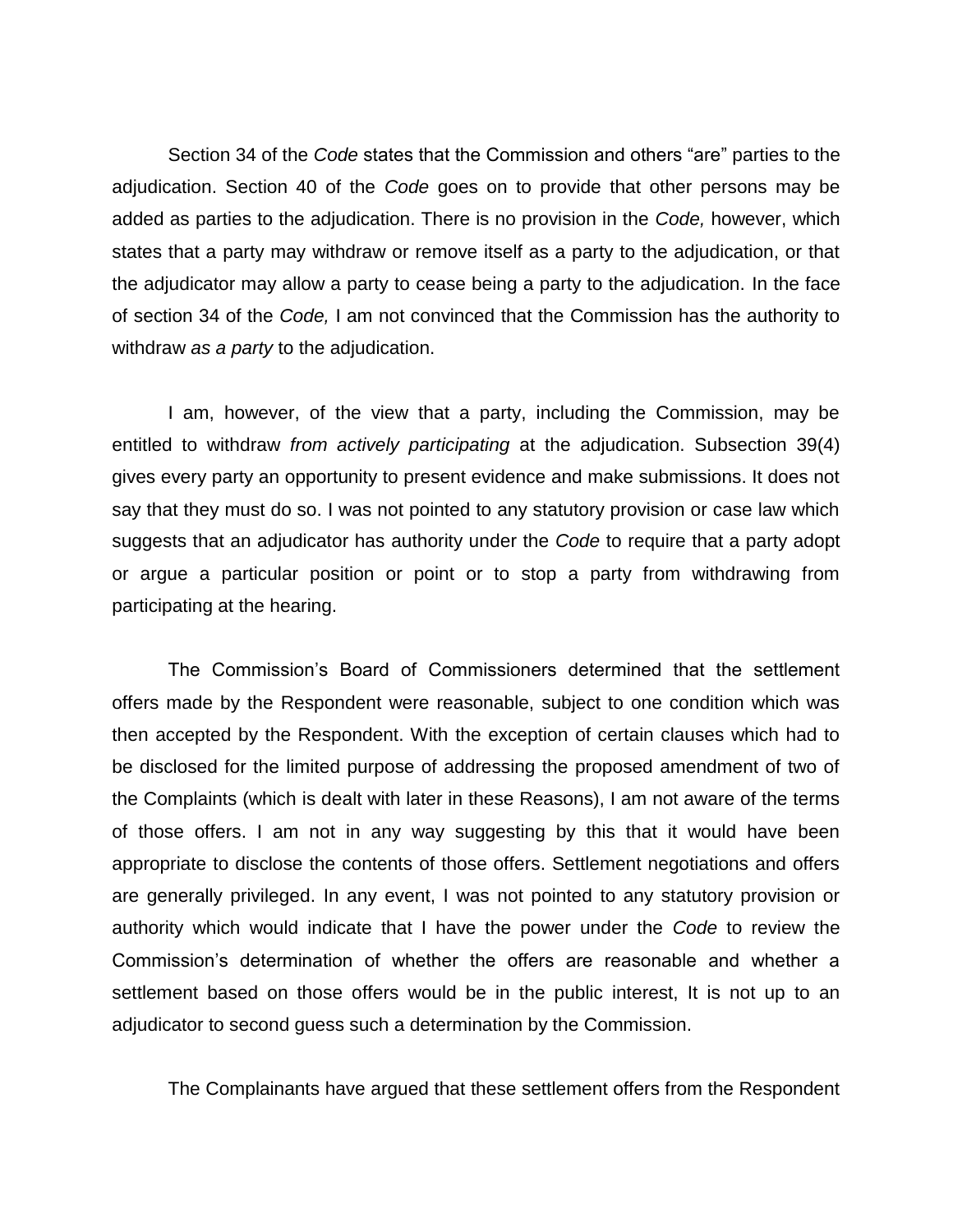were frivolous and vexatious. That argument appears to be based at least in part on their position that the Commission had no authority to consider any further offers after the Complaints had been referred to adjudication, and that the making of those offers resulted in significant delays. I have found, however, that the Commission did have the authority to consider further settlement offers. Having done so, the Commission determined that the offers were reasonable. I am not in a position to find otherwise. I cannot agree, therefore, that the offers were frivolous and/or vexatious.

Similarly, I cannot accept the Complainants' argument that there was no good reason for the Commission to abandon the adjudication, or that its refusal to participate in the adjudication is unfair and punitive. It is not a matter in this instance of whether or not there is some merit to the Complaints. The Commission"s decision to withdraw was based on its determination that the Complaints should be resolved based on settlement offers which in its estimation were reasonable. The evidence indicates that before the Commission made that decision, the Complainants were given an opportunity to provide further information, and each of the Complainants provided a written submission for the Board of Commissioners. The Complainants may not like the Commission"s decision, but there is nothing to suggest that there was no good reason for it.

The Commission says that it made its decision in accordance with the objectives of the *Code* and its responsibility to the public interest. It is up to the Commission to decide how best to carry out its public interest responsibility under the *Code.* An adjudicator does not have the statutory authority to go behind that decision. As indicated above, in *Tilberg,* the Ontario Court of Appeal concluded that it was "not unreasonable for Ontario"s) Commission to withdraw from participating in the hearing before the Board of Inquiry where its public interest mandate has been satisfied." (para. 42) I similarly find that it is not unreasonable for Manitoba"s Commission to withdraw from participating in the adjudication where it concludes that its public interest mandate has been satisfied.

In paragraph 22 of their Brief, the Complainants argue that: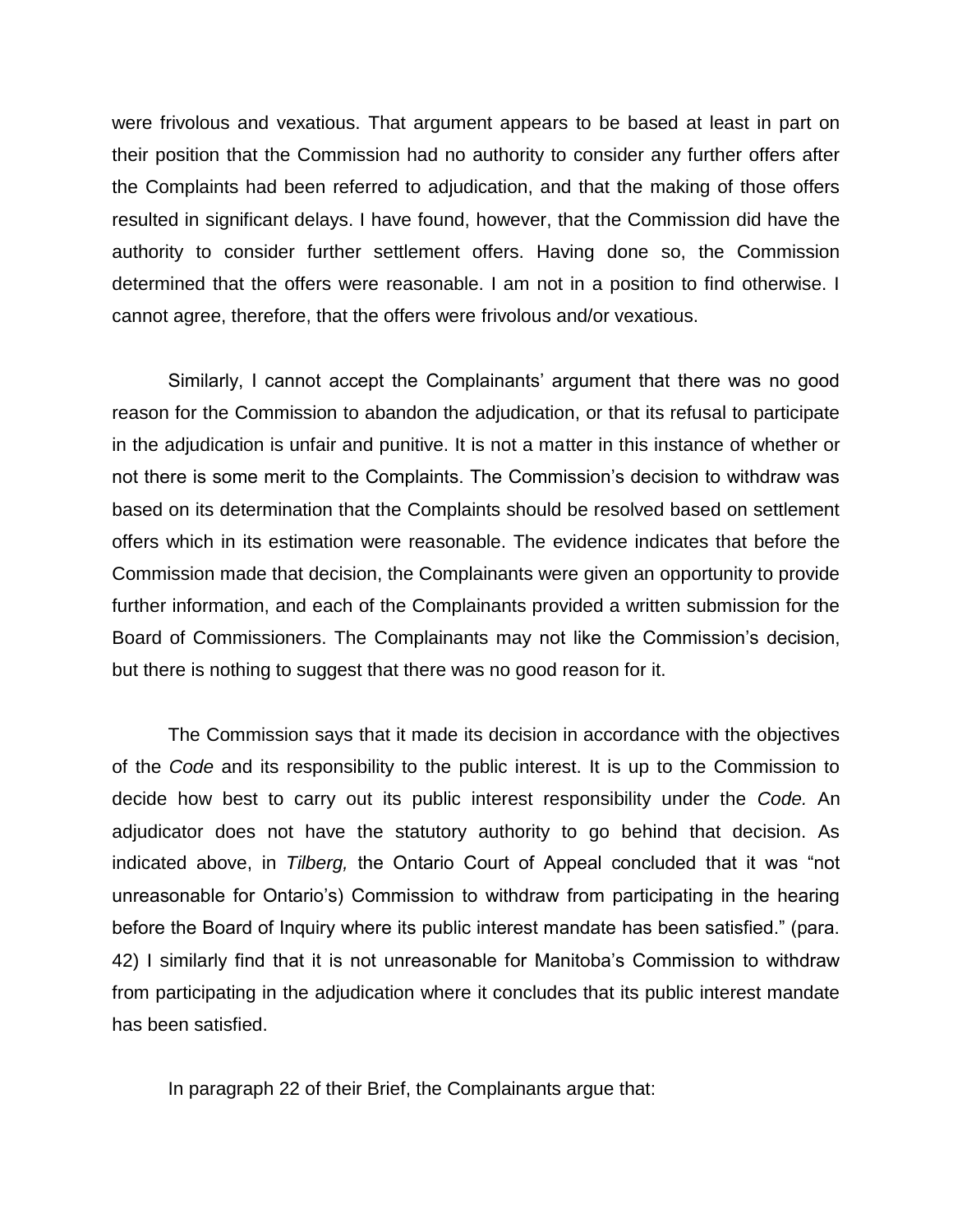It wouldn"t be fair because the Complainants pointed out an irregularity in the law and were correct, that the Commission would pull out of the Adjudication. The Complainants are only upholding the law. They are being singled out unfairly in violation of their *Charter* section 7 and 15(1) guarantees; section 7 regarding unfair process and procedure, and section 15 regarding denial of choice of forum.

I am satisfied that the Complainants are not being "singled out unfairly" because of the position that they have taken with respect to further settlement offers and the Commission's ability to withdraw. The Complainants were aware of the Commission's position on this issue even before the Complaints were referred to adjudication. When the Commission wrote to the Complainants and the Respondent advising them that the Complaints were to be referred to adjudication, it clearly indicated that it could and would entertain further settlement offers, and expressly stated that if the Respondent proposed an offer of settlement in the adjudication process that the Commission considered reasonable but the Complainants rejected, "the Commission must terminate its proceedings in respect of the complaint pursuant to subsection 29(2)" of the *Code.*  The Commission's subsequent consideration and acceptance of offers from the Respondent were consistent with its advice to the Complainants and the Respondent. Its approach and actions were also consistent with its policy and approach to the reconsideration of its decisions as set out in the Guidelines referred to above (at p. 48) There is no evidence to support the Complainants' assertion that they are being singled out by the Commission because of the position they have taken.

The Complainants have stated that the Commission was helpful to them, at least up until the time the second offers were received. The evidence indicates that the Commission met with the Complainants at various times after the Complaints were referred for adjudication, and has kept them informed as matters have progressed towards the hearing. There was no evidence or suggestion that the Complainants do not have information or documents which have been gathered to date in connection with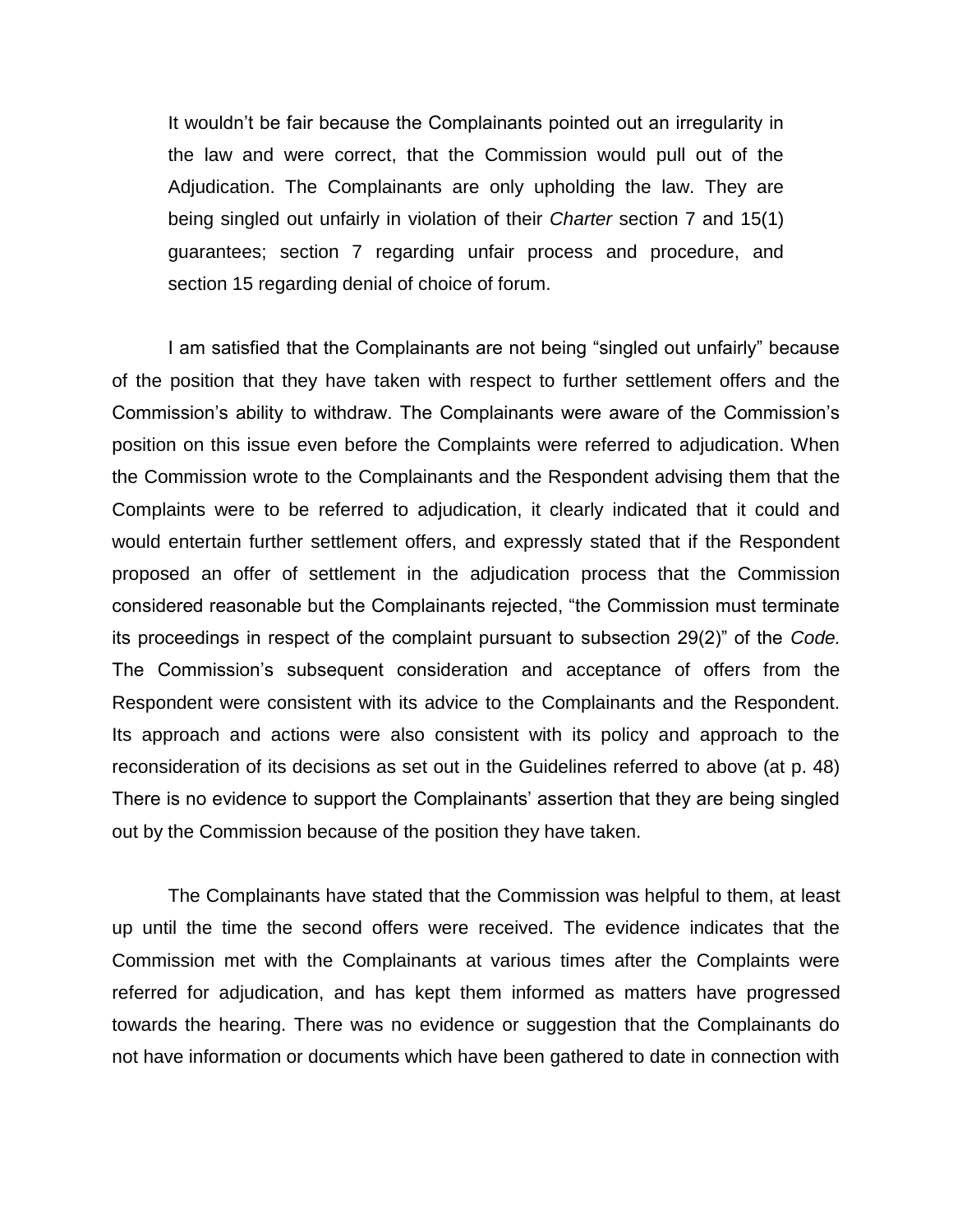their case and which they might need if they decide to proceed with the hearing of the Complaints.

In arguing that it would be unfair for the Commission to leave them on their own at this point, the Complainants' position is that it would be more difficult for them to do a fair job at the adjudication without the Commission's help. They would prefer to have the Commission"s help in proceeding from this point forward and advancing the Complaints on their behalf. I have found that they are not entitled to that help under the *Code.* To the extent that they believe that it should be otherwise, that is a matter for the legislature.

In conclusion, I am satisfied that the Commission may not withdraw as a party to the proceedings. It may, however, withdraw from actively participating at the adjudication. I conclude that I do not have the authority to require the Commission to continue to actively participate as a party to the proceedings.

**3. If the adjudicator cannot require the Commission to continue as a party to the adjudication, can the adjudicator order the Government of Manitoba to fund or provide legal counsel to the Complainants for the adjudication of their Complaints, at no cost to them?** 

## Position of the Complainants

The Complainants say, in the alternative, that if the Commission is found to be *functus officio* regarding clause 29(2)(b), then abandons the hearing, leaving them stranded to argue the cases on their own, they are seeking an order requesting the Government of Manitoba to fund the hearing and to provide a lawyer to take up where the Commission"s lawyer left off. The Complainants submit that the adjudicator has the authority to make such a request of the Government under sections 41(7) and 42 of the *Code.* They also rely on sections 57 and 58 of the *Code* in support of their position. They submit that this would be a reasonable remedy if the Commission withdraws, that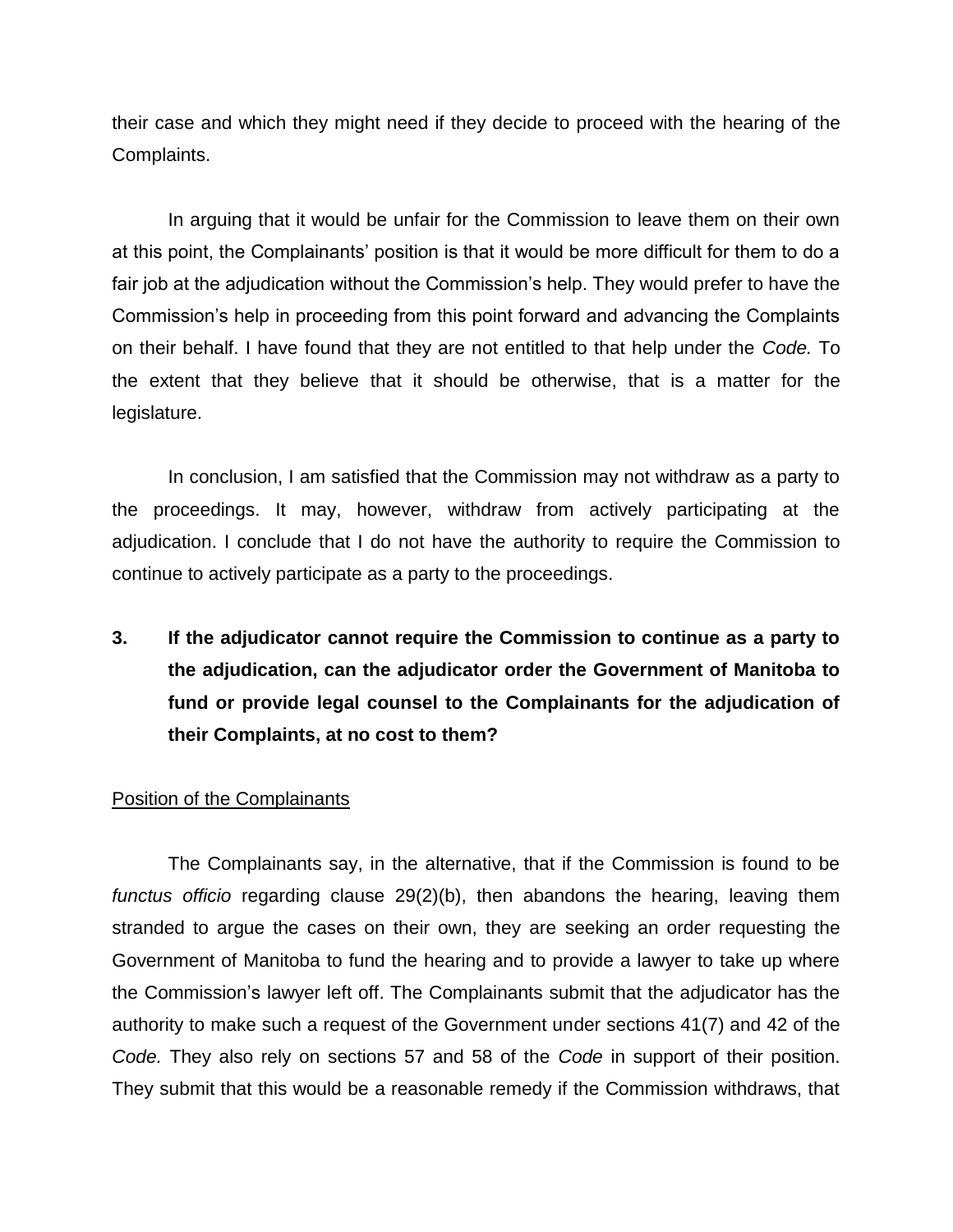there is nothing in law that would prohibit it and that the "quasi constitutional basis and fundamental supremacy of the *Code* would override any policy that may now divert that particular funding only to the Commission."

## Position of the Commission

The Commission submits that the Complainants have pointed to no authority for their claim that the Government of Manitoba must pay for legal counsel or provide a lawyer free of charge for the Complainants should the Commission withdraw from the adjudication. The *Code* does not provide a right to paid legal representation.

The Commission states that absent a statutory right to counsel, the only other potential ground for such relief would be under section 7 of the *Charter,* with respect to which certain requirements dictated by the Supreme Court of Canada would also have to be satisfied. In this regard, they refer to the requirements set out by that Court in *New Brunswick (Minister of Health and Community Services) v. G.(J.),* [1999] 3 S.C.R. 46 *("G.(J.)").* The Commission says that the Complainants have not met those requirements, and that their case is clearly not an eligible one.

#### Discussion and Analysis

Boards of adjudication or adjudicators under the *Code* are statutory tribunals, whose powers or jurisdiction are confined to those which, are conferred on them by statute. I am unable to find that either section 42 or subsection 41(7) confers any authority on an adjudicator to order the Government to provide the Complainants with state-funded legal counsel. As indicated previously, section 42 provides that, subject to other provisions of the *Code,* an adjudicator "has exclusive jurisdiction and authority to determine any question of fact, law, or mixed fact and law that must be decided in completing the adjudication and in rendering a final decision respecting the complaint." That section deals with the jurisdiction or power of an adjudicator to determine issues. It does not confer on an adjudicator the power to grant any particular relief, and in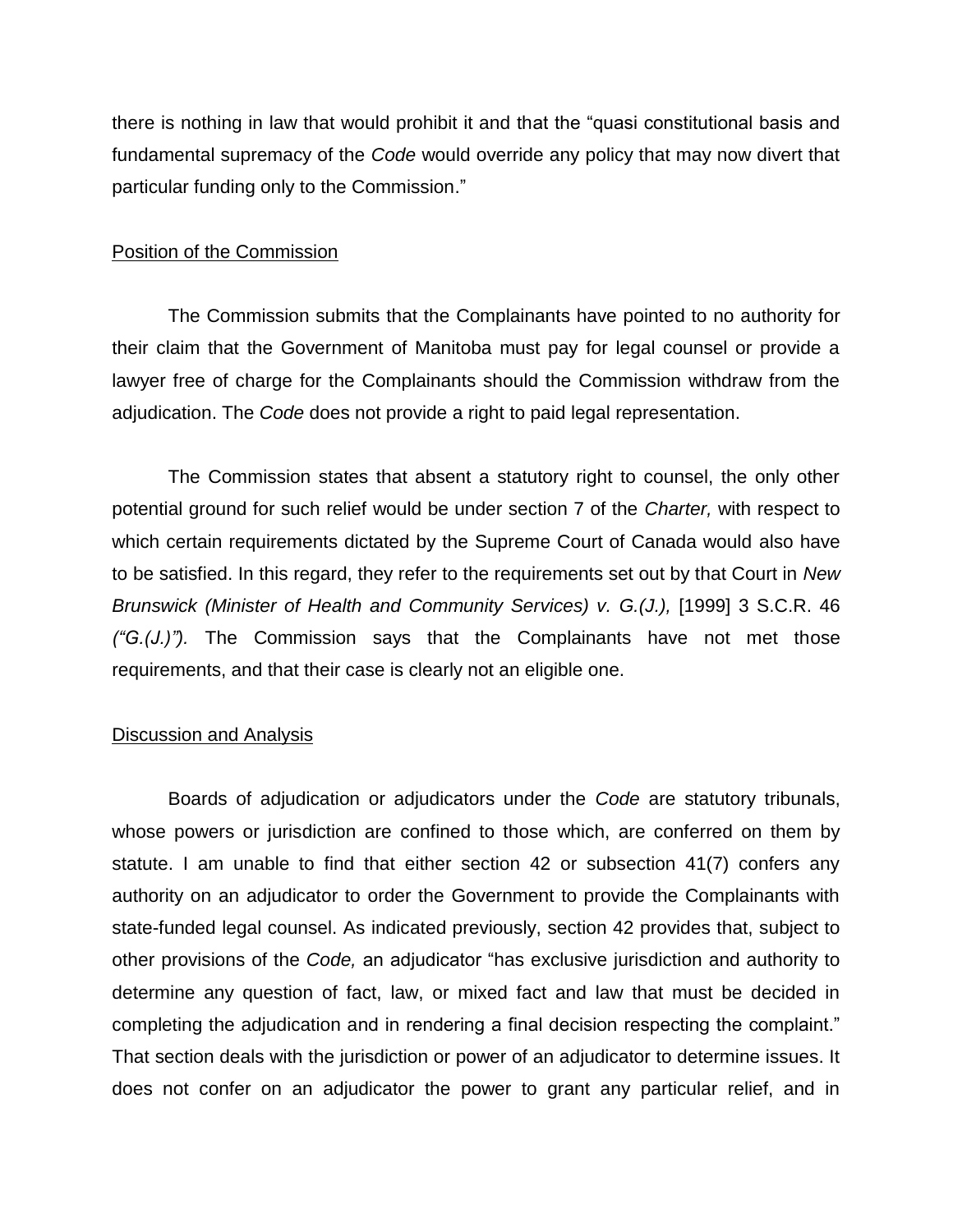particular, to require the Government to provide funding or legal counsel to the Complainants. Subsection 41(7) speaks to the replacement of an adjudicator, and an adjudicator"s retention of jurisdiction prior to his or her designation being revoked, and has nothing to do with this issue.

The Complainants also referred to sections 57 and 58 of the *Code.* Section 57 provides that the *Code* is binding on the Crown. Section 58 states that unless expressly provided otherwise, the substantive rights and obligations in the *Code* are paramount over those in every other Act of the Legislature. The fact that the *Code* is paramount or that it has been characterized as quasi-constitutional legislation does not translate into an entitlement to legal representation at the Government"s expense. Again, sections 57 and 58 do not confer any authority on an adjudicator to order or request that the Government fund or provide legal counsel for the Complainants.

I recognize that subsection 39(4) provides that the "adjudicator shall give every party attending the hearing a full opportunity to present evidence and make submissions, and to be represented by counsel for those purposes." Neither that section nor any other provision of the *Code,* however, provides that a complainant (or any other party) has any right to be represented by, or that an adjudicator has authority to require that the Government provide a party with, *state-funded* legal counsel. Rather, in my view, subsection 45(1) indicates the opposite, in that it provides that the parties to an adjudication shall generally bear their own costs.

The Commission referred to section 7 of the *Charter.* That section was also referred to by the Complainants in their Notice of Motion, where they stated in general terms that they were seeking, *inter aIia,* an order finding that their "rights to fair process under section 7 of the *Charter* have been contravened" and cited as one of the grounds for their Motion that the "unfair process by the Commission is unconstitutional".

The Complainants did not expand on this reference to that section in their written or oral submissions on this issue.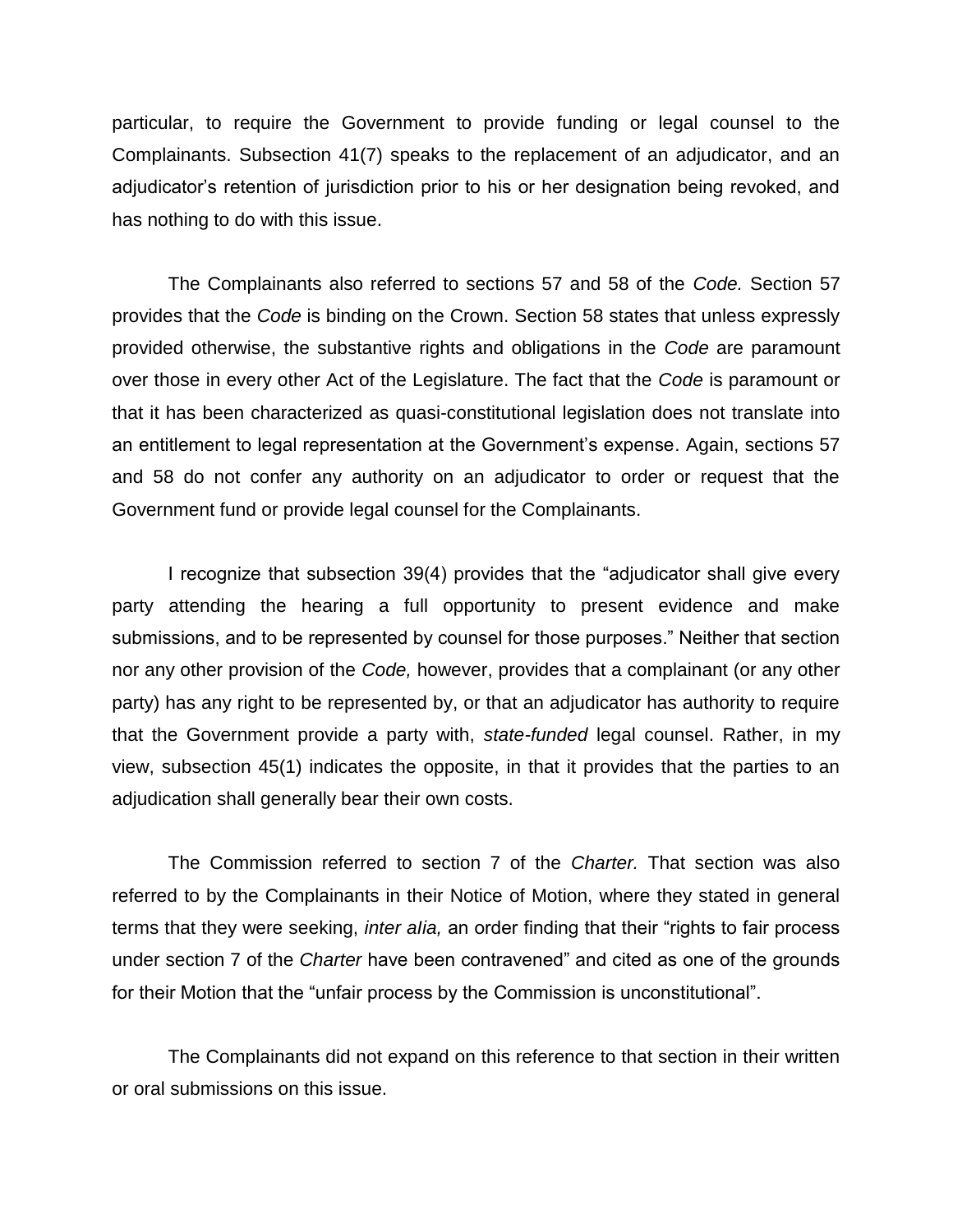Section 7 of the *Charter* reads as follows:

7. Everyone has the right to life, liberty and security of the person and the right not to be deprived thereof except in accordance with the principles of fundamental justice.

No authorities were provided by the Complainants with respect to this issue. The decision in G.(J.), which was filed by the Commission, was a case involving child protection and custody proceedings. In that case, the New Brunswick Minister of Health and Community Services applied to extend an order granting him custody of three children. The children"s parent, who was indigent and receiving social assistance, was denied legal aid to retain a lawyer to represent her at the custody hearing. The parent brought a motion seeking relief for a prospective violation of section 7 of the *Charter.*  She argued that the custody hearing would be unfair if she were not represented by counsel, and requested that the court order the government to provide her with statefunded counsel pursuant to section 24(1) of the *Charter.* The constitutional issue before the Supreme Court was whether the failure to provide legal aid to respondents in custody applications by the Minister would have constituted an infringement of section 7 of the *Charter,* and if so, whether the infringement would have been justified under section 1 of the *Charter.* 

The Court found that the Minister"s application to extend the custody order engaged section 7 of the *Charter*, in that it threatened to restrict the parent's right to security of the person guaranteed by section 7; that section 7 guarantees the parent the right to a fair hearing when the state seeks to obtain custody of their children; and that for the hearing to be fair, the parent must have an opportunity to present his or her case effectively. The Court stated that a parent need not always be represented by counsel to ensure a fair custody hearing, but that in some circumstances, depending on the seriousness of the interests at stake, the complexity of the proceedings and the capacities of the parent, the government may be required to provide an indigent parent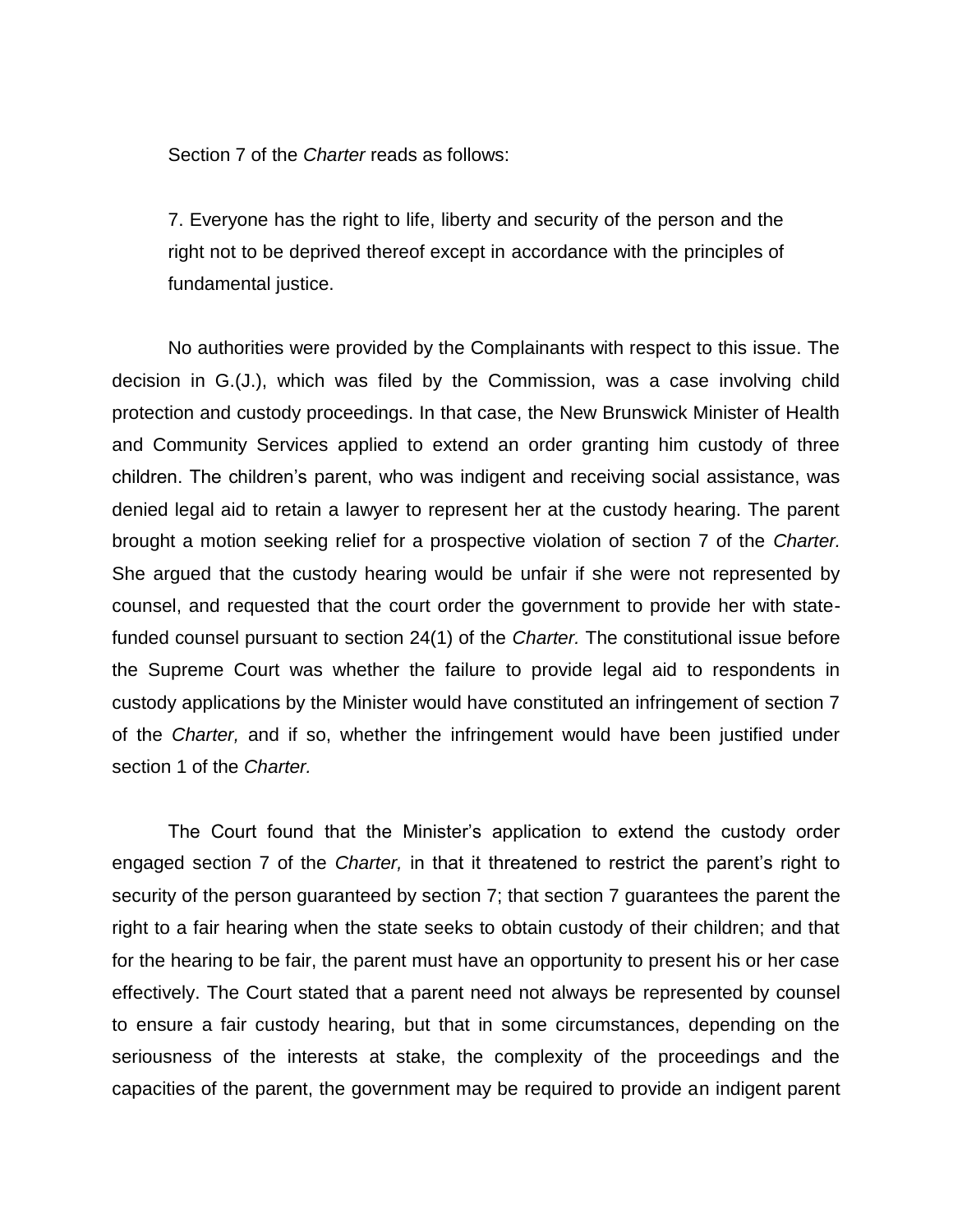with legal counsel. The Court concluded that the government was under a constitutional obligation to provide the parent with state-funded counsel in the particular circumstances of that case.

In outlining the procedure that should be followed in similar cases in the future, Chief Justice McLachlin indicated that the parent should have first exhausted all possible avenues for obtaining legal aid or state-funded legal assistance. If, after that, the parent wants a lawyer but is unable to afford one, the judge should consider whether the parent can receive a fair hearing through a consideration of the above three factors, i.e., the seriousness of the interests at stake, the complexity of the proceedings, and the capacities of the parent. If the judge is then not satisfied that the parent can receive a fair hearing and there is no other way to provide the parent with a lawyer, the court should order the government to provide the parent with state-funded counsel under section 24(1) of the *Charter.* 

I did not have argument as to why or how section 7 of the *Charter* may apply in the circumstances of this case. Even if I were to assume, without in any way deciding, that the section 7 rights to life, liberty and security of the person are engaged in these circumstances, I am satisfied, with reference to the criteria set out in *G.(J.),* that the Complainants rights to a fair hearing do not require that they be represented by statefunded legal counsel in this case. Among other things, there is no evidence that the Complainants cannot afford to retain counsel to represent them in these proceedings, should they wish to do so.

Further, while the Complainants have said that it would be more difficult for them to present and argue their cases at the adjudication hearing on their own, they have also stated that they believe they are capable of understanding the issues and effectively presenting their positions. Based on their own belief, and their written submissions and participation at the hearing of these preliminary issues, I cannot conclude that the Complainants would be unable to participate meaningfully and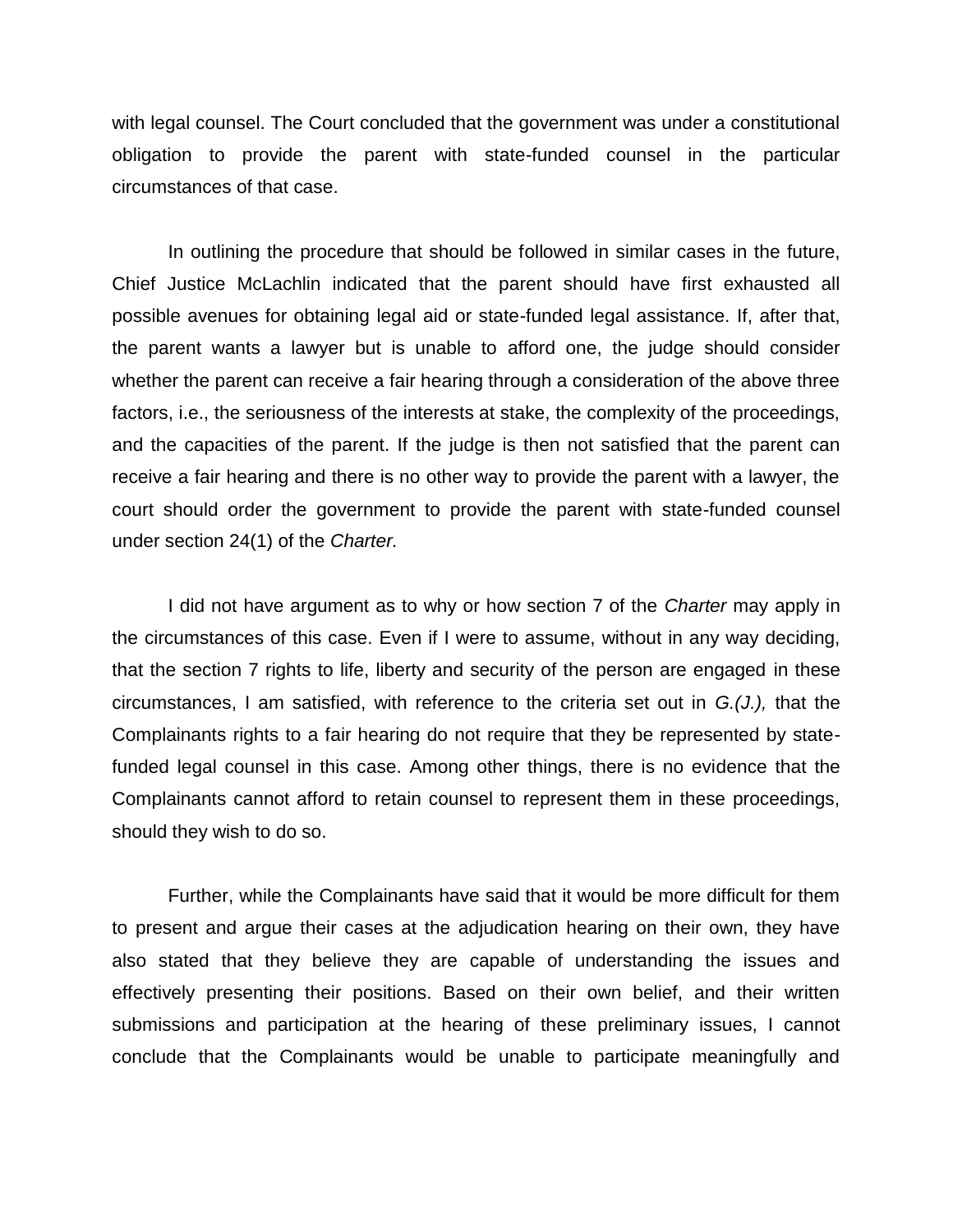effectively at the adjudication of their Complaints. On the contrary, I am convinced that they can receive a fair hearing without state-funded legal assistance.

In summary, I am satisfied that there is no basis for an order requiring or requesting the Government to fund or provide legal counsel to the Complainants for the adjudication of their Complaints.

# **4. Is the Commission required to pay Ms Kinvig's expenses for attending and participating at the hearing of the Complaints?**

# Position of the Complainant

Ms Kinvig now resides in British Columbia. In the Notice of Motion, she seeks written assurances that the Commission will provide her with funding to travel to and from Manitoba and maintain a residence in Winnipeg while the Complaints are heard and she presents her case. In her oral submission, Ms Kinvig stated that she does not have the funds to pay for the hearing. She emphasized the importance of human rights, and submitted that she should have the opportunity to fully participate in the full hearing of the Complaints for her own and everyone else"s benefit.

The Complainants are asking that 20 days be set aside for the hearing on the merits of the Complaints. Ms Kinvig provided a rough calculation of \$5,000.00 as the amount that she anticipated requiring based on 20 days of hearings and current rates for expenses, including transportation to and from the airport, airfare, hotel, meals and laundry. She also asked that such funding be paid to her as early as possible, so that she could make the appropriate arrangements at discounted rates.

## Position of the Commission

The Commission submits that the Complainants have pointed to no authority for the claim that the Commission must pay Ms Kinvig"s expenses if it does not call her as a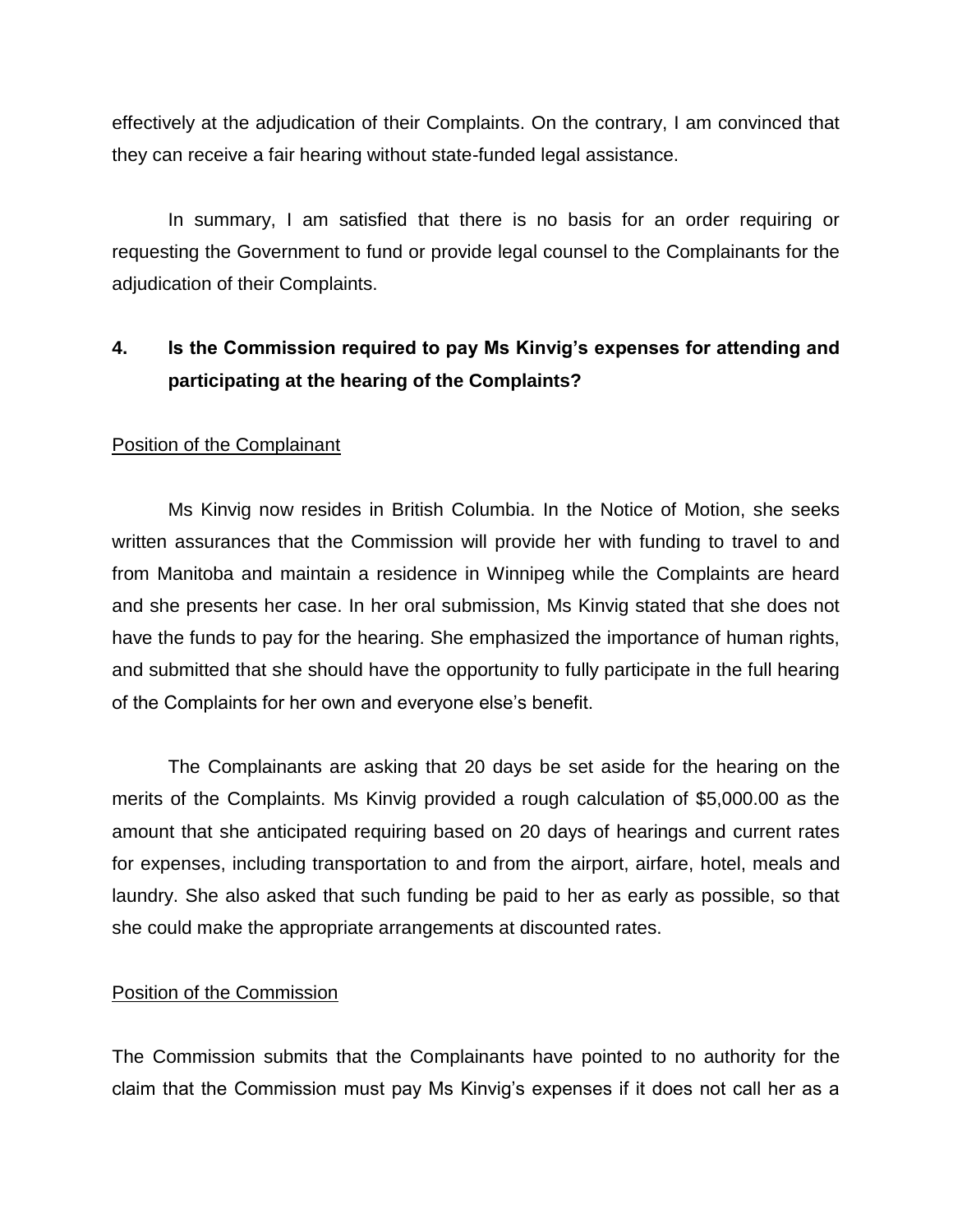witness. The Commission submits that with one possible exception, an adjudicator has no authority to order the Commission to pay Ms Kinvig"s expenses. The only exception may be the provision for witness fees and expenses at the rate of compensation payable to witnesses in the Court of Queen"s Bench pursuant to subsection 39(7) of the *Code.* The Commission states that it takes no issue with its statutory obligations should it have occasion to call Ms Kinvig as a witness. It says that it has consistently stated that it will pay the expenses of witnesses it calls, including a party to a Complaint. It has also made clear, however, that it would terminate its proceedings if the Respondent made an offer which the Commission considered to be reasonable.

#### Discussion and Analysis

Subsection 39(7) of the *Code* states that every witness who is "required to attend a hearing is entitled to receive from the party requesting his or her presence witness fees and expenses at the rate of compensation payable to witnesses in the court."

The Commission has not disputed that if it were to call Ms Kinvig as a witness at the hearing, it would have to pay attendance money as provided in subsection 39(7). The Statement of Agreed Facts shows that, consistent with that section, the Commission did in fact advise Ms Kinvig that it would cover her travel casts if it intended to call her as a witness. The Commission also indicated that it would terminate the proceedings if it found that an offer from the Respondent was reasonable. The Commission subsequently advised that it had terminated the Complaints and would be closing its files. At the hearing of the preliminary motions, the Commission stated, in the alternative, that it would be withdrawing from the proceedings. In either event, it is clear that the Commission no longer has any intention of participating in the proceedings or calling any witnesses.

I have already found that the Commission may not terminate the adjudication of the Complaints, but that it may withdraw from actively participating in these proceedings. In the circumstances, given the Commission"s stated intention to withdraw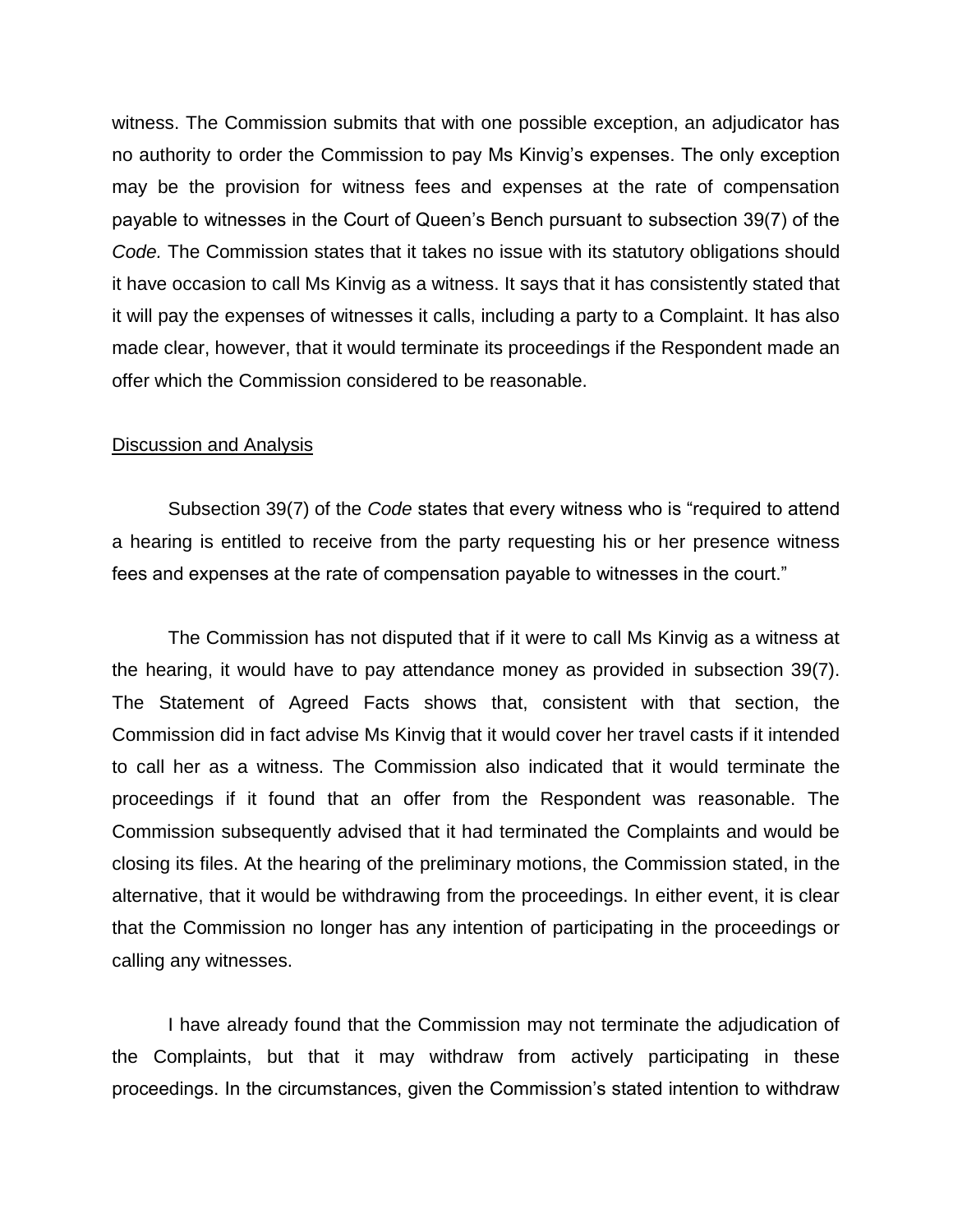and the fact that it no longer intends to participate at the adjudication or to call Ms Kinvig or anyone else as a witness, subsection 39(7) can have no application to the Commission. The Complainants have not identified, and I am not aware of, any other section of the *Code* or any authority which would support their claim that the Commission must pay Ms Kinvig"s fees and expenses for the hearing of the Complaints.

I note that according to the Statement of Agreed Facts, Ms Lugtig indicated, prior to the Complaints being joined, that the Commission would likely be able to cover Ms Kinvig"s travel costs if Ms Kinvig was required to attend the hearing as a party to her Complaint, but that Ms Lugtig would require approval for this. The evidence does not indicate, and I cannot conclude, that there was any binding agreement or commitment by the Commission to cover Ms Kinvig"s travel or other expenses in the circumstances.

In conclusion, I find that there is no basis for an order requiring the Commission to pay Ms Kinvig"s expenses for attending and participating at the hearing of the Complaint.

# **5. Should the Pollock and Gordon Complaints be amended to include allegations of reprisal?**

# Position of the Complainants

The Complainants base their allegations of reprisal on clauses 3 to 5 of the settlement offers from the Respondent dated March 16, 2010 (see above pp. 7-8). They submit that the Respondent has clearly threatened to sue Ronald and Natalie Pollock and Doug Gordon unless their respective Complaints are dropped. They argue that the so-called offers by the Respondent are ridiculous, frivolous, extremely unreasonable and inequitable, and that instead of reasonably accommodating the Complainants, the Respondent has resorted to blatant intimidation tactics and threats to make sure these Complainants know there will be recriminations against them.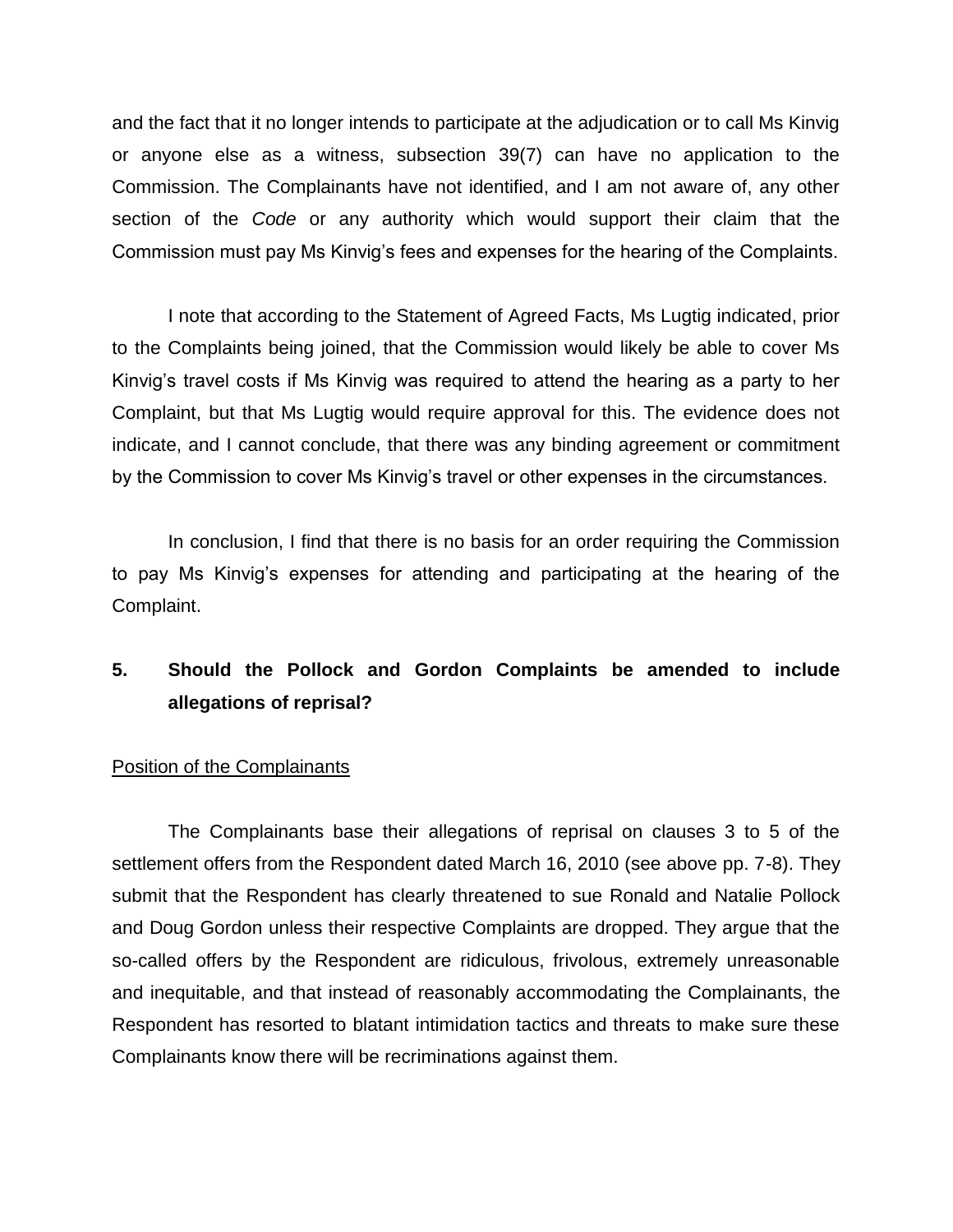The Complainants refer to the Respondent"s use of the word "pursue" in the settlement offers. Relying on dictionary definitions of "pursue" (meaning, *inter alia,* to sue, prosecute or enforce a matter judicially), they argue that the offers clearly indicate that the Respondent will sue these three individuals if they do not drop their Complaints. The Complainants rely on the decision in *Ketola* v. *Value Propane Inc.,* 2002 CanLil 46510, 44 C.H.R.R. D/20 (O. H.R.T.) *("Ketola")* to argue that a threat to sue constitutes reprisal. It is their position that these threats to sue by the Respondent constitute a reasonable cause of action in reprisal under section 20 of the *Code,* and that these Complainants have the right to have their Complaints amended on a preliminary basis, to enable proper preparation for the adjudication.

The Complainants assert that settlement negotiation privilege does not apply to these offers, as any settlement privilege that may have existed under clause 29(2)(b) is statutory and disappeared when the forum for that privilege became *functus.* They submit, moreover, that settlement negotiation privilege is not available for reprisals under section 20 of the *Code,* that there is no exception in section 20 which allows a reprisal or threat of reprisal to be made in a settlement offer under clause 29(2)(b).

In the alternative, referring to *TDL Group Ltd. v. Zabao Holdings Inc.,* 2008 MBQB 86 *("TDL")* and the exceptions to settlement negotiation privilege listed therein) they submit that a threat to sue is an exception to, and not protected by, settlement negotiation privilege. In their oral submissions, as I understand it, they also argue that any privilege would have been removed by the communication of the offers. The Respondent wrote to the Commission, not the Complainants, and the documents were therefore "put out to the wind", They further say that the proposed amendments are based on the actual documents which, having been quoted in the Statement of Agreed Facts, are not, or are no longer, privileged. They conclude that the amendments would not result in any prejudice and ought to be allowed.

## Position of the Commission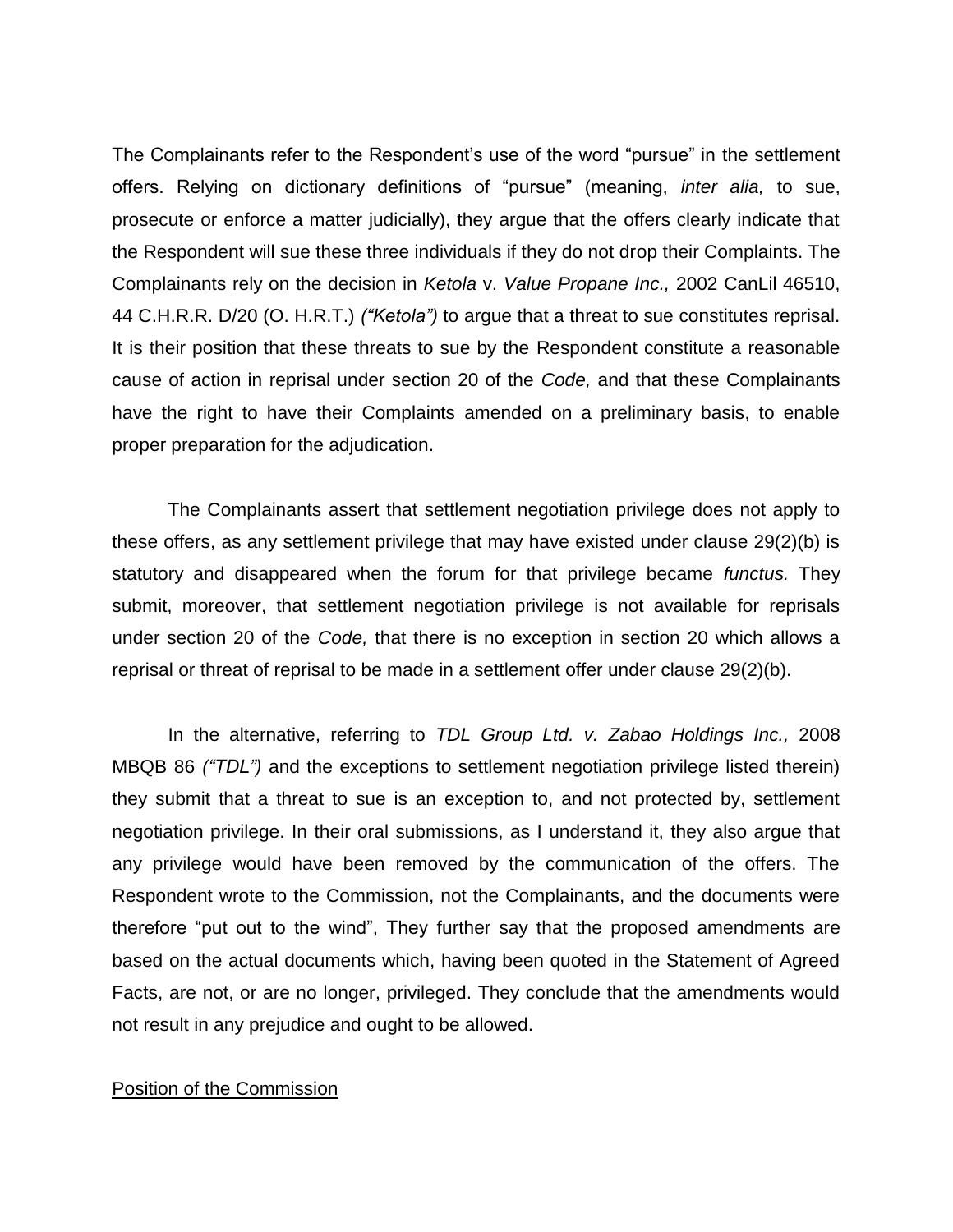In her oral submission, counsel for the Commission stated that if I were to decide that I am *functus* (as a result of the Commission"s determination that the Respondent"s March 16, 2010 offers of settlement, as amended, were reasonable and its advice on May 27, 2010 that the proceedings in the Complaints were terminated in accordance with clause 29(2)(b) of the *Code),* then there would no longer be any complaints to amend and this issue would be moot.

Alternatively, in its written Brief, the Commission submits that the general rule governing amendments to human rights complaints at the adjudication stage is that an amendment may be allowed if it does not expand the scope of the factual inquiry, but merely cites new grounds on which liability might be founded". That approach is predicated on the principle that "there can be no prejudice or surprise to respondents in such circumstances" *(Musty v*. *Meridian Magnesium Products Ltd. (No. 3)* (1998), 35 C.H.R.R. D/237 (Ont. Bd. lnq.) *("Musty"),* at para. 59). The Commission argues that prejudice can include the loss of the benefit of the investigation and conciliation processes provided by a human rights commission.

The Commission acknowledges that some human rights tribunals, including Ontario"s, have departed from the general rule and allowed amendments alleging reprisals based on new facts, but submits that such a departure should not be followed in Manitoba, given the wording of the *Code.* The Commission submits that if the requested amendments are allowed, the adjudicator will be deciding not only the validity of the Complaint, but also that of an entirely new complaint which has not gone through the investigation or referral processes provided under the *Code* and has not been referred for adjudication. In the Commission"s submission, that is not permitted under Manitoba"s *Code.* 

The Commission further asserts that even if the adjudicator has the authority to make the requested amendments, such amendments ought not to be made if it is plain and obvious that the allegations cannot succeed. In the Commission's submission, it is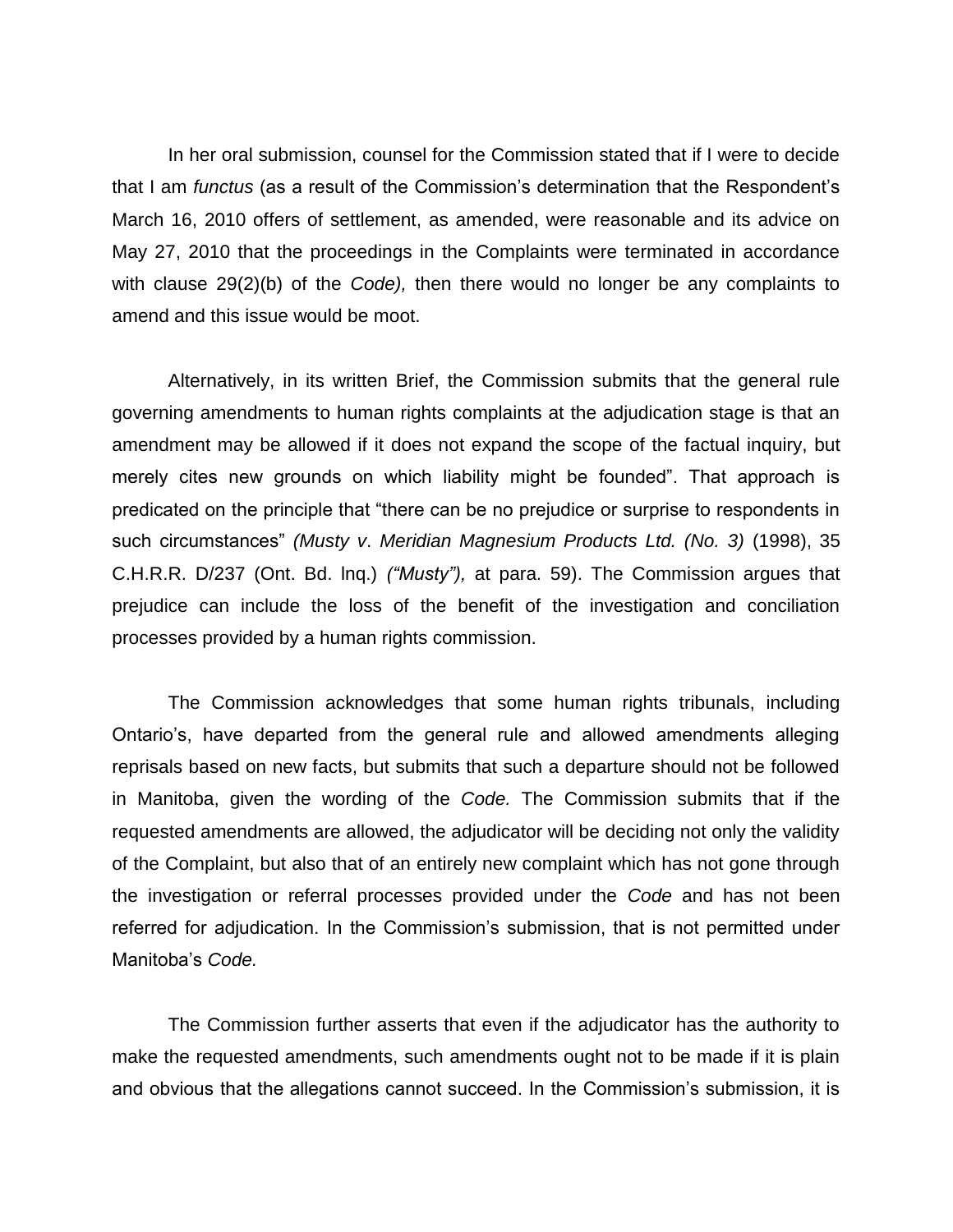clear that the reprisal allegations cannot succeed, as the only facts on which they are based are clauses in a settlement proposal. Those clauses are protected by settlement privilege and inadmissible as evidence in an adjudication of a human rights complaint. The Commission submits that the reprisal allegations do not fall within the exceptions listed in *TDL.* 

Commission counsel further submits that even if the clauses were admissible, it is plain and obvious that an allegation of reprisal based on those clauses must fail, as the alleged facts do not support the test for reprisal. Proving reprisal requires proving that a respondent intended to retaliate against a complainant for participating in proceedings under the *Code.* There must be facts which, viewed reasonably, could support such an intention. No such facts are alleged here, and a reasonable person in the Complainants" situation who takes into consideration the relevant context could not conclude that retaliation is intended.

## Discussion and Analysis

I previously concluded that the clause 29(2)(b) of the *Code* does not allow the Commission to terminate all proceedings respecting a complaint, and in particular the adjudication of the complaint, after the complaint has been referred for adjudication. Accordingly, the issue regarding the amendment of the Pollock and Gordon Complaints is not moot and must be addressed.

An adjudicator has the authority to allow a party to amend a complaint pursuant to section 40 of the *Code,* which reads as follows:

40 At any time prior to the completion of the hearing, the adjudicator may, on such terms and conditions as the adjudicator considers appropriate,

(a) permit any party to amend the complaint or reply, either by adding parties thereto or otherwise; or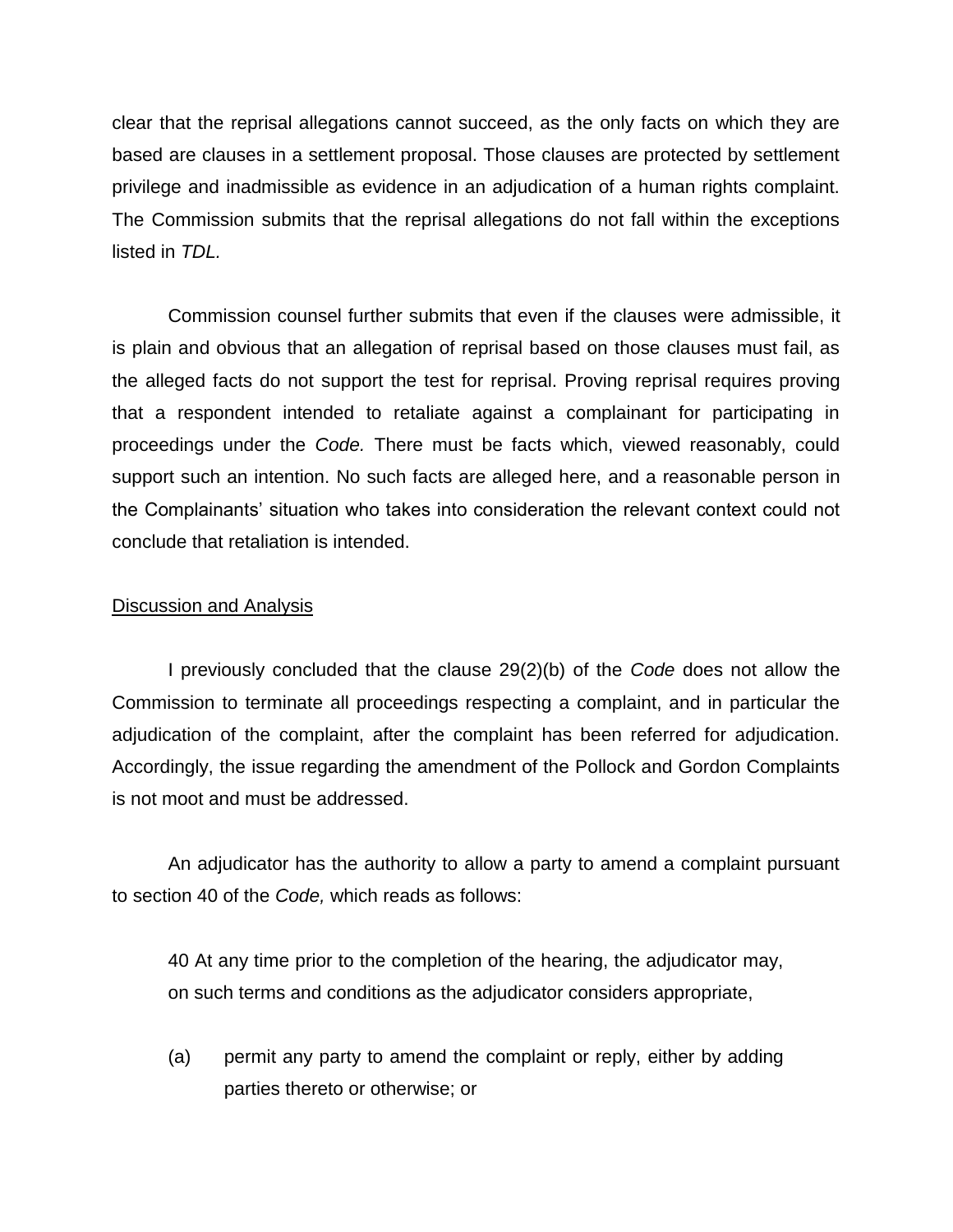(b) on his or her own initiative, add other persons as parties; but the adjudicator shall not exercise his or her authority under this section if satisfied that undue prejudice would result to any party or any person proposed to be added as a party.

Section 40 must not be interpreted in a vacuum. That section and the scope of an adjudicator's amending power must be interpreted in light of the other provisions in the *Code* from which the adjudicator derives his or her jurisdiction and in the context of the *Code* as a whole.

Under the *Code,* an adjudicator is charged with the responsibility of adjudicating "the complaint". Thus, under clause 29(3)(a), the Commission requests that the minister designate a member of the adjudication panel to adjudicate "the complaint". Subsection 32(1) states that on receiving such a request, the minister must designate a member of the adjudication panel to hold a hearing and decide the validity of "the complaint". Pursuant to section 33 of the *Code,* the adjudicator is provided with a copy of "the complaint" and, where applicable, the reply. Section 42 provides that subject to other provisions of the *Code,* "every adjudicator has exclusive jurisdiction and authority to determine any question of fact, law, or mixed fact and Jaw that must be decided in completing the adjudication and in rendering a final decision respecting *the complaint."*  (emphasis added)

In *Cook v. Onion Lake First Nation,* 2002 CanLIl 45929, 43 C.H.R.R. 77 *("Cook'),*  Chairperson Groarke considered the scope of the word "complaint" and of the power of the Canadian Human Rights Tribunal to amend a complaint under the *Canadian Human Rights Act,* stating as follows, at para. 11:

The case law focuses on the facts of individual cases, rather than the law. It establishes that the word "complaint" must be interpreted broadly, in a manner that captures the full extent of the complainant's allegations. There is a point, however, where an amendment of a complaint can no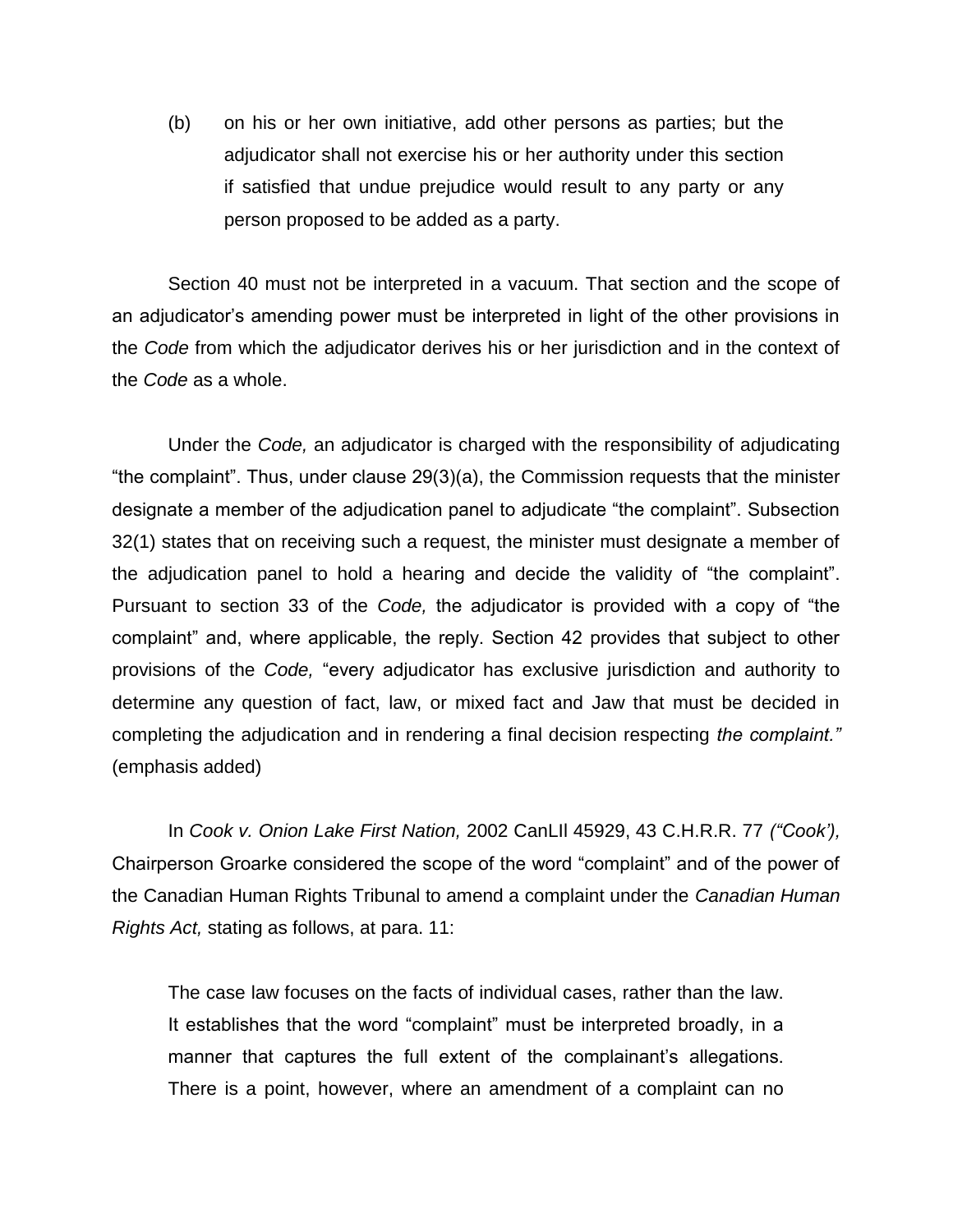longer be considered a "mere amendment" and becomes a substantially new complaint. In such a situation, the Commission cannot be said to have requested an inquiry and the Tribunal has no jurisdiction to proceed.

In keeping with the nature and purpose of the *Code,* I am similarly of the view that "the complaint" must be interpreted broadly, The power to amend the complaint enables the adjudicator to ensure that the substance of the allegations which have been raised by the complainant can be fully and properly addressed at the adjudication.

The adjudicator"s jurisdiction is nevertheless circumscribed by the words "the complaint". In my view, read in conjunction with the other provisions of the *Code,* the adjudicator"s amending jurisdiction under section 40 of the *Code* would not extend to adding new or different complaints which do not fall within the substance or scope of the complaint which has been referred for adjudication. Whether a proposed amendment can be said to come within the substance or scope of the original complaint would depend on the facts and circumstances in each case.

The first consideration, therefore, must be whether a proposed amendment falls within the scope of the original complaint. If an adjudicator is satisfied that it does, the adjudicator must then consider whether the amendment ought to be allowed. In this regard, it is clear from the wording of section 40 that the adjudicator"s power to grant such an amendment is discretionary. Contrary to what was argued by the Complainants at least at one point during their submission, a complainant therefore does not have the *right* under the *Code* to have the complaint amended at the adjudication stage.

I was not referred to any Manitoba cases dealing with amendments under the *Code* or the factors which an adjudicator ought to take into account in exercising his or her discretion to grant or deny an amendment under the *Code.* 

The *Musty* case, referred to by the Commission, was decided under the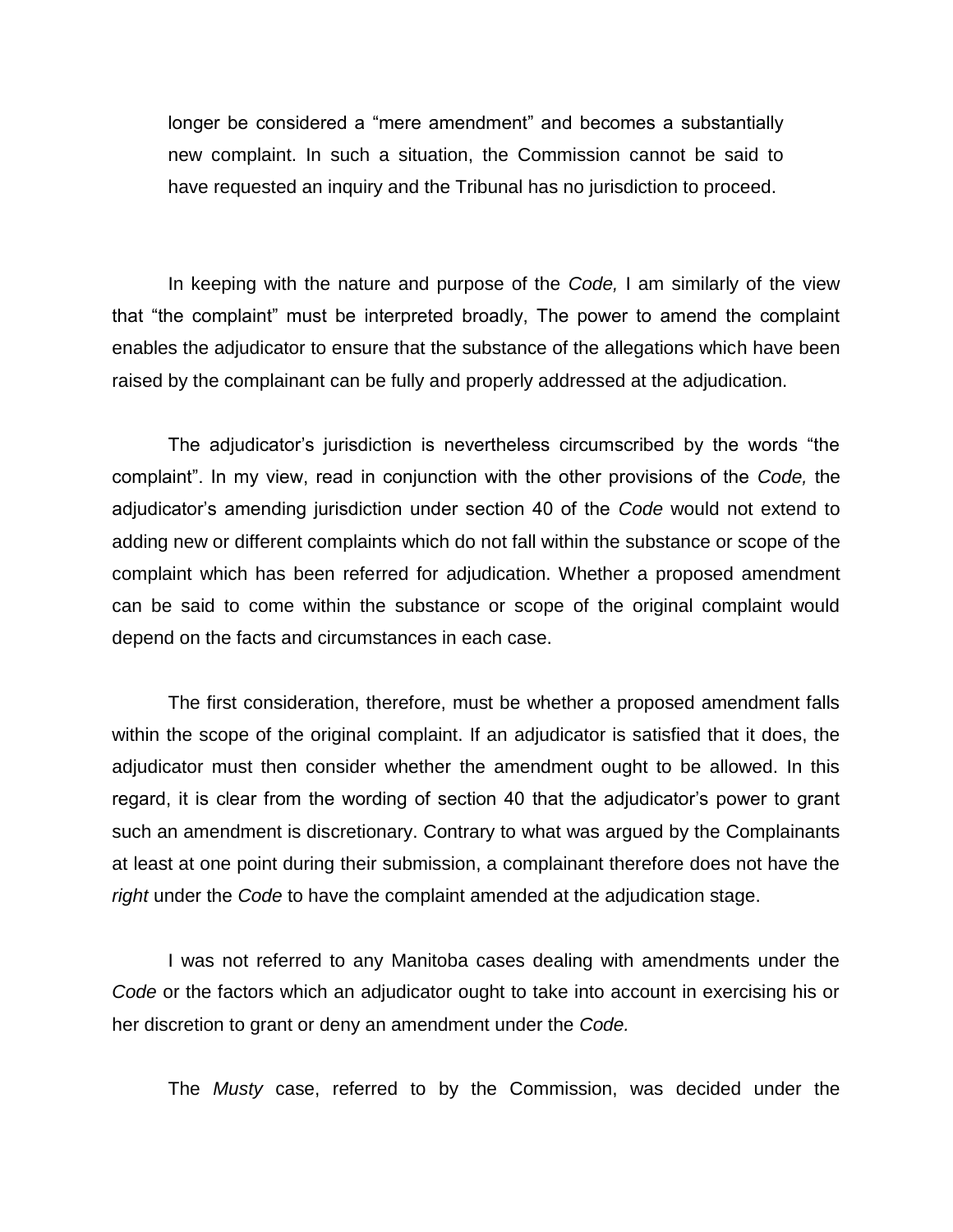applicable provisions of Ontario"s human rights legislation. I note that the wording of the legislation in that case differed from that in Manitoba"s *Code* and was arguably broader, in that the Board"s jurisdiction to amend derived from its mandate to determine whether "a *right* of the complainant" under the Act had been infringed, as opposed to determining "the validity of *the complaint".* In that case, the Ontario Board of Inquiry concluded that Boards may exercise their discretion to allow an amendment which raises a new ground of complaint where it is based on the same facts as the original complaint, as this does not result in prejudice to the respondent. The Board thus stated as follows, at paragraphs 58 to 59:

The Board has the jurisdiction to amend a complaint. That jurisdiction is exercised having regard to all of the circumstances. Whether to allow an amendment is thus a discretionary decision. In exercising this discretion, Boards have considered whether a proposed amendment, which often involves the assertion of a new ground of contravention, arises out of the same factual allegations as the original complaint and whether raising it for the first time at the hearing would prejudice the respondents…

The proposition that emerges is that complaints may be amended where the amendment does not expand the scope of the factual inquiry, but merely cites new grounds on which liability might be founded. The underlying principle behind the proposition is that there can be no prejudice or surprise to respondents in such circumstances.

In *Cook,* which was also filed by the Commission, the Canadian Human Rights Tribunal referred to the fundamental obligation of a tribunal to hear the substance of the complaint before it, then stated as follows, at paragraph 17:

…The rule of practice is accordingly that issues arising out of the same set of factual circumstances should normally be heard together. This is a general legal rule, which improves the efficiency of the process and avoids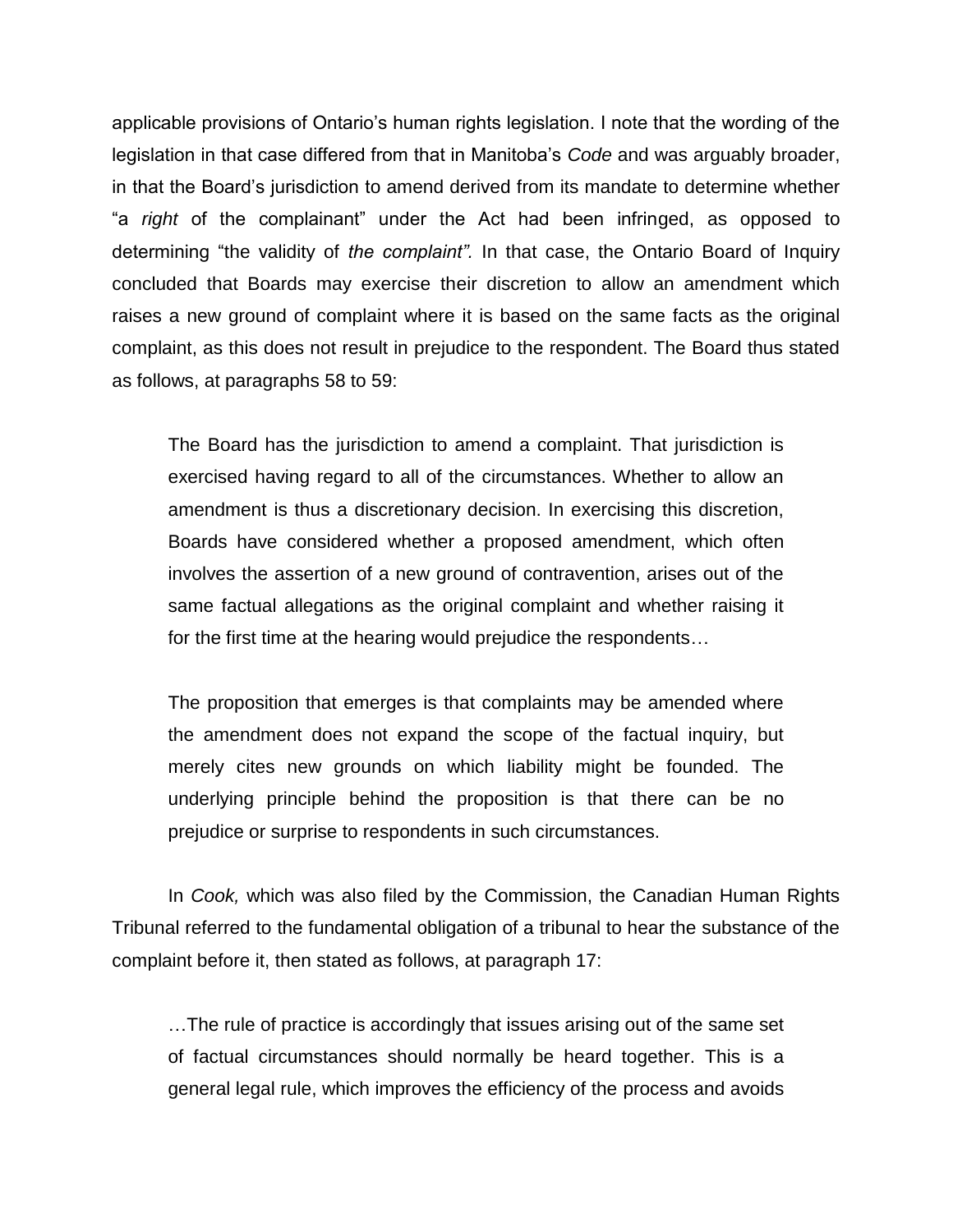the possibility of inconsistent rulings. In the human rights context, it also recognizes the inevitable fact that complaints are usually filed before a thorough investigation has taken place, without the benefit of legal scrutiny. As a result, they are often imprecise. It follows, as a practical matter, that commissions and tribunals need some authority to amend complaints so that they are in keeping with the law and evidence.

The Tribunal went on to conclude, at paragraph 20, that the general practice:

. . . appears to be that amendments will normally be allowed if they do not alter the substance of the complaint, as reflected in the material facts of the case. If the amendment prejudices the case for the respondent, on the other hand, it should not be allowed. The case law does not discuss how much prejudice is sufficient but it must be real and significant. There must be "actual prejudice", There may also be factors such as delay, which are implicitly prejudicial. This might include the loss of the investigation and conciliation processes.

The above passages from the *Musty* and *Cook* cases refer to prejudice as one of the factors to be considered on a motion to amend. Prejudice is specifically referred to in Manitoba"s *Code,* where an adjudicator"s power to grant an amendment is expressly limited by the stipulation in section 40 that the adjudicator *shall not* exercise his or her authority to amend a complaint "if satisfied that undue prejudice would result to any party or any person proposed to be added as a party." "Undue prejudice" is not defined, but must mean that at least a certain amount of hardship or prejudice may be expected and would not be fatal *per se* to a request for an amendment. A degree of prejudice which is less than "undue" would nevertheless presumably remain one of the factors to be taken into account when considering whether an amendment ought to be allowed.

Another factor to be considered on a motion to amend a complaint is whether the proposed amendment raises a valid, arguable point which has merit. The cases indicate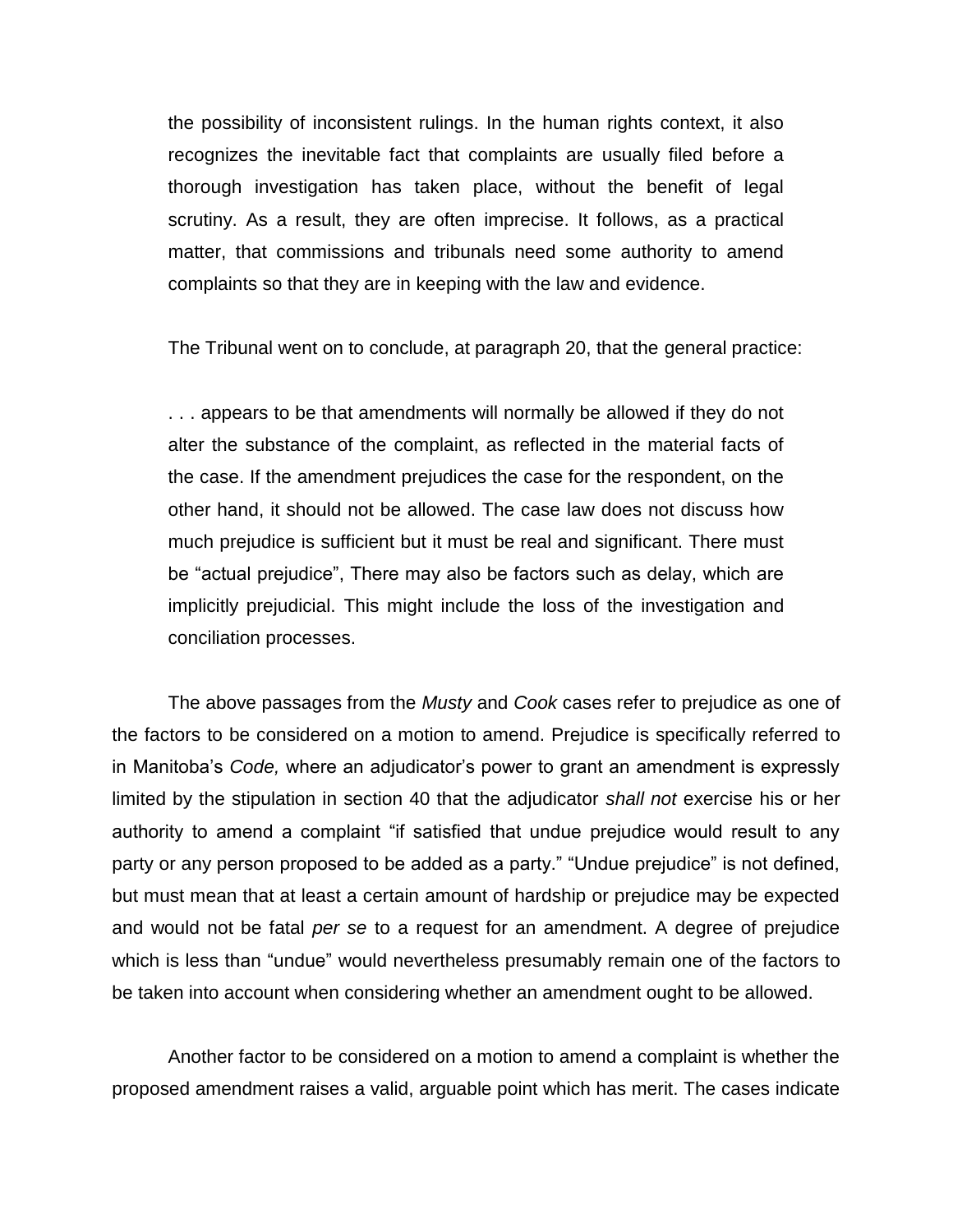that where it is plain and obvious that the complainant will not succeed with the allegations which he or she seeks to add, an amendment will not be allowed. (See, e.g., *Bressette v. Kettle and Stony Point First Nation Band Council,* 2004 CHRT 2 (CanLIl) *("Bressette),* at para. 6).

In the instant case, dealing first with the question of jurisdiction, I am not satisfied that I have the authority to grant the amendments being sought by the Complainants on their Motion.

In my view, the requested amendments not only raise a new ground on which liability might be founded, but are also based on new and different factual circumstances from those which form the basis of the Complaints which were referred to adjudication.

The allegation in each of the original Complaints is that the Respondent contravened section 13 of the *Code* (discrimination with respect to services, accommodations, etc.). It is alleged in the Complaints that the Respondent discriminated against, and failed to accommodate the special needs of, the Complainants, in the provision of services, being the replacement of windows in their condominium complex.

By contrast, the proposed amendments are with respect to alleged breaches of section 20 of the *Code* (reprisals). The proposed amendments appear to be based on an alleged threat by the Respondent (and its Board members in their personal capacities) to sue certain Complainants based on actions taken by those Complainants, who allegedly impersonated the Respondent's President and defamed the Respondent and its individual Board members.

In this regard, I would note that in the section of their Notice of Motion relating to the amendment of the two Complaints, the Complainants simply say that they are seeking an order that "the complaints of Pollock and Gordon will be amended to include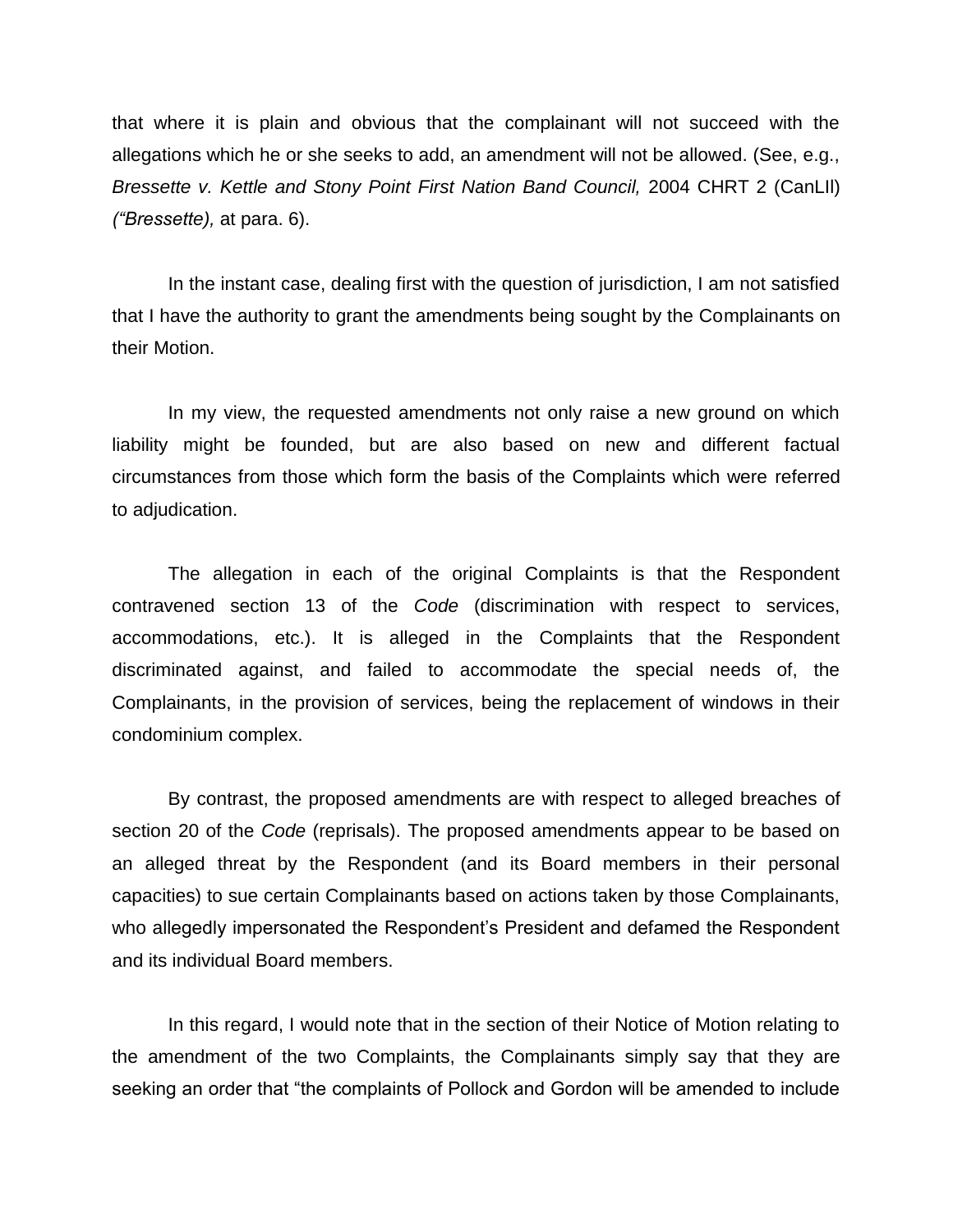reprisal against the Respondent". The materials which were filed nevertheless indicate that the basis for the proposed amendments is three clauses in two of the settlement offers made by the Respondent, including the alleged threats by the Respondent (and its Board members in their personal capacities), in their offers, to pursue Mr. Gordon "for his impersonation of the President of the [Respondent] with respect to the window project" and the Pollocks "for defamatory comments . . . made with respect to the [Respondent] and its individual Board members." Apart from that, the Complainants do not refer to and have not identified the specific paragraphs which they say should be added, or any other specific amendments which they say should be made, to these Complaints.

There is no reference in the original Complaints or Replies to certain material facts on which the Complainants' proposed amendments would appear to be based. There is little or no mention of any facts or circumstances surrounding or relating to any alleged impersonation or defamatory comments. The settlement offers themselves were made subsequent to the filing of the Complaints, and subsequent to the referral of those Complaints to the minister for the designation of an adjudicator. The clauses in question in those offers refer to various individuals who were not mentioned in the original Complaints, namely the President and Board members of the Respondent. While there is a reference in one of the offers to Mr. Gordon's alleged impersonation having been "with respect to the window project", I am not satisfied that this one general reference to the "window project" constitutes a sufficient link or nexus between the proposed amendments and the original Complaint or Complaints.

I am mindful of the fact that the Complainants are representing themselves at this point, and as a result that they may not be held to the same standard of "pleading" as if they were represented by counsel. I am also mindful of the fact that a complaint is not the same as a "pleading" in court proceedings, and may be less precise or specific. Nevertheless, having considered all of the materials filed and arguments presented, I cannot conclude that the facts which would form or potentially form the basis of the proposed amendments are the same as, or sufficiently related to, those in the original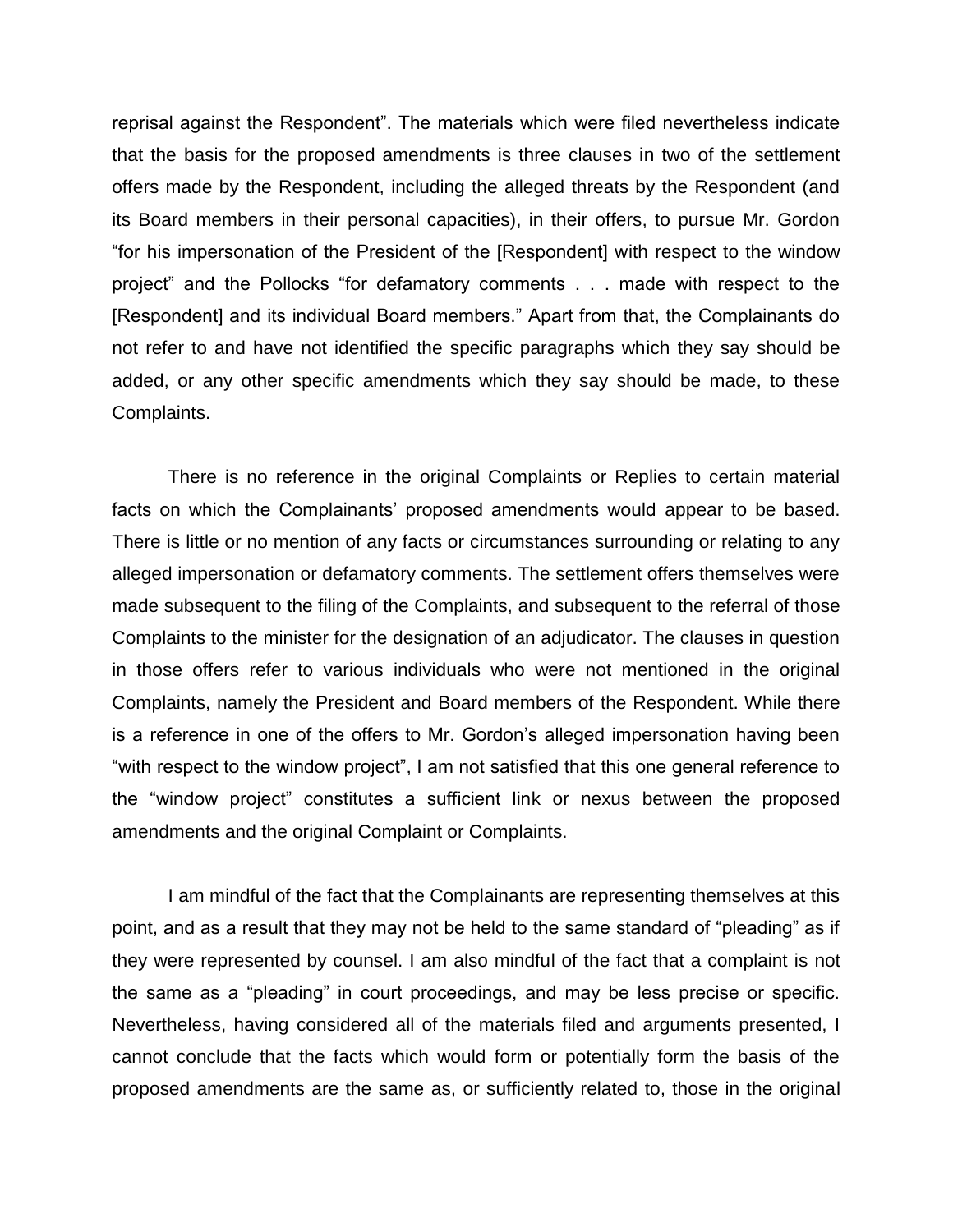Complaints, such that the amendments, as proposed, fall within the scope of, or can be considered to be a continuum of, those Complaints.

In the circumstances, I find that the proposed amendments raise new and different complaints which are outside the scope of the Complaints that have been referred to adjudication, and are beyond the scope of my jurisdiction.

The fact that the Complainants" Motion to amend the Complaints is based on allegations of reprisal does not alter my conclusion with respect to my jurisdiction to grant the proposed amendments. Whether an adjudicator has the power to grant an amendment to add allegations of reprisal will depend on the facts and circumstances of the particular case and the terms of the applicable legislation.

The Complainants referred to the decision of the Canadian Human Rights Tribunal in *Bressette,* one of the authorities which was filed by the Commission. In that case, the Tribunal Member concluded, at paragraphs 5 to 6, that

…[t]here is discretion in the Tribunal to amend the complaint to deal with additional allegations, provided that sufficient notice is given to the respondent so that it is not prejudiced and can properly defend itself The fact that the proposed amendment involves a different section of the *Act* to that in the original complaint does not deprive the Tribunal of jurisdiction.

It should not be necessary for individuals to make allegations of reprisal or retaliation arising after a complaint, by way of separate proceedings. Rather, an amendment should be granted unless it is plain and obvious that the allegations in the amendment sought could not possibly succeed. An obvious example, at least for allegations of retaliation, would be where the alleged incidents of retaliation were shown to have occurred prior to the filing of the complaint. The Tribunal should not embark on a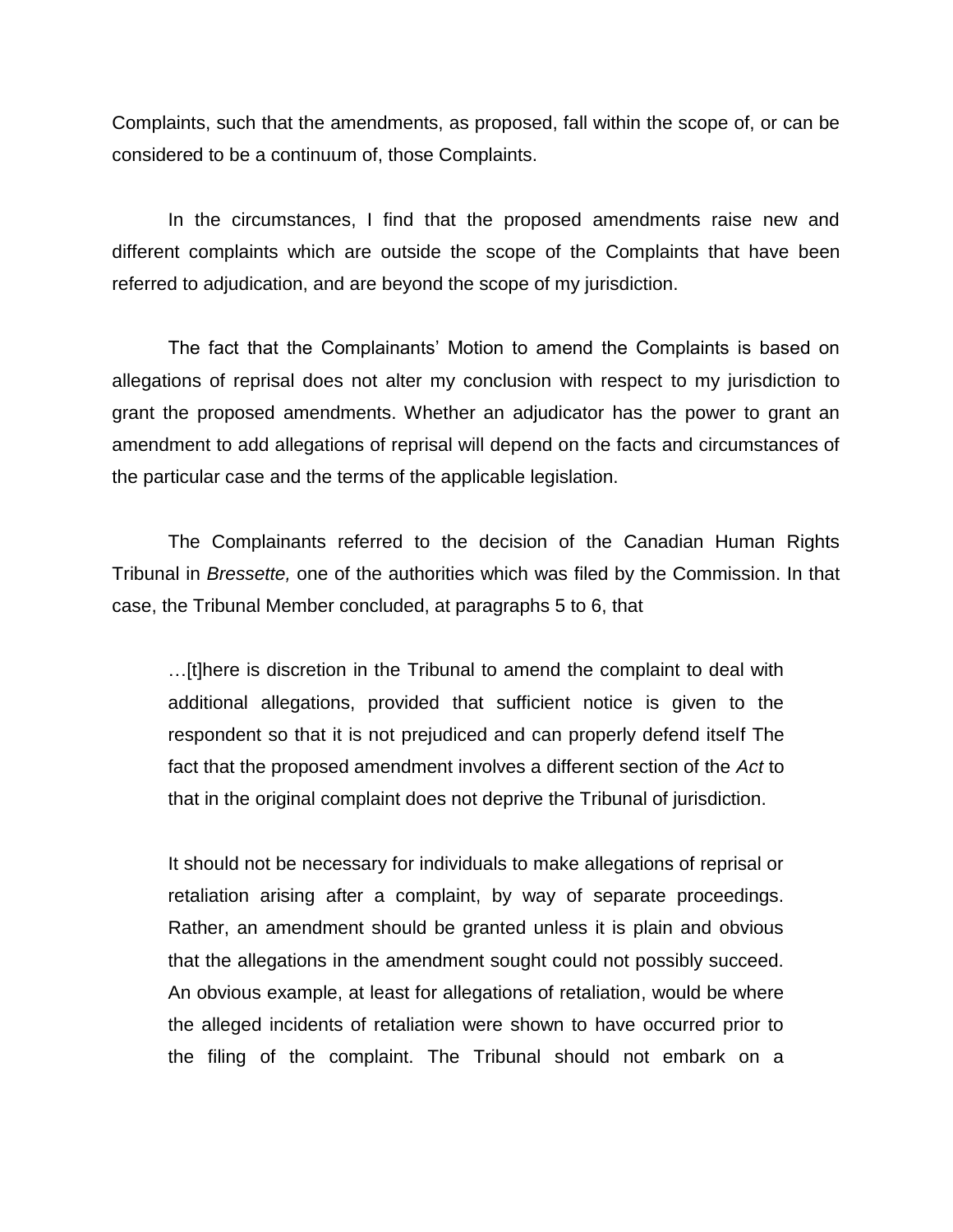substantive review of the merits of the amendment. That should be done only in the fullness of the evidence after a full hearing.

The Tribunal went on to grant an amendment to add an allegation of reprisal under section 14.1 of the federal Act, having found that out of a multitude of incidents referred to by the complainant, some disclosed a tenable claim for retaliation and that it was not plain and obvious that the complainant would not succeed with those allegations.

I do not find the *Bressette* case to be of much assistance in this regard in that, among other things, there is little or no indication in that case of the nature or scope of the amendments, or the facts relating to the alleged incidents and their relation to the original complaint.

While the Commission alluded to different or additional considerations having been applied in certain cases in other jurisdictions in respect of amendments alleging reprisals, I did not have argument on the scope of any such considerations or exceptions from the general rule", or on the particular circumstances of those cases.

I note that in its decision in *Cook,* the Canadian Human Rights Tribunal did suggest that the practice may be different with respect to amendments regarding alleged reprisals. At paragraph 19, the Tribunal thus quoted the reasoning of the Ontario Board of Inquiry in *Entrop* v. *Imperial Oil Limited* (1994), 23 C.H.R.R. D/186 *("Entrop"),* as follows:

It would be impractical, inefficient and unfair to require individuals to make allegations of reprisals only through the format of separate proceedings. This would necessitate their going to the end of the queue to obtain investigation, conciliation and adjudication on matters which are fundamentally related to proceedings already underway. Insofar as reprisals are intended to intimidate or coerce complainants from seeking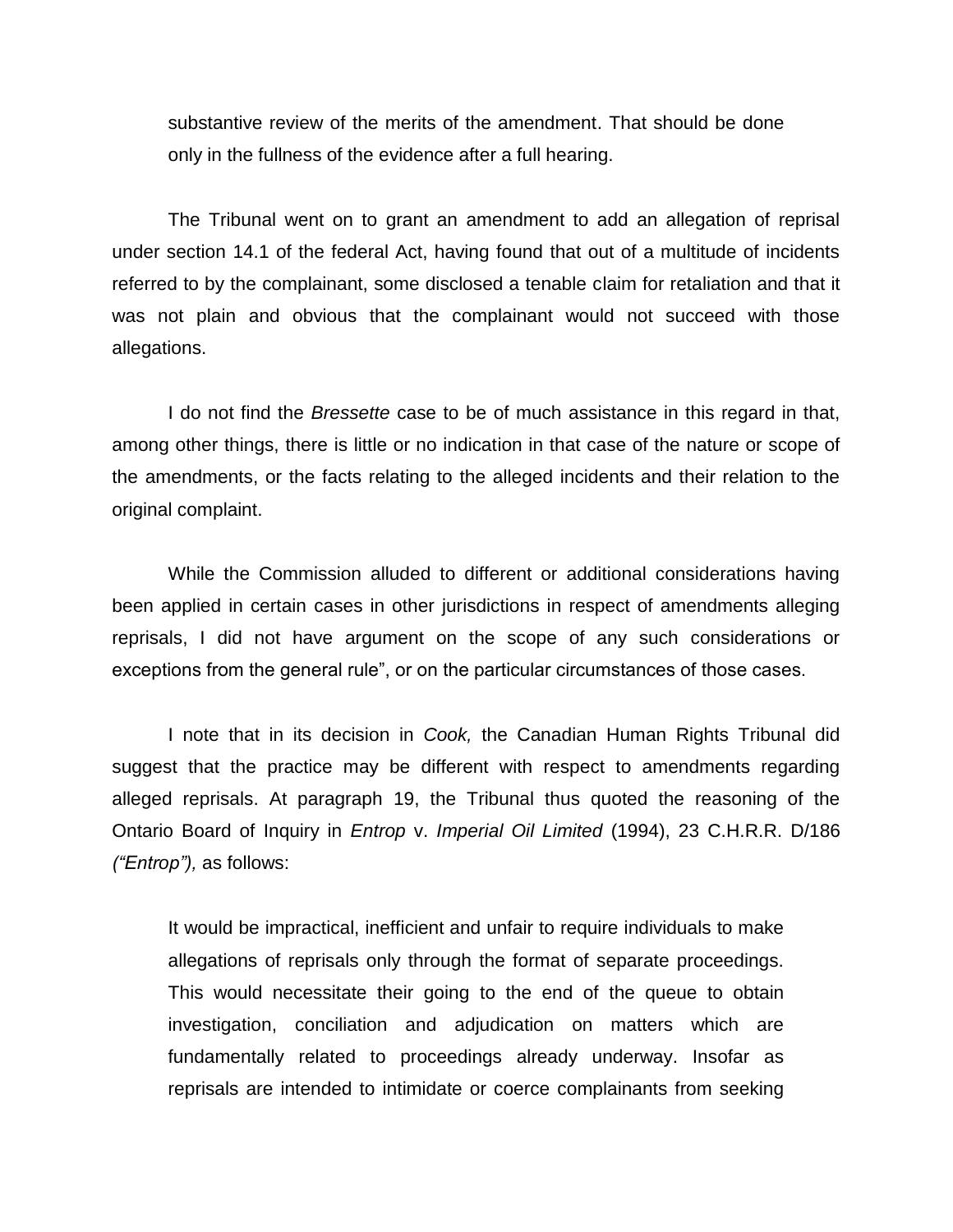to enforce their rights under the *Code,* this would thwart the integrity of the initial proceedings and make a mockery of the *Code's* obvious intent to safeguard complainants from adverse consequences for claiming protection under the *Code.* The allegations of reprisal should be dealt with in the context of the original complaint.

The Tribunal went on to suggest that this "rule regarding allegations of retaliation can probably be seen as an exception to the general practice regarding amendments." (para. 20)

The amendment at issue in *Cook,* however, did not relate to an allegation of retaliation or reprisal and the Tribunal"s comments with respect to a "rule" regarding allegations of reprisal were clearly *obiter.* Further, the quoted passage from *Entrop*  refers to matters which are "fundamentally related" to the proceedings already underway. In *Entrop,* counsel had sought a ruling to permit the Commission to introduce evidence of reprisals by the respondent against the complainant for making a human rights complaint. The Board, after referring to the relevant facts as being "integrally related", found that the complaint should be amended to include a specific reference to the applicable section of the Ontario Code, stating as follows, at para. 7:

Although the facts alleged would appear to be integrally related to the original complaint of employment discrimination, the Commission intends to argue violation of a separate section of the *Code,* the reprisal provision in s. 8, and this section should be specifically listed in the complaint.

The *Entrap* decision therefore appears to be generally consistent with, rather than an exception to, the general rule.

An amendment to add the ground of reprisal was allowed in *Kotola,* a case which was relied on by the Complainants. As in *Entrop,* the facts relating to the allegation of reprisal would appear to have been integrally related to those concerning the original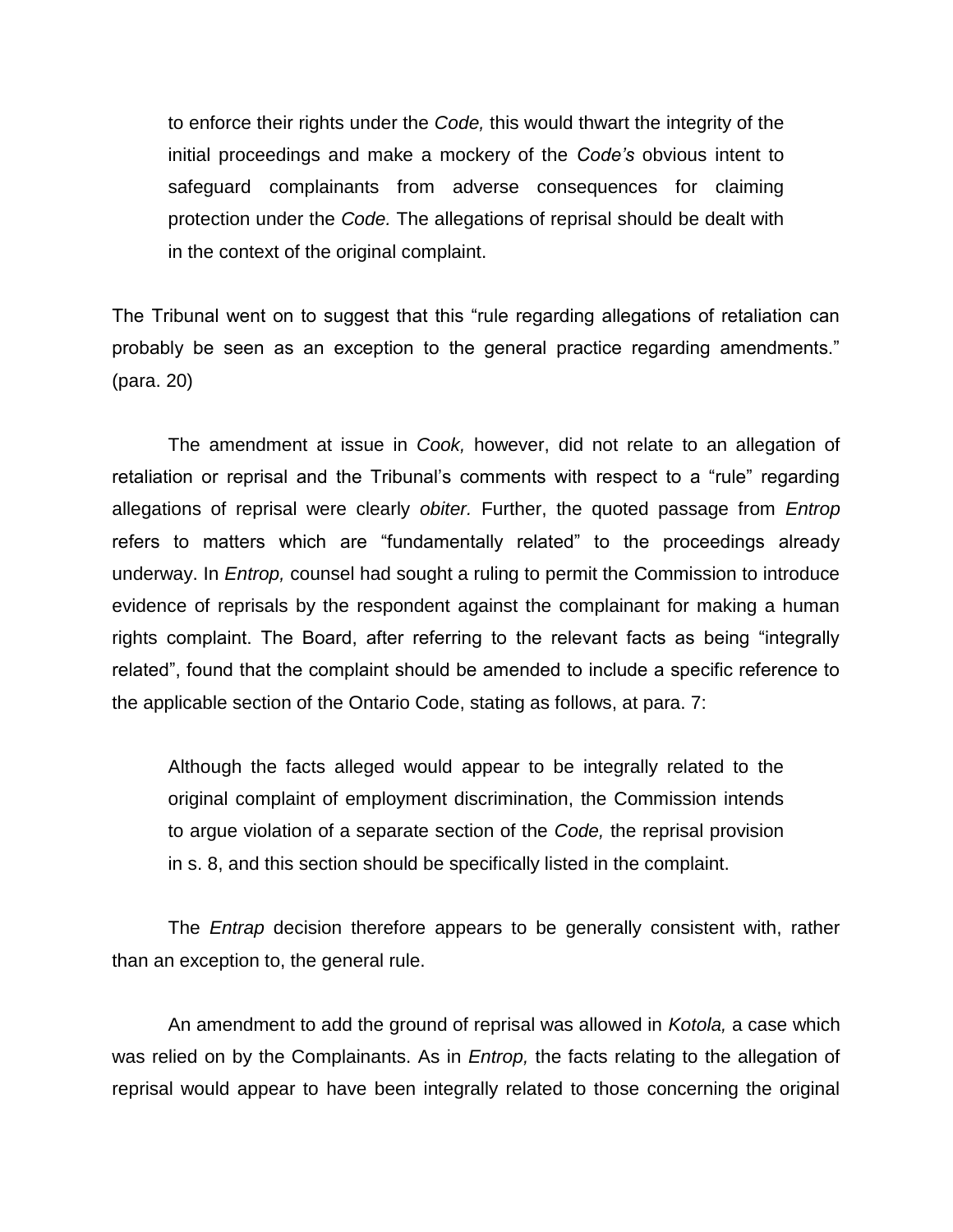complaint. In the original complaint, it was alleged that the respondents treated the complainant differently, including by terminating his contract for services due to a disability. In responding to the complaint, the respondents stated, among other things, that they terminated the complainant"s contract for services because he was caught stealing propane, and threatened criminal prosecution and retribution. In addition, shortly after the subject-matter of the complaint was referred to the board, the respondents served the complainant with a Statement of Claim in Small Claims Court, seeking \$10,000.00 in punitive, exemplary and aggravated damages. The basis of that claim was the human rights complaint against the respondents and the theft of propane. On the commission"s motion and on consent of all parties, the board ordered that the complaint be amended to add the ground of reprisal.

As with *Entrop,* the *Ketola* decision thus appears to be consistent with the general rule regarding amendments described in *Musty* and *Cook.* 

In any event, based on the facts and circumstances in the instant cases and the wording of Manitoba"s *Code,* it is my view that I do not have the authority to grant the Complainants" Motion to amend the Complaints to add the proposed claims of reprisal.

If I am mistaken with respect to the question of jurisdiction and I do in fact have the authority to allow the amendments, having considered all of the facts and circumstances in these cases, I am not persuaded that the proposed amendments ought to be allowed and am not prepared to grant the Complainants" Motion to amend.

The Commission did not argue, and no evidence was adduced to the effect that the proposed amendments would result in "undue prejudice" to any party such that the Complainants" Motion to amend the relevant Complaints could not be allowed. However, as indicated above, the Commission did argue that prejudice can include the loss of the benefit of the investigation and conciliation processes.

The Commission has argued that it is plain and obvious that the proposed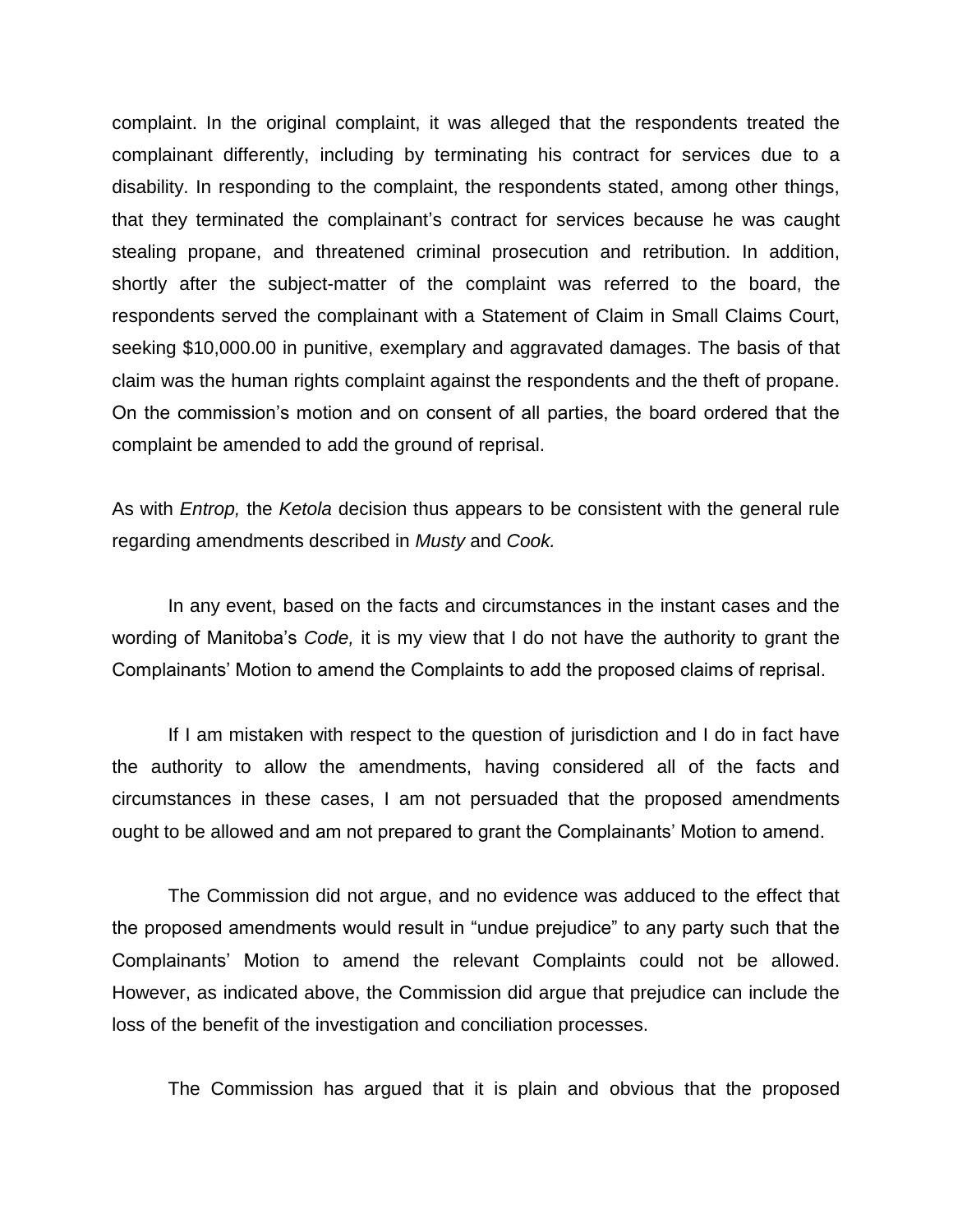allegations of reprisal cannot succeed, given that the only facts on which they are based are clauses in settlement offers which are protected by settlement privilege. The Complainants say that settlement privilege does not apply in this case.

Settlement privilege or settlement negotiation privilege is a rule of evidence or common law privilege, according to which settlement discussions or communications are inadmissible in evidence. The protection afforded by the privilege is said to be justified by a policy concern which recognizes that "parties be encouraged to resolve their private disputes without recourse to litigation, or, if an action has been commenced, encouraged to effect a compromise without recourse to trial". (See *TOL,* at para. 23, quoting from Sopinka, *The Law of Evidence in Canada).* The privilege recognizes that settlement discussions would be impossible or much less effective without such protection.

Settlement privilege is a "class" or "blanket" privilege. Documents and communications which fall within the category of a "class" privilege are *prima facie*  privileged. A party who resists disclosure must initially establish that the communications fall within the class of communications in furtherance of settlement. It is then up to a party seeking to introduce or rely on such communications to establish that an exception exists, such that the privilege does not or should not apply. (See *TOL,* at paragraphs 20-21)

A "class" privilege is to be distinguished from a "case by case" privilege, where communications are *prima facie* assumed not to be privileged but may acquire privileged status in particular cases. Case by case privilege was considered in *M. (A.) v. Ryan,* [1997] 1 S.C.R. 157 *("Ryan"),* a decision which was relied upon by the Complainants, and in which the issue was whether a psychiatrist"s notes and records containing statements made in the course of treatment were protected from disclosure. *Ryan* was not concerned with, and did not alter the law with respect to, settlement negotiation or class privilege.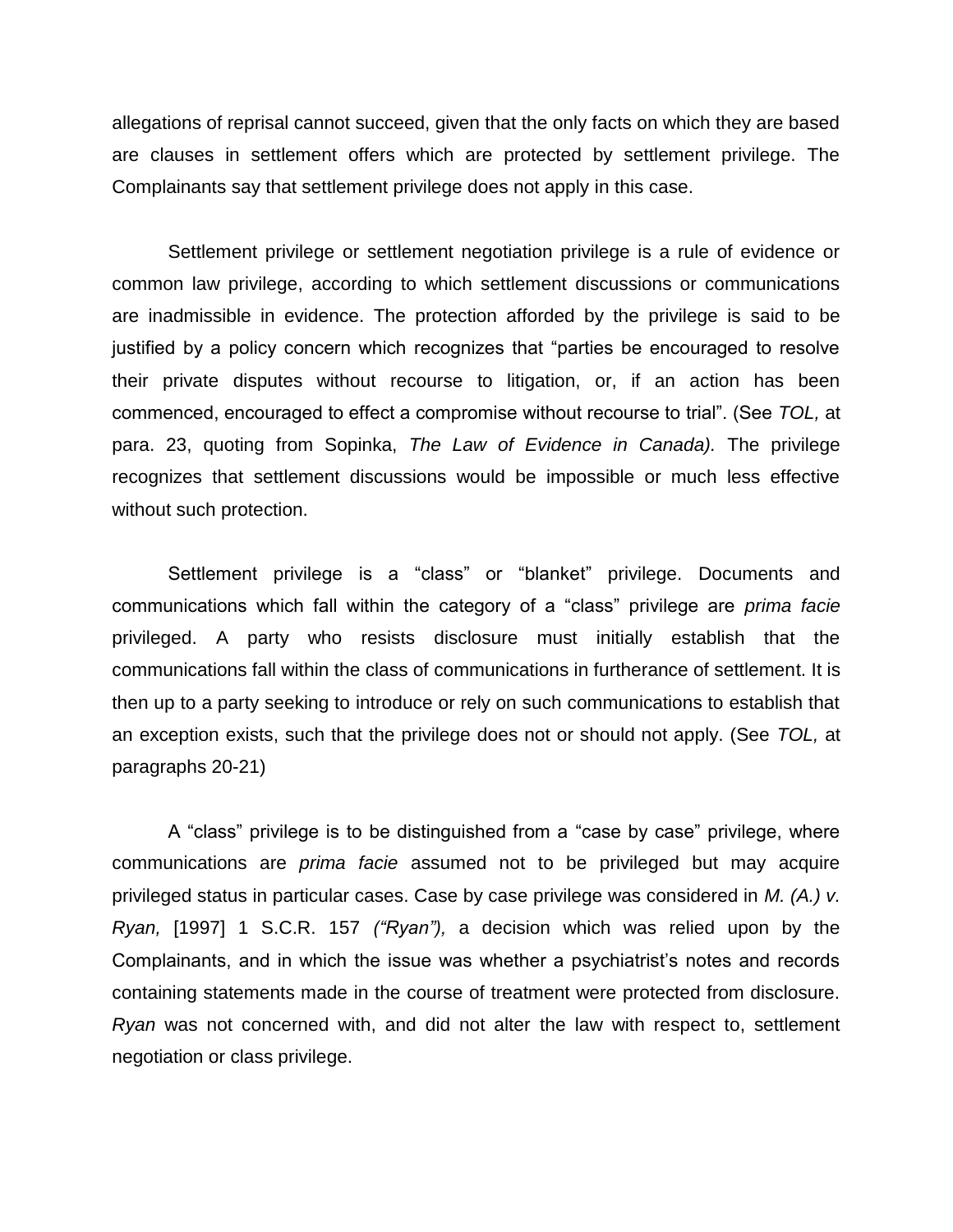Whether settlement privilege applies to a communication is determined by reference to three conditions which are set out in *TDL,* at paragraph 27, as follows:

- (a) a litigious dispute must be in existence or within contemplation;
- (b) the communication must be made with the express or implied intention that it would not be disclosed to the court in the event negotiations failed; and,
- (c) the purpose of the communication must be to attempt to effect a settlement.

In this instance, I was not provided with copies of the documents or communications on which the proposed amendments are based, I did, however, have before me the Statement of Agreed Facts which states, *inter alia,* at paragraph 50, that on March 16, 2010, the Respondent"s counsel:

…forwarded a *written offer to settle* for each complaint to the [Commission], asking that they be forwarded to the respective complainants. The [Respondent] further asked that the Board determine whether the offers were reasonable at its next meeting should any or all of the complainants not accept the offer(s) and that the [Commission] advise the complainants of this request.

(Emphasis added)

The three clauses from the "offer to Mr. Gordon" and the "offer to Mr. Pollock" which the Complainants rely on in respect of their Motion, are then quoted in the Statement of Agreed Facts.

In my view, it is clear in this instance that the "written offer[s] to settle" satisfy the above conditions. They were made in the context of a dispute which had been referred to adjudication, and are expressly stated to be offers to settle the Complaints. The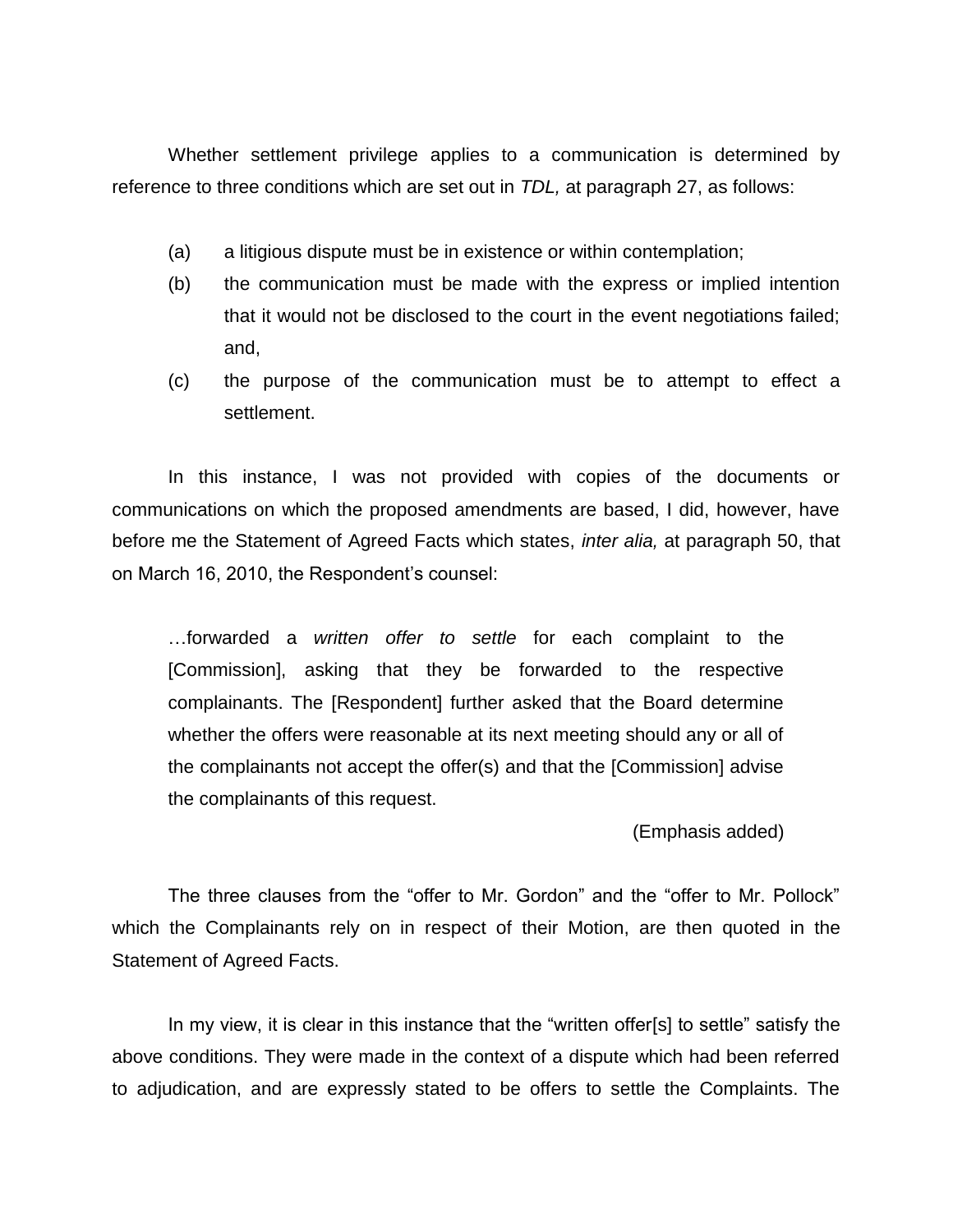intention that they would not be disclosed at the hearing of these Complaints if a settlement was not concluded should be inferred in the circumstances. (See *TDL,* at para. 31) They therefore fall within the category of settlement negotiations and are *prima facie* privileged.

I do not agree with the Complainants" reference in this regard to clause 29(2)(b) of the *Code* and their assertion that any settlement privilege that may have existed in that clause disappeared when the forum for that privilege became *functus.* As indicated above, settlement privilege is a common law, as opposed to a statutory, privilege. It does not arise from, or depend for its existence on, clause 29(2)(b). Rather, it is separate and distinct from that clause. There is nothing in clause 29(2)(b) that abrogates or takes away from that privilege. If anything, clause 29(2)(b) further promotes and emphasizes the importance of settlement, by allowing a settlement to be concluded even where all parties are not in agreement. In any event, clause 29(2)(b) has nothing to do with this issue.

The same applies with respect to section 20 of the *Code.* As settlement privilege arises out of the common law, it is not a question of whether there is some exception in section 20 which allows for settlement privilege to apply. Rather, it is whether there is language which excludes that privilege. Absent clear language to that effect section 20 cannot be interpreted as abrogating or excluding the common law rule of privilege. There is no such language in that section.

The question remains whether an exception to settlement negotiation privilege may apply in these circumstances, such that the privilege may yield. A number of circumstances which might constitute valid exceptions to otherwise protected settlement communications were listed in a passage from *Meyers v. Dunphy,* 2007 NLCA 1, and quoted in *TDL,* at paragraph 53, as follows:

(1) Whether without prejudice communications have resulted in a concluded compromise agreement;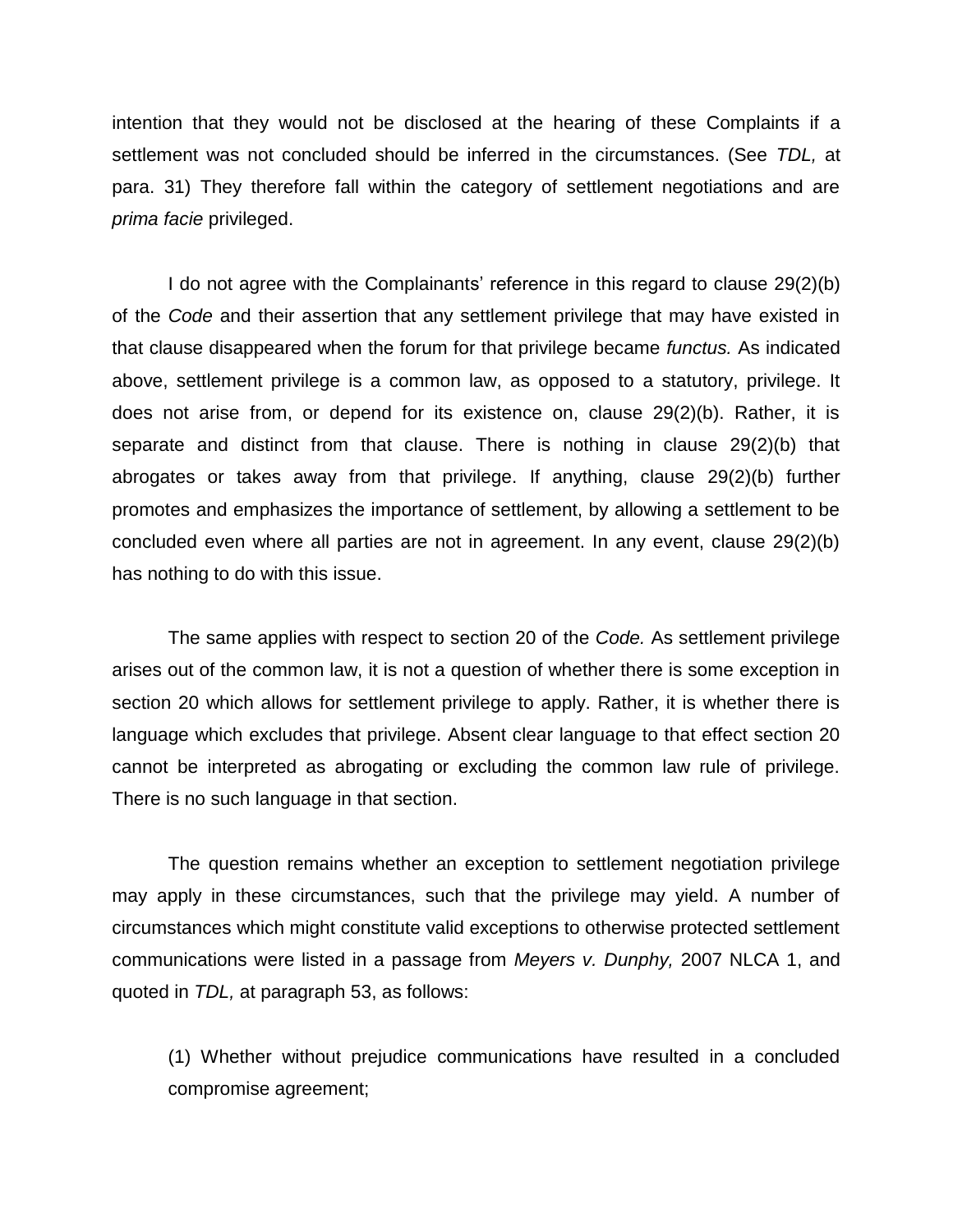(2) To show that an agreement apparently concluded between the parties during the negotiations should be set aside• on the ground of misrepresentation, fraud or undue influence;

(3) Where a clear statement made by one party to negotiations, and on which the other party is intended to act and does in fact act, may be admissible as giving rise to an estoppel;

(4) If the exclusion of the evidence would act as a cloak for perjury, blackmail or other unambiguous impropriety, but such an exception should only be applied in the clearest cases of abuse of a privileged occasion;

(5) In order to explain delay or apparent acquiescence in responding to an application to strike out a proceeding for want of prosecution but use of the letters is to be limited to the fact that such letters have been written and the dates at which they were written;

(6) Whether the claimant had acted reasonably to mitigate his loss in his conduct and conclusion of negotiations for the compromise of proceedings brought by him; and

(7) Where an offer is expressly made "without prejudice except as to costs".

In *TDL,* the court went on to state, at paragraph 56, that "[absent an applicable exception, privileged settlement communications must not be used by one party to prove an ultimate issue for a winning case."

In arguing that a threat to sue is an exception to settlement privilege, the Complainants referred in particular to the second and fourth exceptions listed above.

With respect to the second exception, I find that there is simply no factual basis to support the application of that exception herein.

Similarly, with respect to the fourth exception, there is in my view no factual basis for its application herein. That exception refers to "perjury, *blackmail and other unambiguous impropriety'* (emphasis added). It also states that the exception "should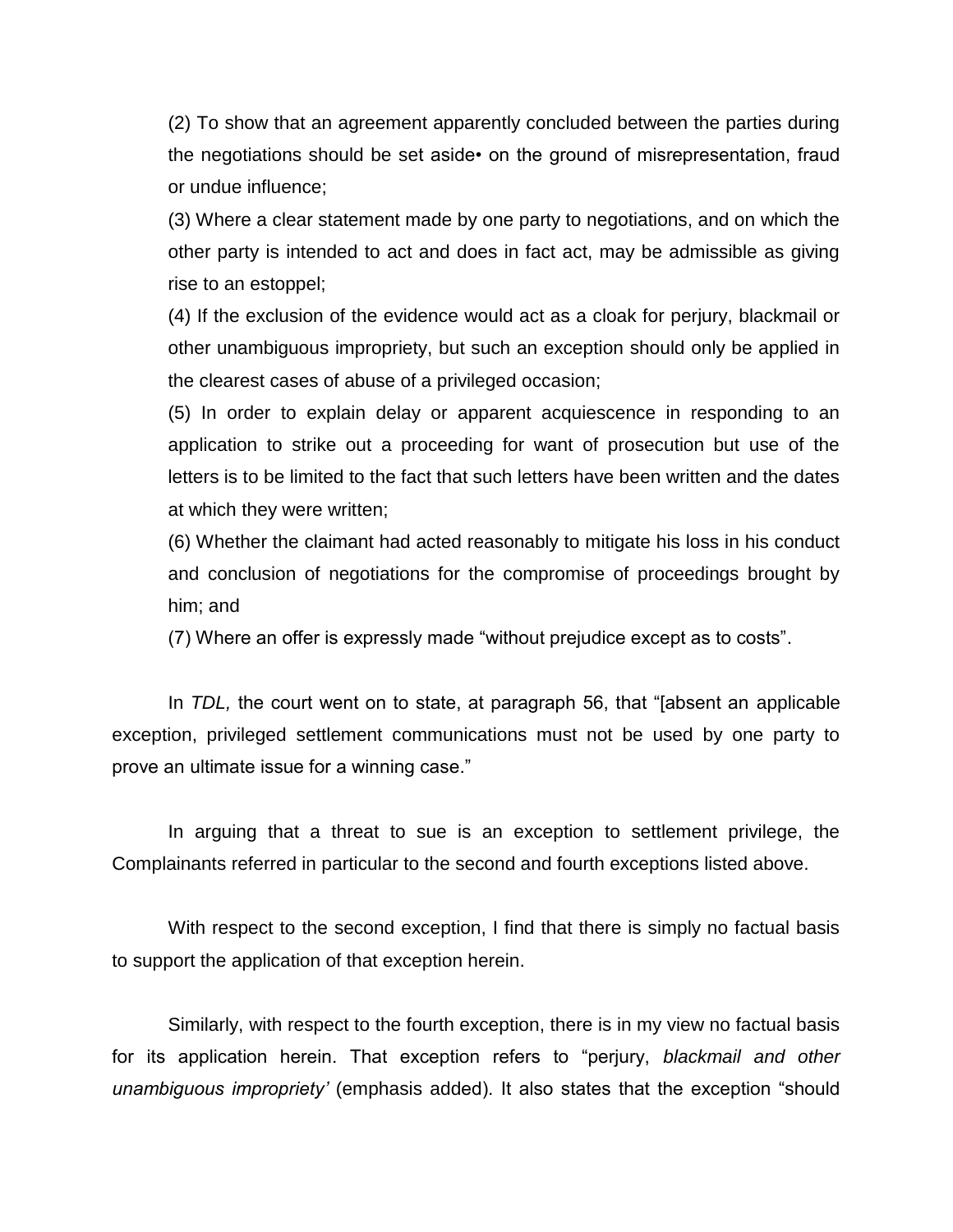only be applied in the *clearest cases of abuse* of a privileged occasion" (emphasis added).

In this situation, the only facts relied upon by the Complainants are the three clauses in the offers to settle which they allege constitute threats of reprisal under section 20 of the *Code;* Section 20 of the *Code* prohibits reprisals (including threats of reprisals) for enforcing rights or complying with obligations under the *Code,* and reads as follows:

#### **Reprisals**

20 No person shall deny or threaten to deny any benefit, or cause or threaten to cause any detriment, to any other person on the ground that the other person

(a) has filed or may file a complaint under this Code; or

(b) has laid or may lay an information under this Code; or

(c) has made or may make a disclosure concerning a possible contravention of this Code; or

(d) has testified or may testify in a proceeding under this Code; or

(e) has participated or may participate in any other way in a proceeding under this Code; or

(f) has complied with, or may comply with, an obligation imposed by this Code; or

(g) has refused or may refuse to contravene this Code.

In *Ketola,* the Board referred to reprisal as being an "intentional act" and observed that "there must be intent, willful blindness or recklessness to find reprisal". The Board went on to state, at (C.H.R.R.) paragraph 120, that

…suing, or threatening to sue, a complainant may or may not constitute reprisal or threat of reprisal respectively. It will depend on the intent behind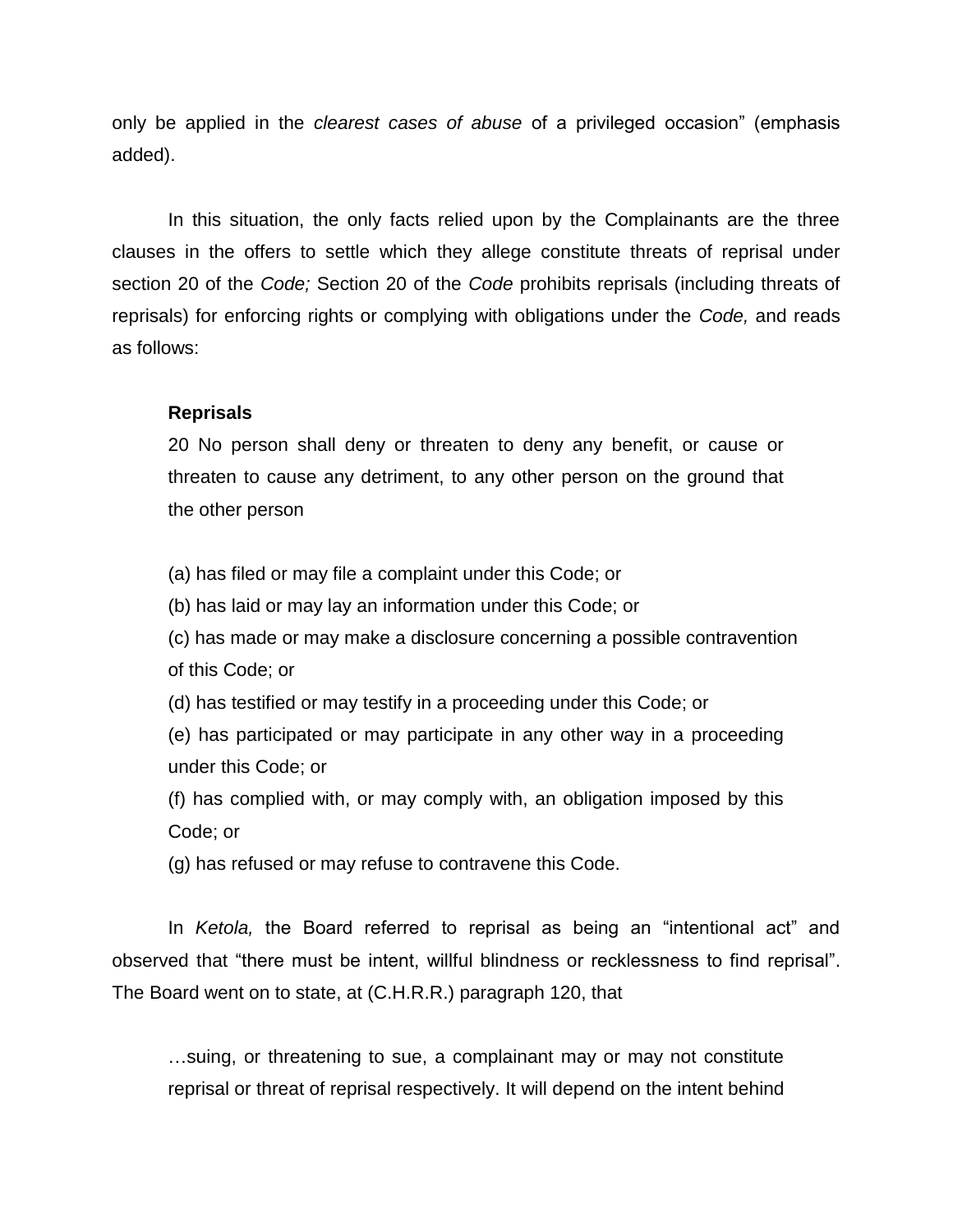the action or threat of action and whether a reasonable complainant would perceive it as retaliation or punishment. The context of the action or threat of action plays an important part in this determination. There will be instances where a respondent legitimately and in a *bone fide* manner commences a civil action against a complainant, before or during the *Code* process. To automatically find otherwise would deprive one from exercising those rights available in the civil litigation context. This could be disastrous, *inter alia,* when limitation periods apply.

In this case, the settlement offers do *not* state that the Respondent will pursue Mr. Gordon and the Pollocks for filing or pursuing their Complaints or participating in proceedings under the *Code.* On the contrary, they state that, as part of the proposed settlement, the Respondent and its Board members will agree not to pursue these Complainants for their alleged impersonation of the Respondent"s President and defamatory comments. On their face, the proposed amendments do not disclose any intention on the part of the Respondent to retaliate against these Complainants for filing or pursuing their Complaints. It is not unusual in settlement negotiations to resolve or attempt to resolve all outstanding or potential issues between the parties. In the circumstances, I am not persuaded that the proposed amendments disclose the necessary foundation for advancing a claim that the fourth exception to settlement privilege applies.

In addition, I do not accept the Complainants" argument that any privilege has been removed or waived due to the communication of the offers. The offers were not "put out to the wind" when they were sent to the Commission. Regardless of whether it was *functus officio* under clause 29(2)(b) or not, the Commission was a party to the adjudication, with carriage of the Complaints, and would have been involved in any final settlement of the Complaints. The Commission had been working with the Complainants, who were not represented by counsel, and it was not inappropriate for the offers to be communicated to the Complainants through the Commission. The facts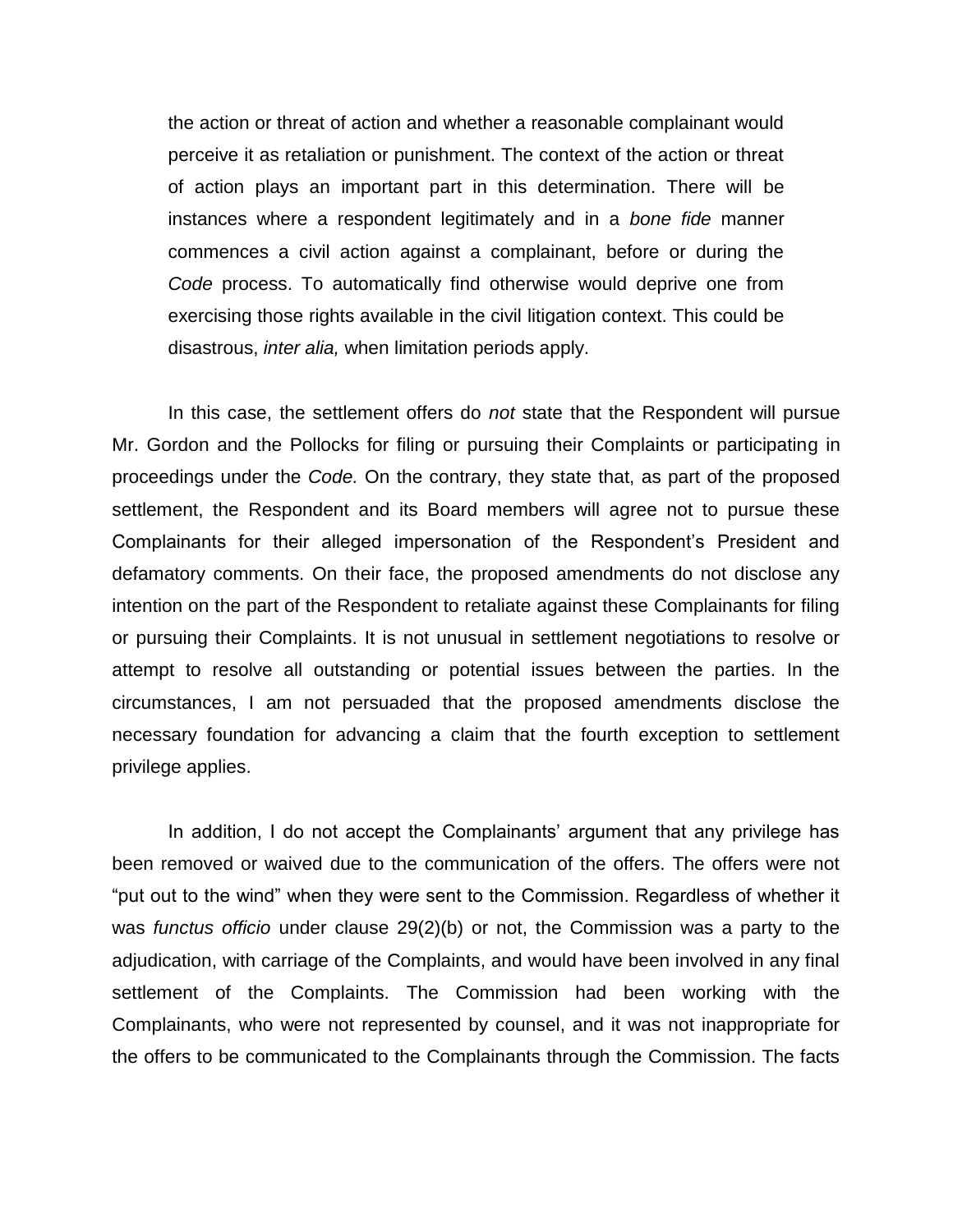indicate that the Respondent expected the communications to be disclosed to the parties, but not to anyone else.

Nor has privilege been removed by reason of parts of the offers having been quoted in the Statement of Agreed Facts. The Complainants themselves raised the issue of whether the offers were privileged, arguing that they were not. They cannot, simply by raising that issue, cause privilege to be removed. The issue could not be addressed without reference to the impugned parts of the offers. Only those portions of the offers which were relevant to the Complainants" Motion were quoted in the Statement of Agreed Facts. Further, the first paragraph of the Statement of Agreed Facts expressly stated that the facts contained in that Statement were entered by agreement of the parties "for the purposes of the complainants' joint motion dated May 10, 2010 only and not for any other proceeding or purposes, without further consent from all parties." (original emphasis) The reference to and quotation from the offers in these circumstances cannot be considered a waiver of settlement privilege.

Even if I am mistaken with respect to the issue of settlement privilege, such that the settlement offers or the relevant clauses are not protected by that privilege, I am still not persuaded that I ought to exercise my discretion to grant the Complainants" Motion to amend the two Complaints. As indicated previously, the Complainants raise new grounds of complaint, based on new and different factual allegations. In such circumstances, the cases indicate that an amendment will generally not be allowed.

In addition, in my view, it is plain and obvious that the proposed claim of reprisal could not succeed. In reaching this conclusion, I recognize that at this stage, an adjudicator should not embark on a substantive review of the merits of the amendment. However, as stated above, I am of the view that on their face, the facts or clauses which the Complainants rely on in seeking the amendments do not disclose the necessary factual foundation for such a complaint, including any intention on the part of the Respondent to retaliate against these Complainants for initiating or participating in proceedings under the *Code.*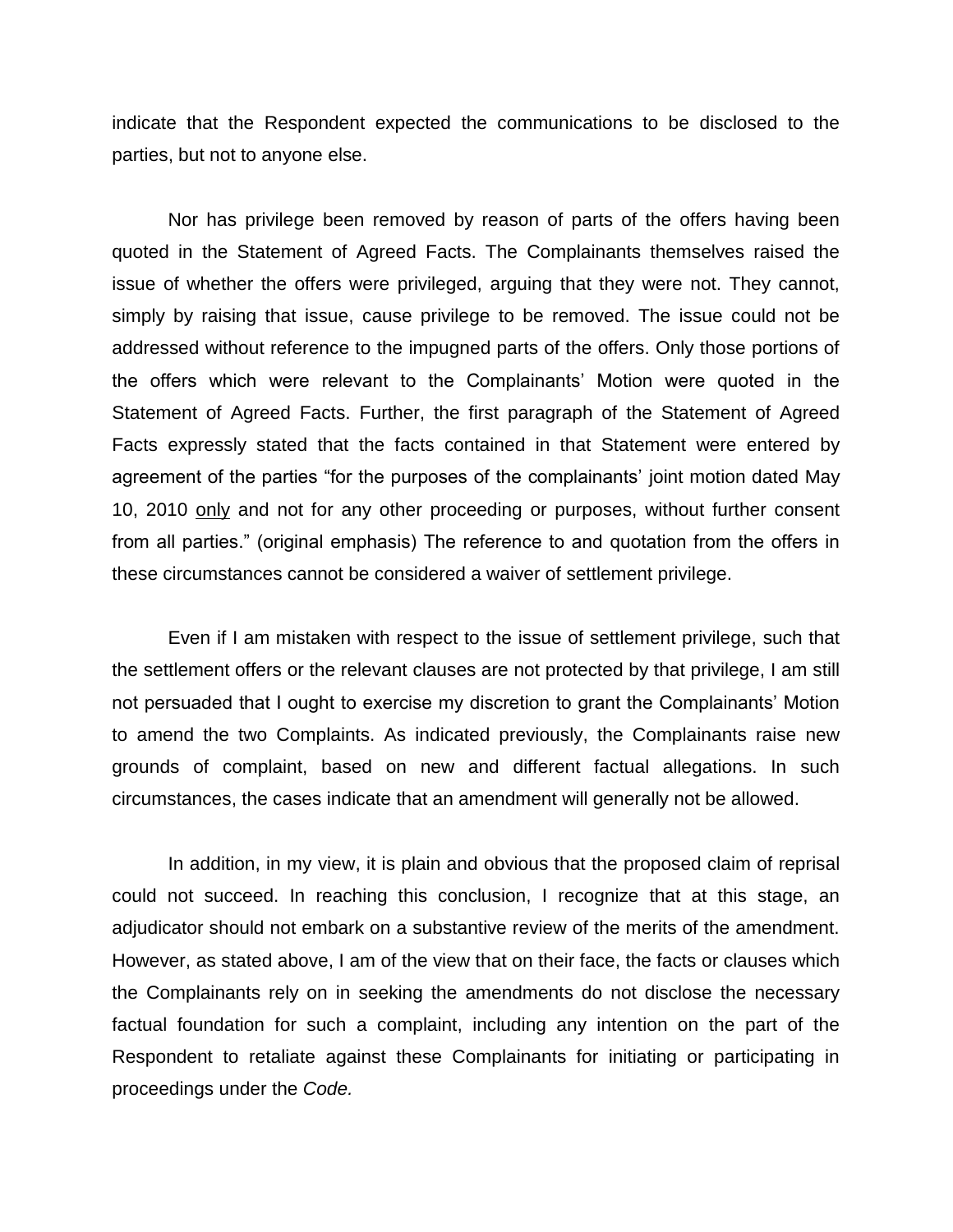As a result, I would deny the Complainants' Motion to amend the Pollock and Gordon Complaints.

### **6. Can Mr. Gordon act as the unpaid agent of Ms Renard in the adjudication?**

In the Complainants' Notice of Motion, Mr. Gordon is seeking an order that he be permitted to act as Ms Renard"s paid agent in the adjudication, on an unpaid basis. A letter from Ms Renard to Ms Everard, counsel for the Respondent, dated January 29, 2010, and copied to Commission counsel, was filed as Exhibit 24 at the hearing. In that letter, Ms Renard authorizes Mr. Gordon to act as her representative for the adjudication of her Complaint, including any and all communications prior to the hearing.

The Commission's position on this issue is that the adjudicator has the authority to allow Mr. Gordon to act in this capacity. The Commission submits that Manitoba case law supports a non-lawyer acting as an agent for a party in legal matter, provided it is on an *ad hoc* basis (i.e. to assist a friend) and unpaid. (See: *Law Society of Manitoba* v. *Pollock,* 2008 MBCA *61,* at paras. 46-47)

I agree, and conclude that in these circumstances, Mr. Gordon may act as Ms Renard"s agent for the adjudication of her Complaint, on an unpaid basis.

# **7. Additional Issues**

# **Hearing Dates**

In their Notice of Motion, the Complainants request that hearing dates for the adjudication of the merits of all four Complaints be fixed at five days per Complainant, or a total of 20 days, and that a specific date be set.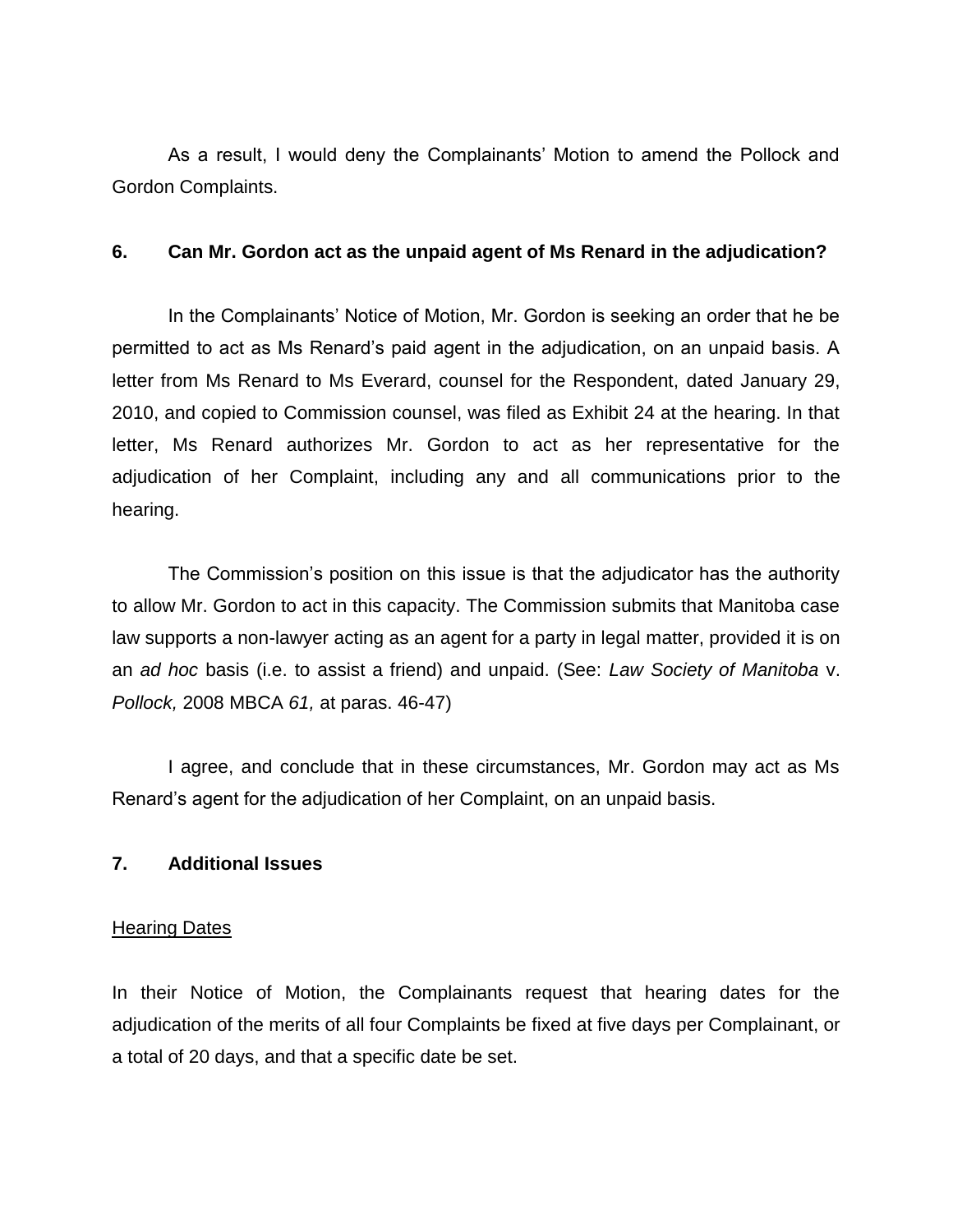In its Brief filed prior to the hearing, the Commission acknowledged the adjudicator"s authority to set hearing dates, subject to obligations of procedural fairness and to the Commission"s authority to terminate proceedings under clause 29(2)(b) of the *Code.*  The Commission went on to note, however, that the Complainants had not said why they were requesting 20 days for the hearing of the four Complaints and suggested that there ought to be further discussion and exploration of the number of witnesses, their availability and the estimated length of their testimony before dates were set.

At the hearing, Commission counsel submitted that as the Commission had stated previously, if the Commission found itself in the position it was now in, it would be required to terminate the Complaints. Its first position, therefore, was that the Complaints may not proceed to adjudication. If it were decided that the Complaints may not proceed, there would be no point in setting hearing dates. If it were decided otherwise, the Commission would be withdrawing.

At the conclusion of the submissions by the Complainants and the Commission on this point I indicated that I believed that it would be premature to set hearing dates, and that I was not prepared to do so at that time. Assuming that the adjudication proceeds, the parties will have to consider and address a number of factors, including those raised by the Commission in its Brief and referred to above (e.g., the number of days reasonably required for the hearing of the Complaints, the availability of the parties, the number of witnesses, their availability, the estimated length of their testimony, etc.). In the event that the adjudications proceed, many of these factors will have to be explored and clarified, preferably in writing. As indicated at the hearing, a teleconference could then be convened to address the matter of scheduling further hearing dates.

#### Accommodations for the Needs of the Parties and Witnesses

In the Notice of Motion, three of the Complainants, namely Ms Kinvig, Mr. Gordon and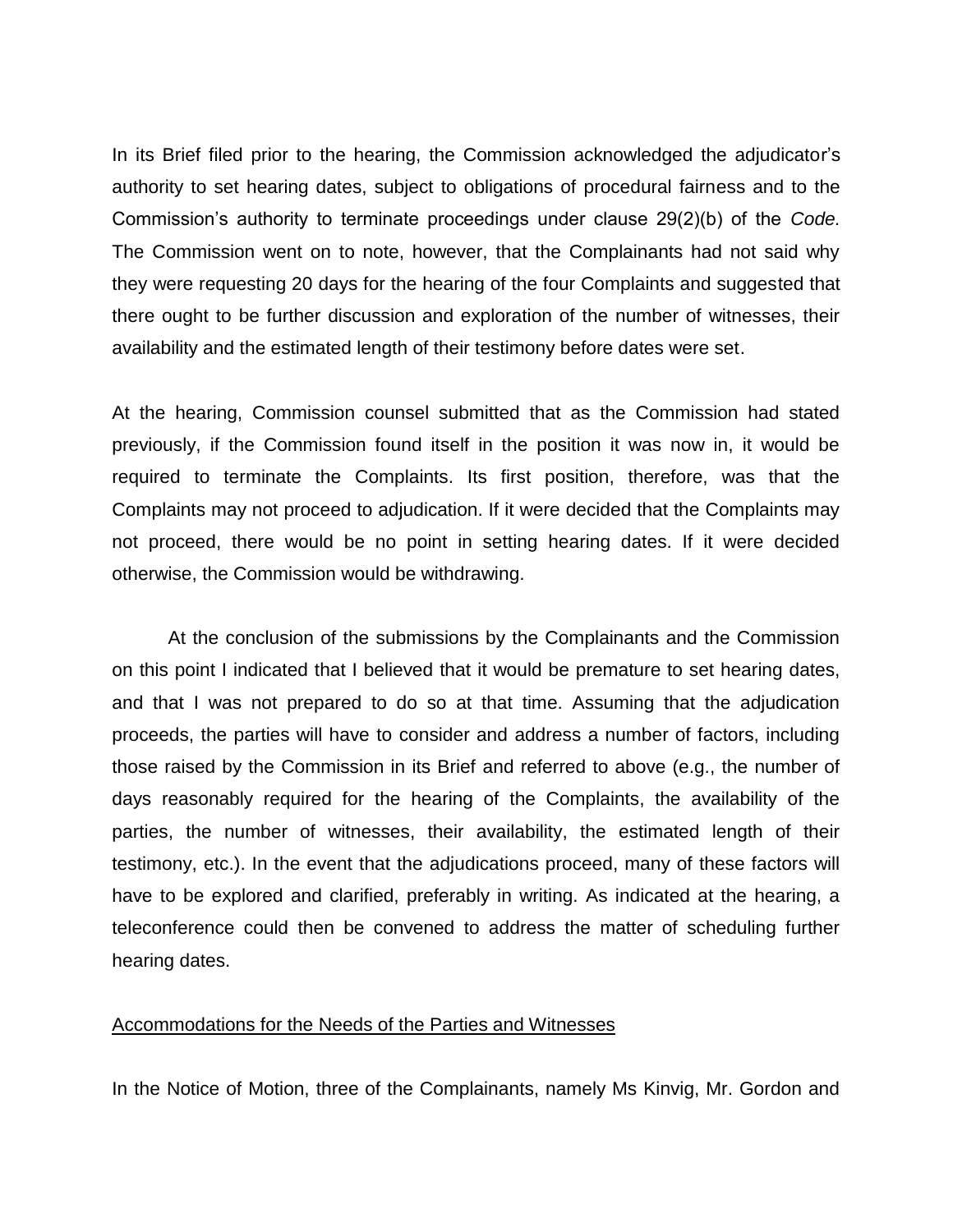Ms Renard, ask that they be allowed to bring to and use at the hearing a number of pieces of equipment, and that the room in which the hearing is to be held satisfy certain requirements with respect to lighting. Ms Kinvig requests, for example, that she permitted to bring a laptop computer, specialized tape recorder and digital recorder into the hearing "so that she may take appropriate notes and record such information during the hearing that she feels is needed so she can conduct her portion of the case." She says that the specialized tape recorder is to be used "to play any taped evidence she may need to present at the 20 day hearing."

It is submitted that Ms Kinvig (and Mr. Gordon and Ms Renard) each require some or all of the above equipment in order to function effectively during the hearing. Similarly, Ms Kinvig says that the requested lighting, including natural light from clear, untinted windows, blinds or drapes to control the amount of light, no fluorescent lights, and lamps with bright white light (or other type of light, if required) set beside each person, is required to accommodate her extreme sensitivity to light and to enable her and others to see to their maximum potential and to function effectively.

Ms Kinvig also requests that any of her witnesses who reside in British Columbia be permitted to testify by telephone, as she says that she cannot afford to pay the airfare to have them come to Winnipeg to testify. Ms Kinvig refers to three individuals living in British Columbia whom she wishes to call as witnesses, being a medical doctor who would testify as an expert witness and two other individuals who would testify about her ability to function in different lighting situations and her financial situation. She states that any other witnesses residing in Manitoba will appear as required.

In her oral comments, Commission counsel referred to the submissions in the Commission"s written Brief with respect to these issues. In that Brief, the Commission states that the adjudicator has the authority, in controlling the procedures at the hearing, as well as the responsibility under the *Code,* to provide reasonable accommodation for the disability-related needs of parties and their witnesses in adjudication proceedings. On the basis that Ms Kinvig, Mr. Gordon and Ms Renard appear to require the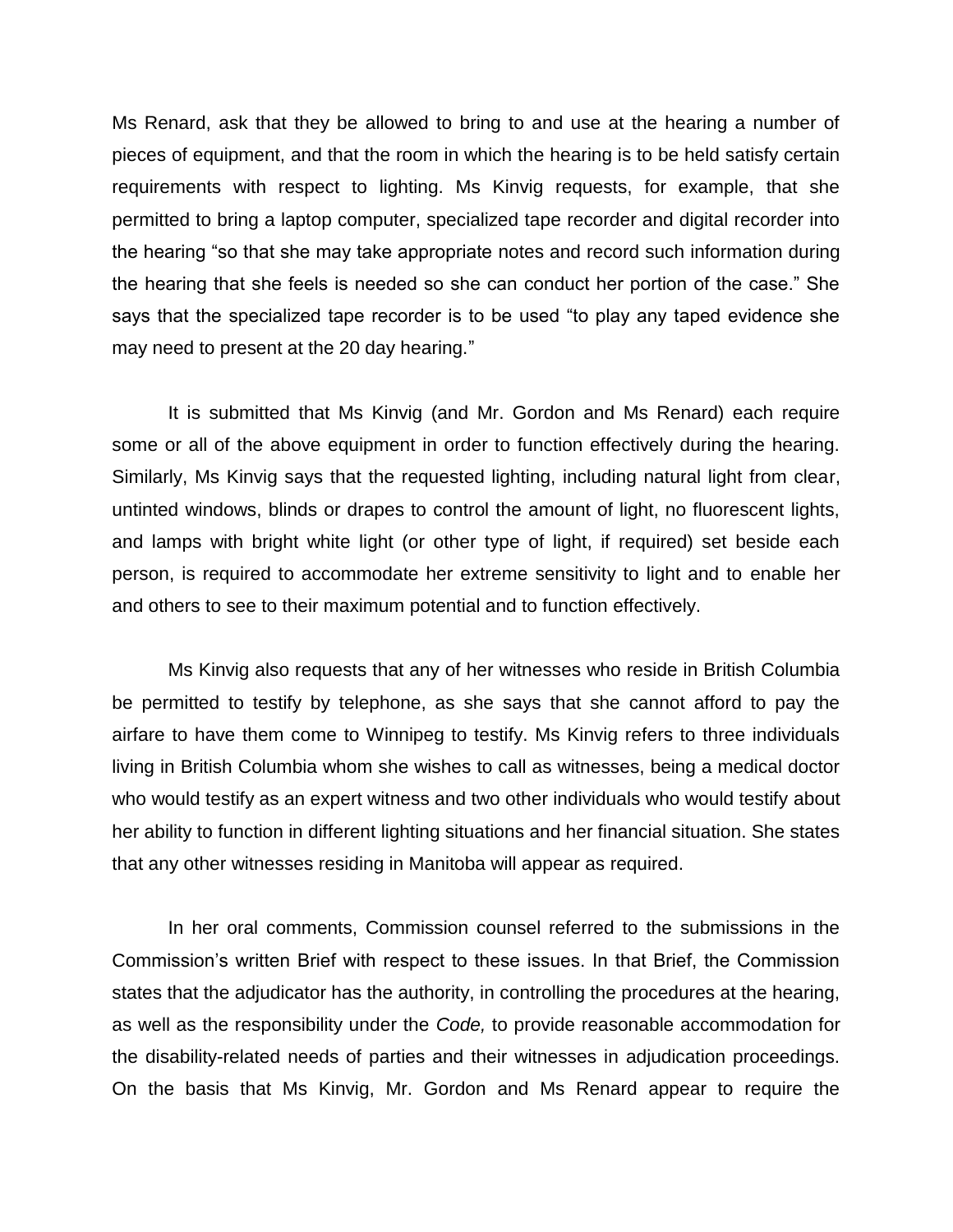equipment and lighting they have requested due to their disabilities, the Commission takes no issue with their request, subject to the availability of a hearing room with the requested lighting and the obligations of the parties to engage in further dialogue if needed to arrive at reasonable accommodation to the point of undue hardship.

Given the Commission"s subsequent decision to terminate the Complaints or alternatively withdraw from the proceedings, counsel for the Commission went on to add in her oral submission that the Commission was not taking any position on any of the issues relating to how the hearing ought to be conducted.

I am satisfied that an adjudicator has authority under the *Code* to provide reasonable accommodation for the disability-related needs of parties and their witnesses in adjudication proceedings, Subsection 39(2) of the *Code* provides that subject to the *Code* and the regulations, the adjudicator may determine the procedures to be used at the hearing and may receive such evidence or other information as he or she considers relevant and appropriate, whether or not the evidence is given under oath or affirmation or would be admissible in a court of law.

However, I am generally not satisfied that there is a sufficient basis on which I can assess the appropriateness of, and need for, the various accommodations requested by the Complainants at this time.

The Complainants argue that they require certain pieces of equipment in order to function effectively at the hearing, but have provided little detail in this regard. In the circumstances, I am unable to properly assess this request, including the need for each piece of equipment, and the manner and extent to which the Complainants, collectively or individually, propose to use the various pieces of equipment. I note, for example, that Ms Kinvig refers to using the specialized tape recorder to "play any taped evidence she may need to present". I do not understand this reference to presenting "taped evidence", and do not accept that this would be appropriate.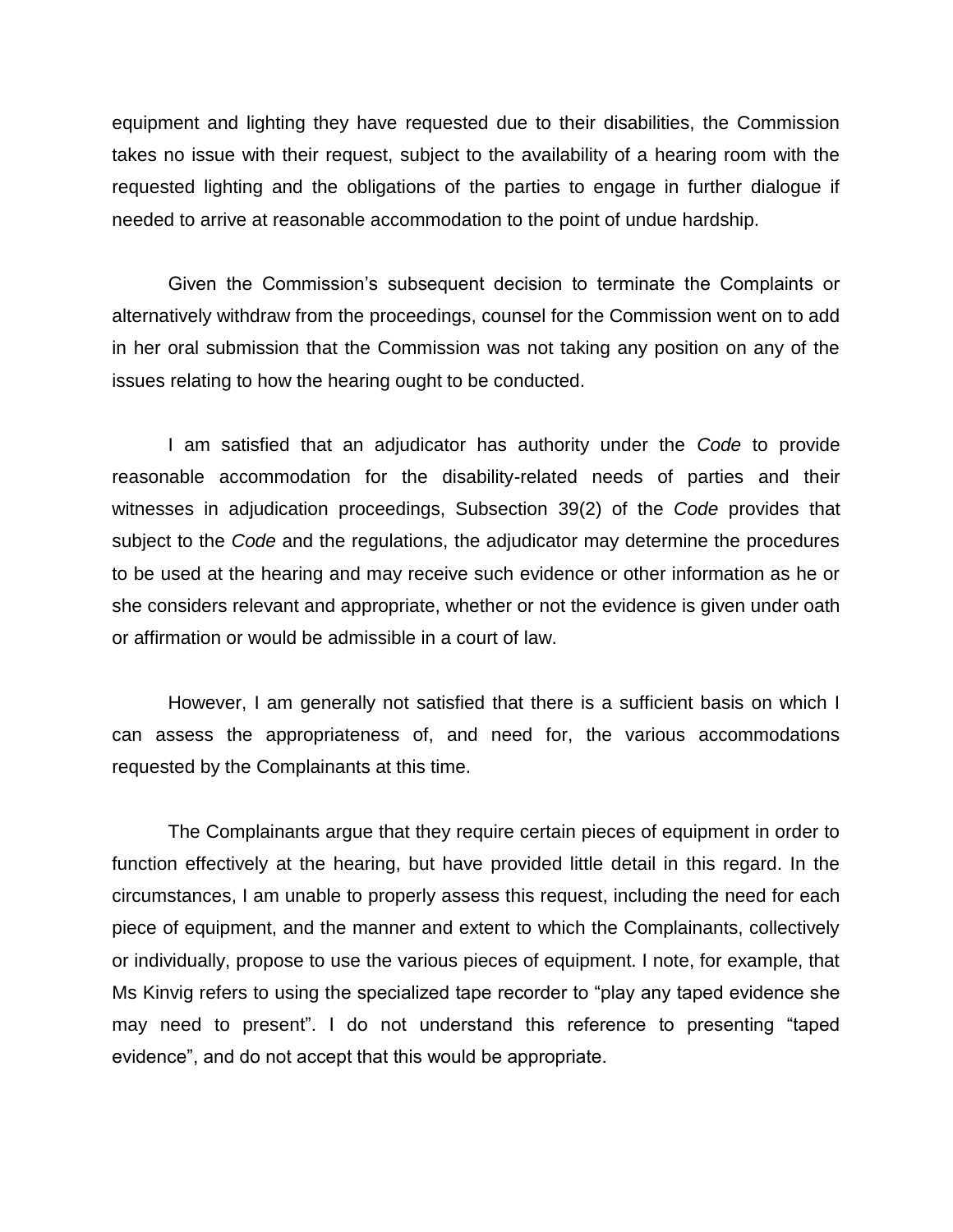The Complainants made a number of requests with respect to requirements for the room and lighting in the room where the hearing is to be held, without identifying any particular room or rooms which might be suitable. I do not know what locations, if any, may satisfy these requirements, or whether they are otherwise suitable or available. Counsel for the Commission arranged for the room for the hearing of the Complainants" Motions, and indicated that the Commission consulted with the Complainants when the room was booked, and that all had agreed with that location for the hearing of the Motions. The room was a basement room, with no natural light or windows, and in that regard was not consistent with the requirements listed by the Complainants in their Notice of Motion. Yet it appeared from the comments of the Complainants who were present at the preliminary hearing that the location, and particularly the lighting, were generally acceptable to all, although there was some suggestion that if the Commission had a list of possible alternate locations, those locations could be considered.

In the result, while I am not prepared to make an order in this regard, I am prepared to consult with the parties and consider any further submissions or requests to reasonably accommodate the needs of the parties in terms of any necessary and appropriate specialized equipment and of the room and lighting in the room where the hearing is to be held. With respect to the room and lighting, that may involve making the same or similar arrangements for the room where these Motions were heard (assuming that that room is available), or considering an alternate location if one is identified.

As for Ms Kinvig's request that individuals from British Columbia whom she wishes to call as witnesses be allowed to give evidence by telephone, the basis for that request is said to be that Ms Kinvig cannot afford to pay for them to come to Winnipeg to testify. No evidence was filed to support that assertion. Instead, Ms Kinvig apparently anticipates having two of those witnesses testify at the adjudication as to Ms Kinvig"s financial situation. That does not help her on this Motion, nor is there any indication as to how that evidence might be relevant to the adjudication on the merits of her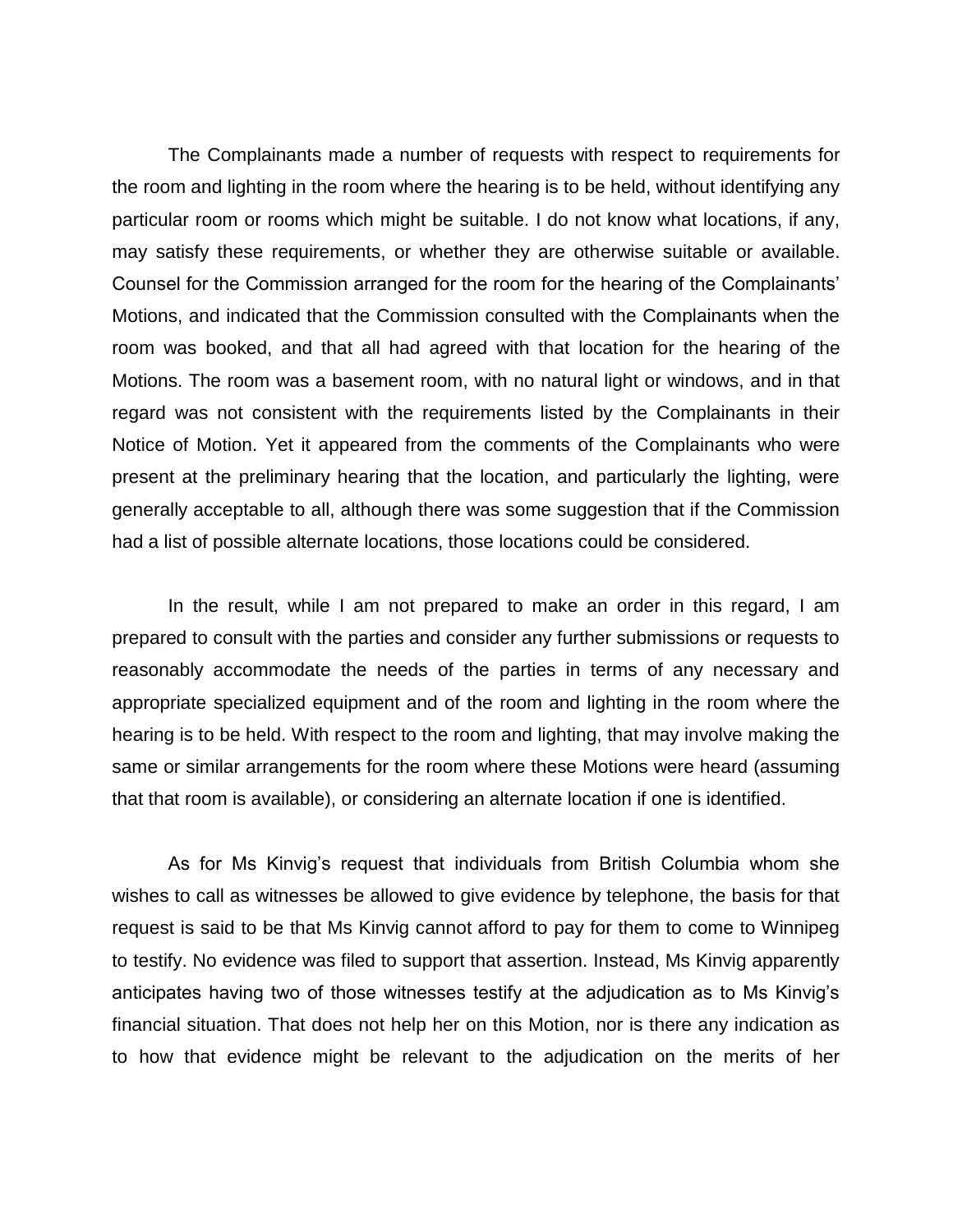Complaint.

In any event, at this juncture and on the material before me, I am not in a position to be able to properly assess the nature and extent of the evidence of these three proposed witnesses, including the relevance and importance of their anticipated evidence and the extent to which the ability to challenge and assess their credibility might be a significant consideration. Accordingly, I find that the Motion for an order that these three witnesses be allowed to testify by telephone is premature and I deny same.

In summary, I am not prepared in these circumstances to exercise my discretion to grant any orders as sought by the Complainants under this heading at this point.

#### The *Charter*

The Complainants refer in their Notice of Motion and their Brief to sections 7 and 15 of the *Charter.* In their Notice of Motion, they seek orders finding, *inter alia:* 

- (i) that the Complainants are entitled to choose a favourable forum (the adjudication as opposed to section 29(2)(b) when such a choice exists under section 15(1) of the Charter. [sic]
- (j) that the Complainants" rights to fair process under section 7 of the *Charter* have been contravened. …

As referred to earlier (see above, p. 58), the Complainants argued in paragraph 22 of their Brief that they "are being singled out unfairly in violation of their *Charter*  section 7 and 15(1) guarantees; section 7 regarding unfair process and procedure, and section 15 regarding denial of choice of forum."

In their oral submission, the Complainants argued that if there is ambiguity, legislation should be interpreted to accord with the *Charter.* They submitted that the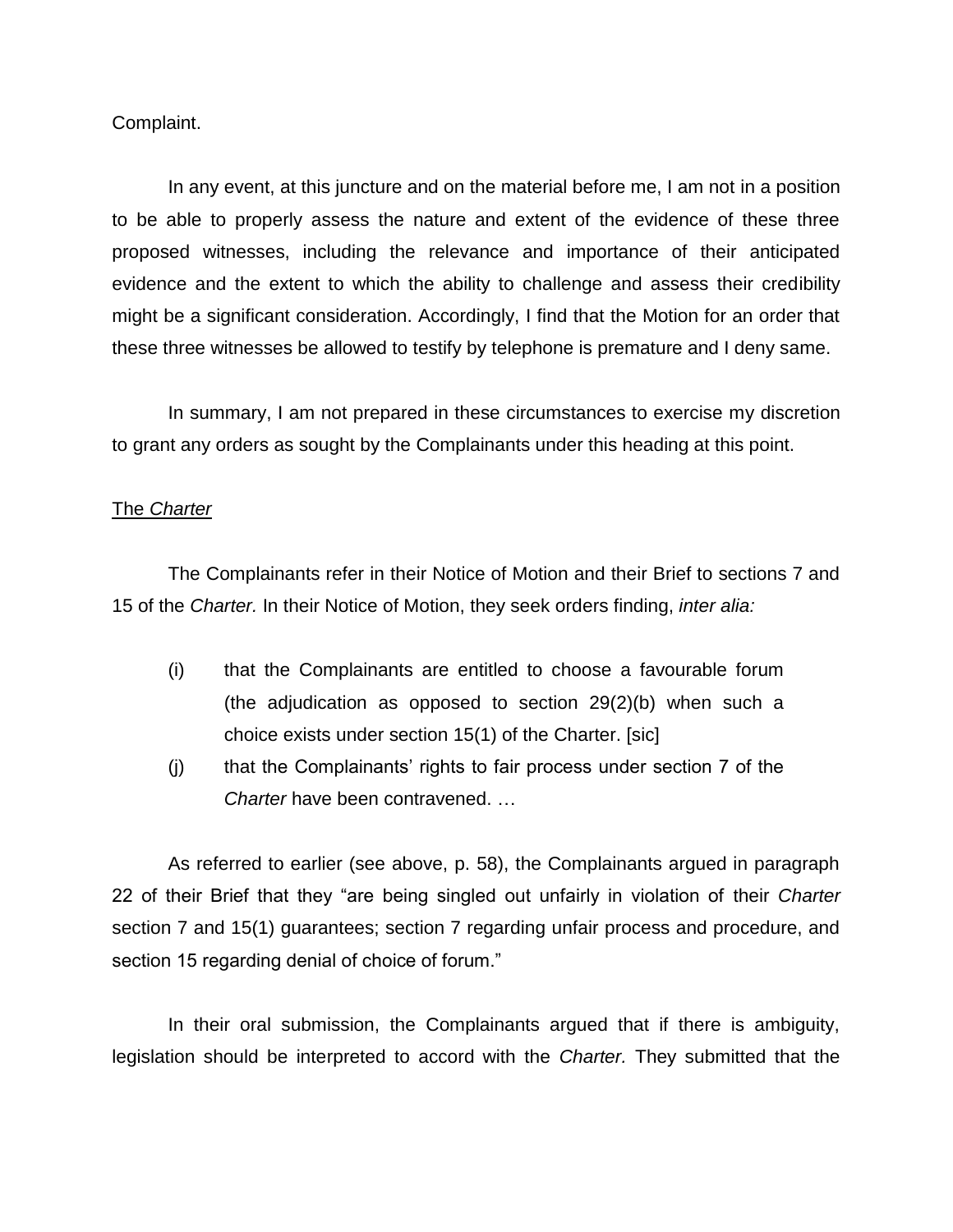Complainants are not asking for *Charter* remedies, but only that the *Charter* be taken into consideration as an interpretive principle.

The Commission"s position is that the Complainants have failed to articulate or prove in fact or law any violation of any *Charter* right by the Commission.

I agree with the Commission that the Complainants have failed to articulate or prove a violation of any *Charter* right. The Complainants have acknowledged that they are not seeking any *Charter* remedies. Accordingly, there will be no order under this heading.

# **Conclusion**

In summary, based on the foregoing, and having considered the evidence and material filed and argument presented, I conclude that:

- 1*.* Clause 29(2)(b) of the *Code* does not require or allow the Commission to terminate all proceedings respecting the Complaints, and in particular the adjudication of the Complaints in these circumstances where, after the Complaints were referred for adjudication, the Respondent has made an offer of settlement which the Commission considers reasonable.
- 2. The Commission may not withdraw as a party to the proceedings. It may, however, withdraw from actively participating at the adjudication. I do not have the authority to require the Commission to continue to actively participate as a party to the proceedings.
- 3. There is no basis for an order requiring or requesting the Government to fund or provide legal counsel to the Complainants for the adjudication of the Complaints.